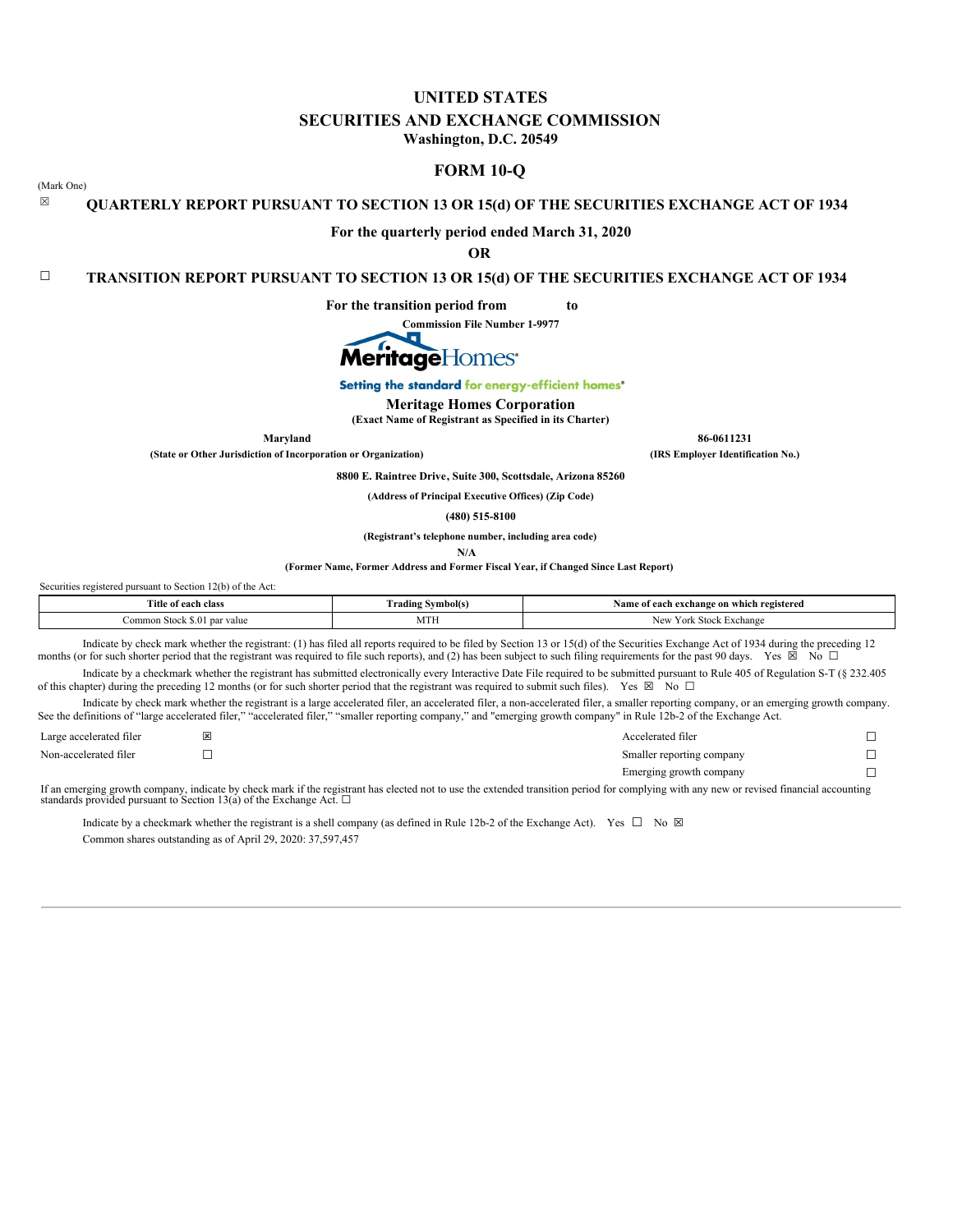### **MERITAGE HOMES CORPORATION FORM 10-Q FOR THE QUARTER ENDED MARCH 31, 2020 TABLE OF CONTENTS**

# **PART I. FINANCIAL [INFORMATION](#page-2-0)**

| <b>Item 1. Financial Statements</b>                                                                  |                  |
|------------------------------------------------------------------------------------------------------|------------------|
| Unaudited Consolidated Balance Sheets as of March 31, 2020 and December 31, 2019                     | $\overline{3}$   |
| Unaudited Consolidated Income Statements for the Three Months Ended March 31, 2020 and 2019          | $\overline{4}$   |
| Unaudited Consolidated Statements of Cash Flows for the Three Months Ended March 31, 2020 and 2019   | <u>5</u>         |
| Notes to Unaudited Consolidated Financial Statements                                                 | $6\overline{6}$  |
| <u>Item 2. Management's Discussion and Analysis of Financial Condition and Results of Operations</u> | 23               |
| <b>Item 3. Quantitative and Qualitative Disclosures About Market Risk</b>                            | 35               |
| <b>Item 4. Controls and Procedures</b>                                                               | 35               |
| <b>PART II. OTHER INFORMATION</b>                                                                    |                  |
| <b>Item 1. Legal Proceedings</b>                                                                     | <u>37</u>        |
| <b>Item 1A. Risk Factors</b>                                                                         | $\frac{37}{2}$   |
| <b>Item 2. Unregistered Sales of Equity Securities and Use of Proceeds</b>                           | 38               |
| Items 3-5. Not Applicable                                                                            |                  |
| <b>Item 6. Exhibits</b>                                                                              | 39               |
| <b>SIGNATURES</b>                                                                                    | $\underline{40}$ |
| <b>INDEX OF EXHIBITS</b>                                                                             | $\overline{40}$  |
|                                                                                                      |                  |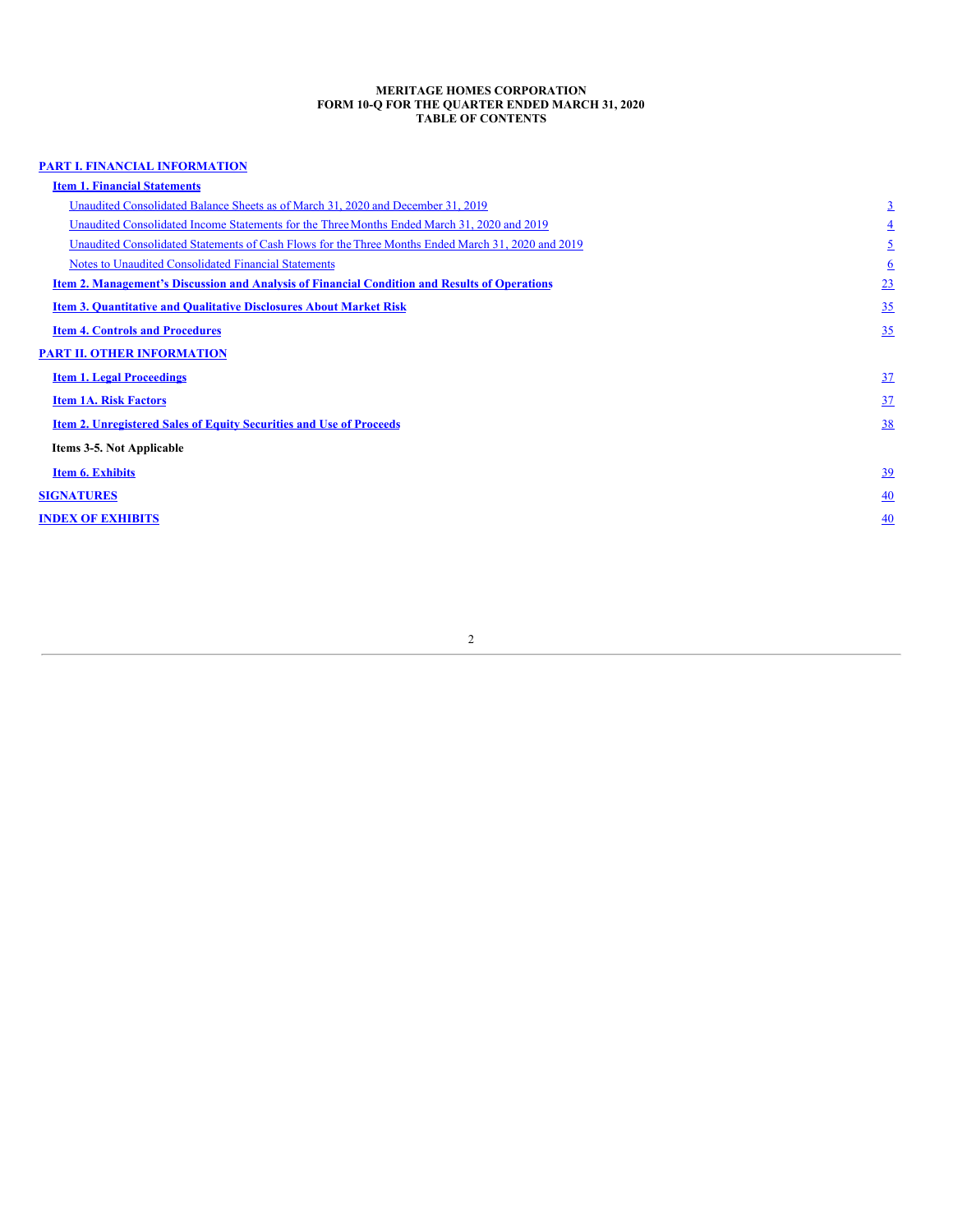### **PART I - FINANCIAL INFORMATION**

### <span id="page-2-2"></span><span id="page-2-1"></span><span id="page-2-0"></span>**Item 1. Financial Statements**

### **MERITAGE HOMES CORPORATION AND SUBSIDIARIES UNAUDITED CONSOLIDATED BALANCE SHEETS (in thousands, except share amounts)**

|                                                                                                                                                                                 |   | March 31, 2020 |    | December 31, 2019 |
|---------------------------------------------------------------------------------------------------------------------------------------------------------------------------------|---|----------------|----|-------------------|
| <b>Assets</b>                                                                                                                                                                   |   |                |    |                   |
| Cash and cash equivalents                                                                                                                                                       | S | 797,321        | S  | 319,466           |
| Other receivables                                                                                                                                                               |   | 82,170         |    | 88,492            |
| Real estate                                                                                                                                                                     |   | 2,789,790      |    | 2,744,361         |
| Deposits on real estate under option or contract                                                                                                                                |   | 54,167         |    | 50,901            |
| Investments in unconsolidated entities                                                                                                                                          |   | 3,279          |    | 4,443             |
| Property and equipment, net                                                                                                                                                     |   | 49,180         |    | 50,606            |
| Deferred tax asset                                                                                                                                                              |   | 25,810         |    | 25,917            |
| Prepaids, other assets and goodwill                                                                                                                                             |   | 112,739        |    | 114,063           |
| Total assets                                                                                                                                                                    | S | 3,914,456      | S  | 3,398,249         |
| <b>Liabilities</b>                                                                                                                                                              |   |                |    |                   |
| Accounts payable                                                                                                                                                                | S | 163,060        | \$ | 155,024           |
| <b>Accrued liabilities</b>                                                                                                                                                      |   | 216,334        |    | 226,008           |
| Home sale deposits                                                                                                                                                              |   | 26,102         |    | 24,246            |
| Loans payable and other borrowings                                                                                                                                              |   | 521,867        |    | 22,876            |
| Senior notes, net                                                                                                                                                               |   | 996,327        |    | 996,105           |
| <b>Total liabilities</b>                                                                                                                                                        |   | 1,923,690      |    | 1,424,259         |
| <b>Stockholders' Equity</b>                                                                                                                                                     |   |                |    |                   |
| Preferred stock, par value \$0.01. Authorized 10,000,000 shares; none issued and outstanding at March 31, 2020 and<br>December 31, 2019                                         |   |                |    |                   |
| Common stock, par value \$0.01. Authorized 125,000,000 shares; 37,597,457 and 38,199,111 shares issued and<br>outstanding at March 31, 2020 and December 31, 2019, respectively |   | 376            |    | 382               |
| Additional paid-in capital                                                                                                                                                      |   | 450,982        |    | 505,352           |
| Retained earnings                                                                                                                                                               |   | 1,539,408      |    | 1,468,256         |
| Total stockholders' equity                                                                                                                                                      |   | 1,990,766      |    | 1,973,990         |
| Total liabilities and stockholders' equity                                                                                                                                      | S | 3,914,456      | S  | 3,398,249         |

<span id="page-2-3"></span>See accompanying notes to unaudited consolidated financial statements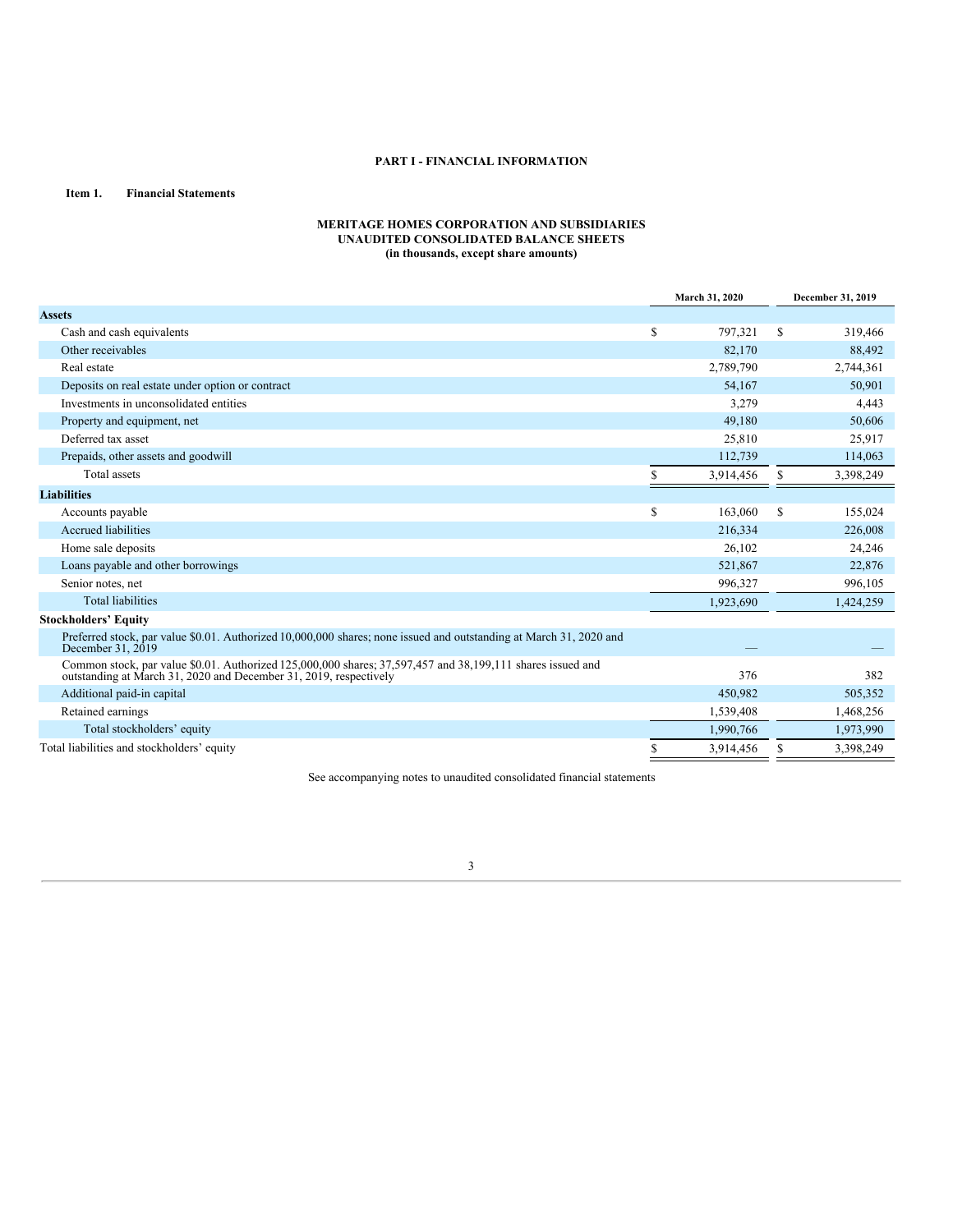### **MERITAGE HOMES CORPORATION AND SUBSIDIARIES UNAUDITED CONSOLIDATED INCOME STATEMENTS (in thousands, except per share amounts)**

|                                                                         |               | Three Months Ended March 31, |    |            |  |
|-------------------------------------------------------------------------|---------------|------------------------------|----|------------|--|
|                                                                         |               | 2020                         |    | 2019       |  |
| <b>Homebuilding:</b>                                                    |               |                              |    |            |  |
| Home closing revenue                                                    | \$            | 890,417                      | \$ | 698,650    |  |
| Land closing revenue                                                    |               | 10,596                       |    | 9,495      |  |
| Total closing revenue                                                   |               | 901,013                      |    | 708,145    |  |
| Cost of home closings                                                   |               | (712, 057)                   |    | (582, 188) |  |
| Cost of land closings                                                   |               | (10,213)                     |    | (9,129)    |  |
| Total cost of closings                                                  |               | (722, 270)                   |    | (591, 317) |  |
| Home closing gross profit                                               |               | 178,360                      |    | 116,462    |  |
| Land closing gross profit                                               |               | 383                          |    | 366        |  |
| Total closing gross profit                                              |               | 178,743                      |    | 116,828    |  |
| <b>Financial Services:</b>                                              |               |                              |    |            |  |
| Revenue                                                                 |               | 3,912                        |    | 3,228      |  |
| Expense                                                                 |               | (1,735)                      |    | (1,504)    |  |
| Earnings from financial services unconsolidated entities and other, net |               | 661                          |    | 2,978      |  |
| Financial services profit                                               |               | 2,838                        |    | 4,702      |  |
| Commissions and other sales costs                                       |               | (61, 173)                    |    | (52, 555)  |  |
| General and administrative expenses                                     |               | (34,170)                     |    | (33, 566)  |  |
| Interest expense                                                        |               | (16)                         |    | (4,085)    |  |
| Other income, net                                                       |               | 611                          |    | 1,046      |  |
| Earnings before income taxes                                            |               | 86,833                       |    | 32,370     |  |
| Provision for income taxes                                              |               | (15,681)                     |    | (6,958)    |  |
| Net earnings                                                            | \$            | 71,152                       | \$ | 25,412     |  |
| Earnings per common share:                                              |               |                              |    |            |  |
| Basic                                                                   | \$            | 1.87                         | S  | 0.66       |  |
| <b>Diluted</b>                                                          | $\mathsf{\$}$ | 1.83                         | \$ | 0.65       |  |
| Weighted average number of shares:                                      |               |                              |    |            |  |
| Basic                                                                   |               | 38,085                       |    | 38,215     |  |
| Diluted                                                                 |               | 38,817                       |    | 38,849     |  |

See accompanying notes to unaudited consolidated financial statements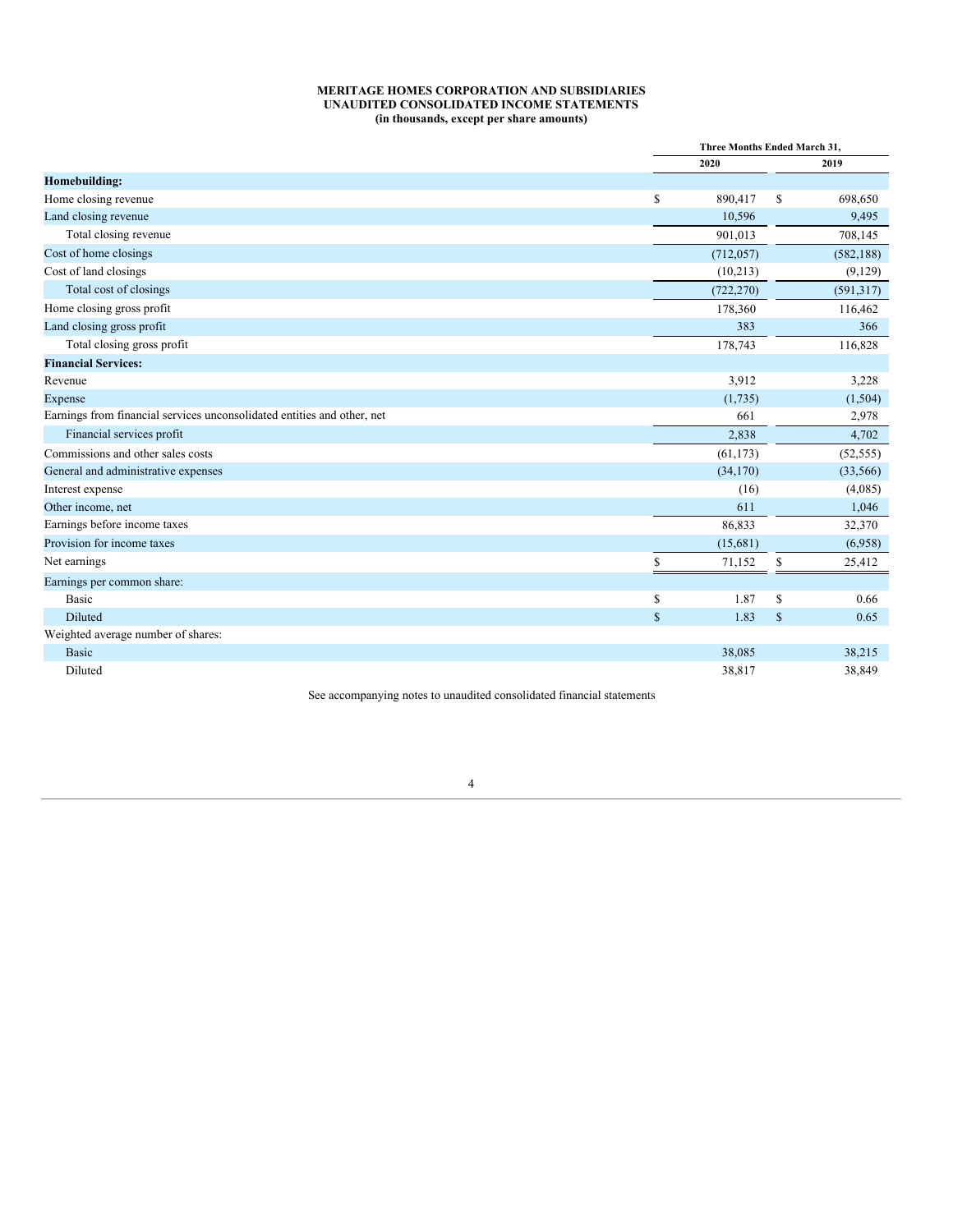#### **MERITAGE HOMES CORPORATION AND SUBSIDIARIES UNAUDITED CONSOLIDATED STATEMENTS OF CASH FLOWS (in thousands)**

<span id="page-4-0"></span>

|                                                                                     | Three Months Ended March 31, |           |              |          |
|-------------------------------------------------------------------------------------|------------------------------|-----------|--------------|----------|
|                                                                                     |                              | 2020      |              | 2019     |
| Cash flows from operating activities:                                               |                              |           |              |          |
| Net earnings                                                                        | S                            | 71,152    | \$           | 25,412   |
| Adjustments to reconcile net earnings to net cash provided by operating activities: |                              |           |              |          |
| Depreciation and amortization                                                       |                              | 7,011     |              | 5,832    |
| Stock-based compensation                                                            |                              | 6.437     |              | 5,861    |
| Equity in earnings from unconsolidated entities                                     |                              | (684)     |              | (2,174)  |
| Distributions of earnings from unconsolidated entities                              |                              | 849       |              | 3,996    |
| Other                                                                               |                              | 164       |              | 1,827    |
| Changes in assets and liabilities:                                                  |                              |           |              |          |
| Increase in real estate                                                             |                              | (45,207)  |              | (1,753)  |
| (Increase)/decrease in deposits on real estate under option or contract             |                              | (3,266)   |              | 6,583    |
| Decrease/(increase) in other receivables, prepaids and other assets                 |                              | 7,557     |              | (1,654)  |
| Decrease in accounts payable and accrued liabilities                                |                              | (1,956)   |              | (12,211) |
| Increase in home sale deposits                                                      |                              | 1,856     |              | 535      |
| Net cash provided by operating activities                                           |                              | 43,913    |              | 32,254   |
| Cash flows from investing activities:                                               |                              |           |              |          |
| Investments in unconsolidated entities                                              |                              | (1)       |              | (1,110)  |
| Distributions of capital from unconsolidated entities                               |                              | 1,000     |              |          |
| Purchases of property and equipment                                                 |                              | (5,331)   |              | (5,240)  |
| Proceeds from sales of property and equipment                                       |                              | 96        |              | 74       |
| Maturities/sales of investments and securities                                      |                              | 83        |              | 566      |
| Payments to purchase investments and securities                                     |                              | (83)      |              | (566)    |
| Net cash used in investing activities                                               |                              | (4,236)   |              | (6,276)  |
| Cash flows from financing activities:                                               |                              |           |              |          |
| Proceeds from Credit Facility, net                                                  |                              | 500,000   |              |          |
| Repayment of loans payable and other borrowings                                     |                              | (1,009)   |              | (988)    |
| Repurchase of shares                                                                |                              | (60, 813) |              | (8,957)  |
| Net cash provided by/(used in) financing activities                                 |                              | 438,178   |              | (9, 945) |
| Net increase in cash and cash equivalents                                           |                              | 477,855   |              | 16,033   |
| Cash and cash equivalents, beginning of period                                      |                              | 319,466   |              | 311,466  |
| Cash and cash equivalents, end of period                                            | $\mathbb{S}$                 | 797,321   | $\mathbb{S}$ | 327,499  |

<span id="page-4-1"></span>See Supplemental Disclosure of Cash Flow Information in Note 13.

See accompanying notes to unaudited consolidated financial statements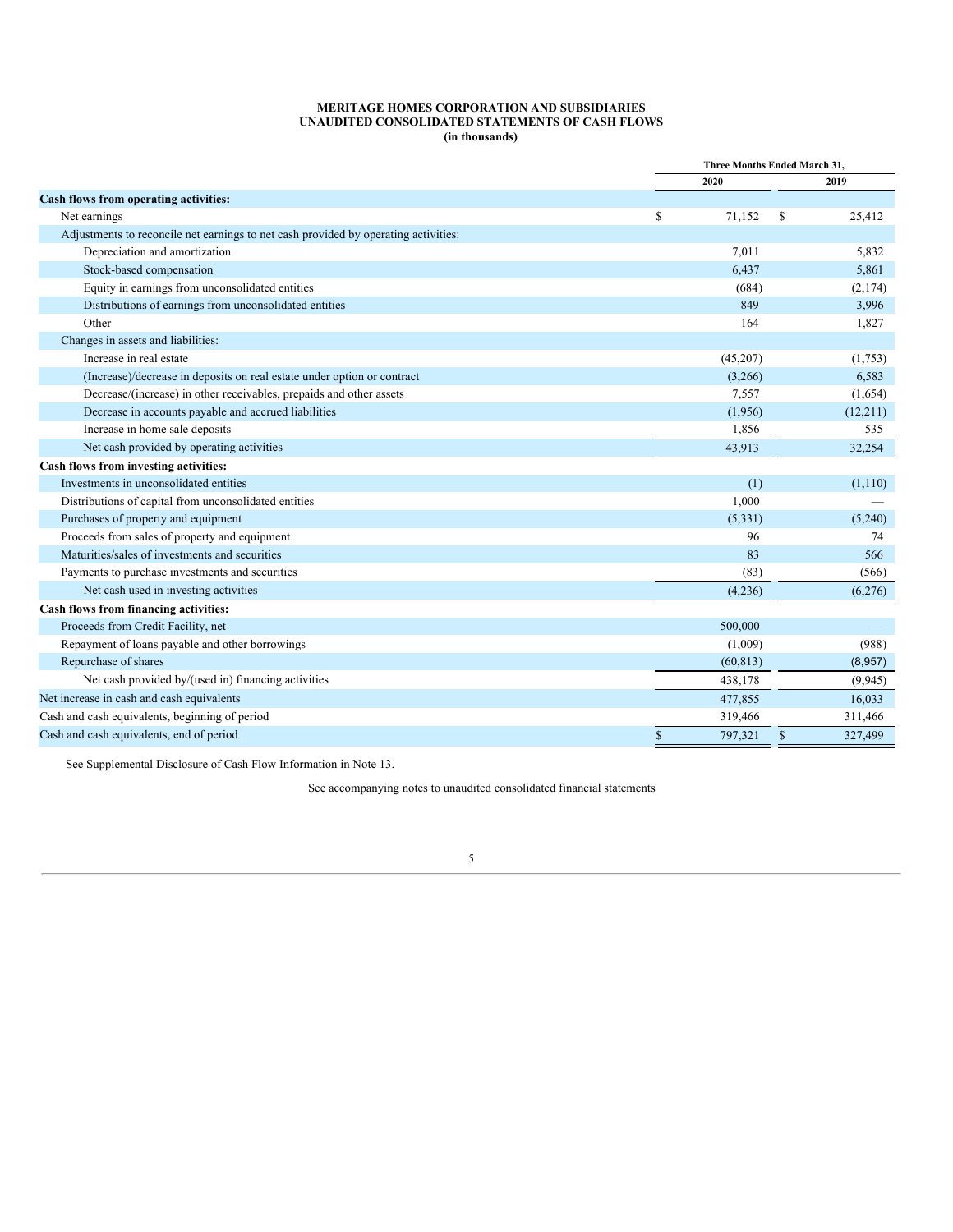### **MERITAGE HOMES CORPORATION AND SUBSIDIARIES NOTES TO UNAUDITED CONSOLIDATED FINANCIAL STATEMENTS**

#### **NOTE 1 — ORGANIZATION AND BASIS OF PRESENTATION**

*Organization.* Meritage Homes is a leading designer and builder of single-family homes. We primarily build in historically high-growth regions of the United States and offer a variety of homes that are designed to appeal primarily to first-time and first move-up buyers. We have homebuilding operations in three regions: West, Central and East, which are comprised of nine states: Arizona, California, Colorado, Texas, Florida, Georgia, North Carolina, South Carolina and Tennessee. We also operate a wholly-owned title company, Carefree Title Agency, Inc. ("Carefree Title"). Carefree Title's core business includes title insurance and closing/settlement services we offer to our homebuyers. Beginning in the fourth quarter of 2019, we commenced operations of wholly owned Meritage Homes Insurance Agency, Inc. ("Meritage Insurance"). Meritage Insurance works in collaboration with insurance companies nationwide to offer homeowners insurance and other insurance products to our homebuyers. We commenced our homebuilding operations in 1985 through our predecessor company known as Monterey Homes. Meritage Homes Corporation was incorporated in the state of Maryland in 1988 under the name of Homeplex Mortgage Investments Corporation and was merged with Monterey Homes in 1996, at which time our name was changed to Monterey Homes Corporation and later ultimately to Meritage Homes Corporation.

Our homebuilding activities are conducted under the name of Meritage Homes in each of our homebuilding markets. In limited cases, we also offer luxury homes under the brand name of Monterey Homes that are currently in close-out stages. At March 31, 2020, we were actively selling homes in 241 communities, with base prices ranging from approximately \$195,000 to \$1,286,000.

**Basis of Presentation**. The accompanying unaudited consolidated financial statements have been prepared in accordance with accounting principles generally accepted in the United States ("GAAP") for interim financial information and with the instructions to Form 10-Q and Article 10 of Regulation S-X. Accordingly, they do not include all of the information and footnotes required by GAAP for complete financial statements. These financial statements should be read in conjunction with the consolidated financial statements in our Annual Report on Form 10-K for the year ended December 31, 2019. The unaudited consolidated financial statements include the accounts of Meritage Homes Corporation and those of our consolidated subsidiaries, partnerships and other entities in which we have a controlling financial interest, and of variable interest entities (see Note 3) in which we are deemed the primary beneficiary (collectively, "us", "we", "our" and "the Company"). Intercompany balances and transactions have been eliminated in consolidation. In the opinion of management, the accompanying unaudited consolidated financial statements include all normal and recurring adjustments that are considered necessary for the fair presentation of our results for the interim periods presented. Results for interim periods are not necessarily indicative of results to be expected for the full fiscal year.

*Cash and Cash Equivalents.*Liquid investments with an initial maturity of three months or less are classified as cash equivalents.Amounts in transit from title companies or closing agents for home closings of approximately \$43.0 million and \$54.5 million are included in cash and cash equivalents at March 31, 2020 and December 31, 2019, respectively.

*Real Estate.* Real estate is stated at cost unless the asset is determined to be impaired, at which point the inventory is written down to fair value as required by Accounting Standards Codification ("ASC") 360-10, *Property, Plant and Equipment*("ASC 360-10")*.* Inventory includes the costs of land acquisition, land development, home construction, capitalized interest, real estate taxes, and capitalized direct overhead costs incurred during development, less impairments, if any. Land and development costs are typically allocated and transferred to homes when home construction begins. Home construction costs are accumulated on a per-home basis, while selling and marketing costs are expensed as incurred. Cost of home closings includes the specific construction costs of the home and all related allocated land acquisition, land development and other common costs (both incurred and estimated to be incurred) that are allocated based upon the total number of homes expected to be closed in each community or phase. Any changes to the estimated total development costs of a community or phase are allocated to the remaining homes in that community or phase. When a home closes, we may have incurred costs for goods and services that have not yet been paid. An accrued liability to capture such obligations is recorded in connection with the home closing and charged directly to Cost of home closings.

We rely on certain estimates to determine our construction and land development costs. Construction and land costs are comprised of direct and allocated costs, including estimated future costs. In determining these costs, we compile project budgets that are based on a variety of assumptions, including future construction schedules and costs to be incurred. It is possible that actual results could differ from budgeted amounts for various reasons, including construction and weather delays, labor or material shortages, increases in costs that have not yet been committed, changes in governmental requirements, or other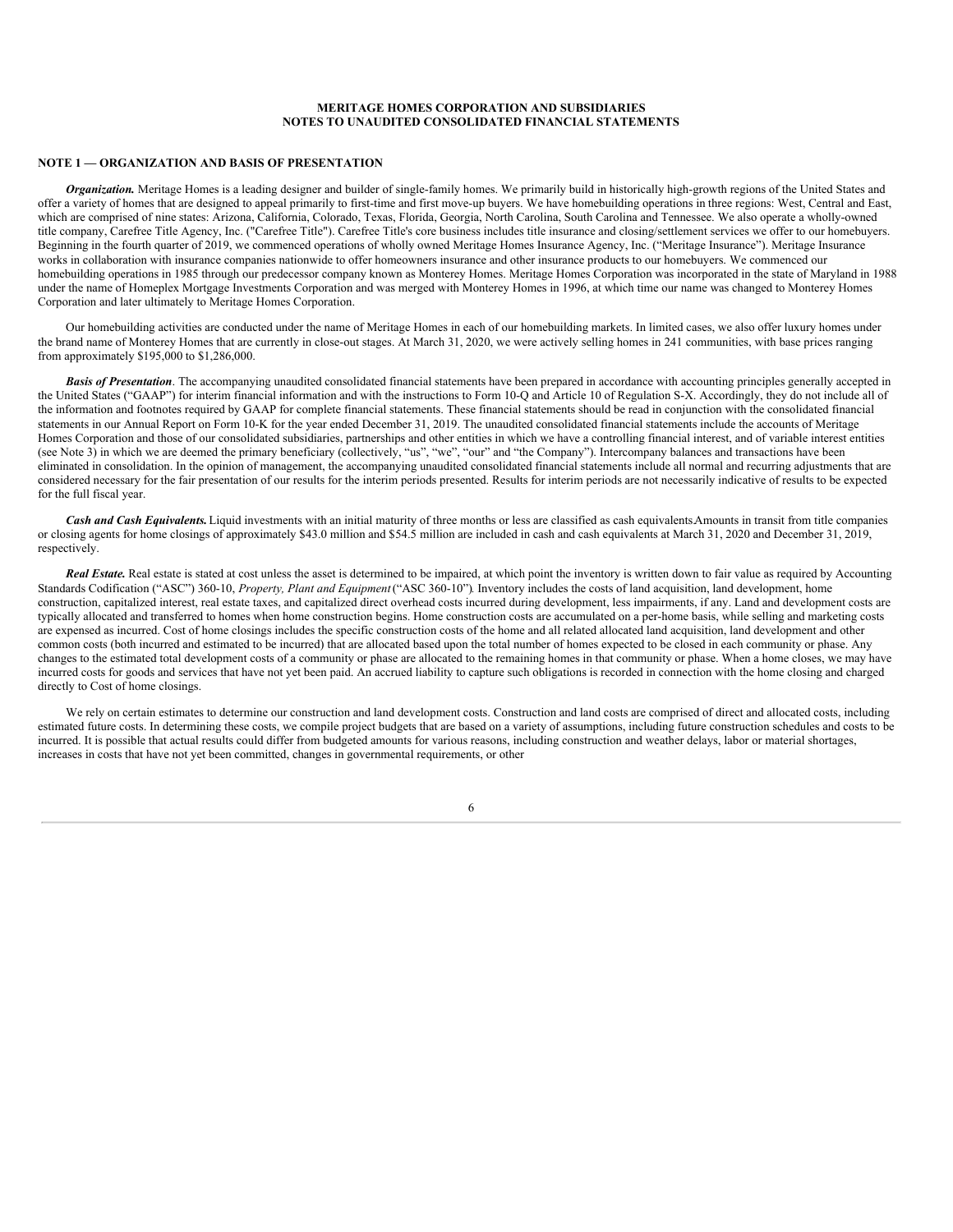unanticipated issues encountered during construction and development and other factors beyond our control. To address uncertainty in these budgets, we assess, update and revise project budgets on a regular basis, utilizing the most current information available to estimate home construction and land development costs.

Typically, a community's life cycle ranges fromthree to five years, commencing with the acquisition of the land, continuing through the land development phase, if applicable, and concluding with the sale, construction and closing of the homes. Actual community lives will vary based on the size of the community, the sales absorption rate and whether the land purchased was raw, partially-developed or in finished status. Master-planned communities encompassing several phases and super-block land parcels may have significantly longer lives and projects involving smaller finished lot purchases may be shorter.

All of our land inventory and related real estate assets are reviewed for recoverability, as our inventory is considered "long-lived" in accordance with GAAP. Impairment charges are recorded to write down an asset to its estimated fair value if the undiscounted cash flows expected to be generated by the asset are lower than its carrying amount. Our determination of fair value is based on projections and estimates. Changes in these expectations may lead to a change in the outcome of our impairment analysis, and actual results may also differ from our assumptions. Such an analysis is conducted if there is an indication of a decline in value of our land and real estate assets. If an impairment of a community is required, the impairment charges are allocated to each lot on a straight-line basis.

*Deposits.* Deposits paid for land options and purchase contracts are recorded and classified as Deposits on real estate under option or contract until the related land is purchased. Deposits are reclassified as a component of Real estate at the time the deposit is applied to the acquisition price of the land based on the terms of the underlying agreements. To the extent they are non-refundable, deposits are charged to expense if the land acquisition contract is terminated or no longer considered probable. Since our acquisition contracts typically do not require specific performance, we do not consider such contracts to be contractual obligations to purchase the land and our total exposure under such contracts is limited to the loss of the non-refundable deposits and any ancillary capitalized costs. Our Deposits on real estate under option or contract were \$4.2 million and \$50.9 million as of March 31, 2020 and December 31, 2019, respectively.

*Goodwill.* In accordance with ASC 350,*Intangibles, Goodwill and Other*("ASC 350"), we analyze goodwill on an annual basis (or whenever indication of impairment exists) through a qualitative assessment to determine whether it is necessary to perform a goodwill impairment test. Such qualitative factors include: (1) macroeconomic conditions, such as a deterioration in general economic conditions, (2) industry and market considerations such as deterioration in the environment in which the entity operates, (3) cost factors such as increases in raw materials and labor costs, and (4) overall financial performance such as negative or declining cash flows or a decline in actual or planned revenue or earnings. If the qualitative analysis determines that additional impairment testing is required, impairment testing in accordance with ASC 350 would be initiated. We continually evaluate our qualitative inputs to assess whether events and circumstances have occurred that indicate the goodwill balance may not be recoverable. See Note 9 for additional information on our goodwill balance.

Leases. We lease certain office space and equipment for use in our operations. We assess each of these contracts to determine whether the arrangement contains a lease as defined by ASC 842, *Leases* ("ASC 842"). In order to meet the definition of a lease under ASC 842, the contractual arrangement must convey to us the right to control the use of an identifiable asset for a period of time in exchange for consideration. Leases that meet the criteria of ASC 842 are recorded on our consolidated balance sheet as right-ofuse ("ROU") assets and lease liabilities. ROU assets are classified within Prepaids, other assets and goodwill on our consolidated balance sheet, while ROU liabilities are classified within Accrued liabilities on our consolidated balance sheet.

The table below outlines our ROU assets and lease liabilities (in thousands):

|                   |                       | As of |                   |
|-------------------|-----------------------|-------|-------------------|
|                   | <b>March 31, 2020</b> |       | December 31, 2019 |
| <b>ROU</b> assets | 25,102                | ۰υ    | 26,332            |
| Lease liabilities | 32,740                |       | 34,231            |

*Of -Balance Sheet Arrangements - Joint Ventures*. We may participate in land development joint ventures as a means of accessing larger parcels of land and lot positions, expanding our market opportunities, managing our risk profile and leveraging our capital base, although our participation in such ventures is currently very limited. See Note 4 for additional discussion of our investments in unconsolidated entities*.*

Off-Balance Sheet Arrangements - Other. In the normal course of business, we may acquire lots from various development entities pursuant to option and purchase agreements. The purchase price generally approximates the market price

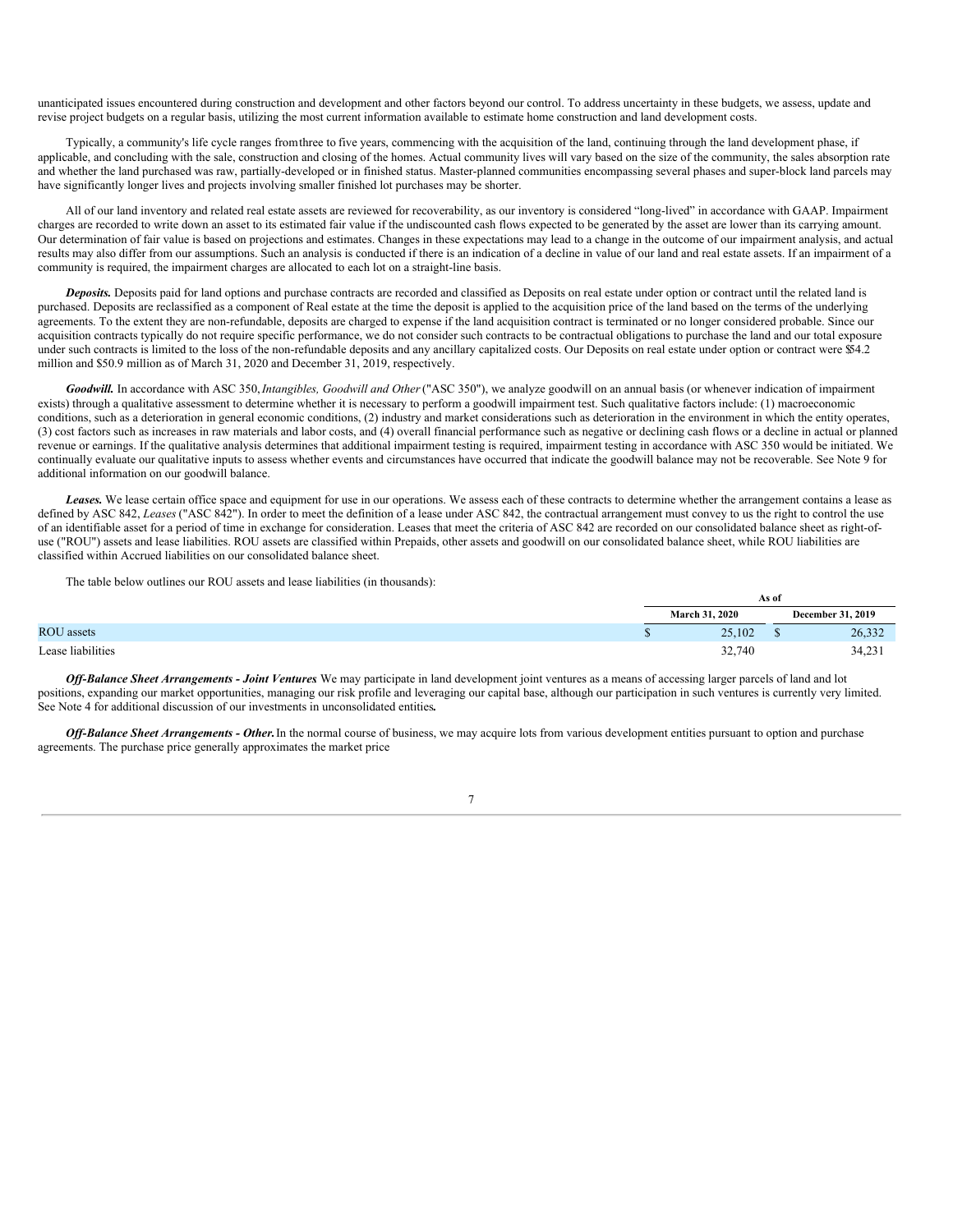at the date the contract is executed (with possible future escalators). See Note 3 for additional information on these off-balance sheet arrangements.

*Surety Bonds and Letters of Credit.*We may provide surety bonds or letters of credit in support of our obligations relating to the development of our projects and other corporate purposes. Surety bonds are generally posted in lieu of letters of credit or cash deposits. The amount of these obligations outstanding at any time varies depending on the stage and level of completion of our development activities. Bonds are generally not released until all applicable development activities under the bond are complete. In the event a bond or letter of credit is drawn upon, we would be obligated to reimburse the issuer for any amounts advanced under the bond or letter of credit. We believe it is unlikely that any significant amounts of these bonds or letters of credit will be drawn upon.

**As of**

**As of**

The table below outlines our surety bond and letter of credit obligations (in thousands):

|                                                            | AS VI          |   |                                                   |   |                   |   |                                                   |
|------------------------------------------------------------|----------------|---|---------------------------------------------------|---|-------------------|---|---------------------------------------------------|
|                                                            | March 31, 2020 |   |                                                   |   | December 31, 2019 |   |                                                   |
|                                                            | Outstanding    |   | <b>Estimated work</b><br>remaining to<br>complete |   | Outstanding       |   | <b>Estimated work</b><br>remaining to<br>complete |
| Sureties:                                                  |                |   |                                                   |   |                   |   |                                                   |
| Sureties related to owned projects and lots under contract | 402,203        | S | 173,494                                           | S | 405,017           | S | 186,986                                           |
| <b>Total Sureties</b>                                      | 402,203        |   | 173,494                                           |   | 405,017           |   | 186,986                                           |
| Letters of Credit ("LOCs"):                                |                |   |                                                   |   |                   |   |                                                   |
| LOCs for land development                                  | 64,889         |   | N/A                                               |   | 57,192            |   | N/A                                               |
| LOCs for general corporate operations                      | 3,750          |   | N/A                                               |   | 3,750             |   | N/A                                               |
| <b>Total LOCs</b>                                          | 68,639         |   | $N/A$ \$                                          |   | 60,942            |   | N/A                                               |

*Accrued Liabilities*. Accrued liabilities at March 31, 2020 and December 31, 2019 consisted of the following (in thousands):

|                                                                         | AS VI |                       |   |                   |
|-------------------------------------------------------------------------|-------|-----------------------|---|-------------------|
|                                                                         |       | <b>March 31, 2020</b> |   | December 31, 2019 |
| Accruals related to real estate development and construction activities |       | 76,330                | S | 74,448            |
| Payroll and other benefits                                              |       | 34,241                |   | 67,734            |
| Accrued interest                                                        |       | 24,315                |   | 8,758             |
| Accrued taxes                                                           |       | 13,686                |   | 8,459             |
| Warranty reserves                                                       |       | 22,090                |   | 22,015            |
| Lease liabilities                                                       |       | 32,740                |   | 34,231            |
| Other accruals                                                          |       | 12,932                |   | 10,363            |
| Total                                                                   |       | 216,334               |   | 226,008           |
|                                                                         |       |                       |   |                   |

*Warranty Reserves.* We provide home purchasers with limited warranties against certain building defects and we have certain obligations related to those postconstruction warranties for closed homes. The specific terms and conditions of these limited warranties vary by state, but overall the nature of the warranties include a complete workmanship and materials warranty for the first year after the close of the home, a major mechanical warranty for two years after the close of the home and a structural warranty that typically extends up to 10 years after the close of the home. With the assistance of an actuary, we have estimated the reserves for the structural warranty based on the number of homes still under warranty and historical data and trends for our communities. We may use industry data with respect to similar product types and geographic areas in markets where our experience is incomplete to draw a meaningful conclusion. We regularly review our warranty reserves and adjust them, as necessary, to reflect changes in trends as information becomes available. Based on such reviews of warranty costs incurred, we did not adjust the warranty reserve balance in the three months ended March 31, 2020 or 2019. Included in the warranty reserve balances at March 31, 2020 and December 31, 2019 reflected in the table below are case-specific reserves for a warranty matter related to alleged stucco defects in Florida and water drainage issues in a single community in Florida. See Note 15 in the accompanying unaudited financial statements for additional information regarding these case-specific reserves.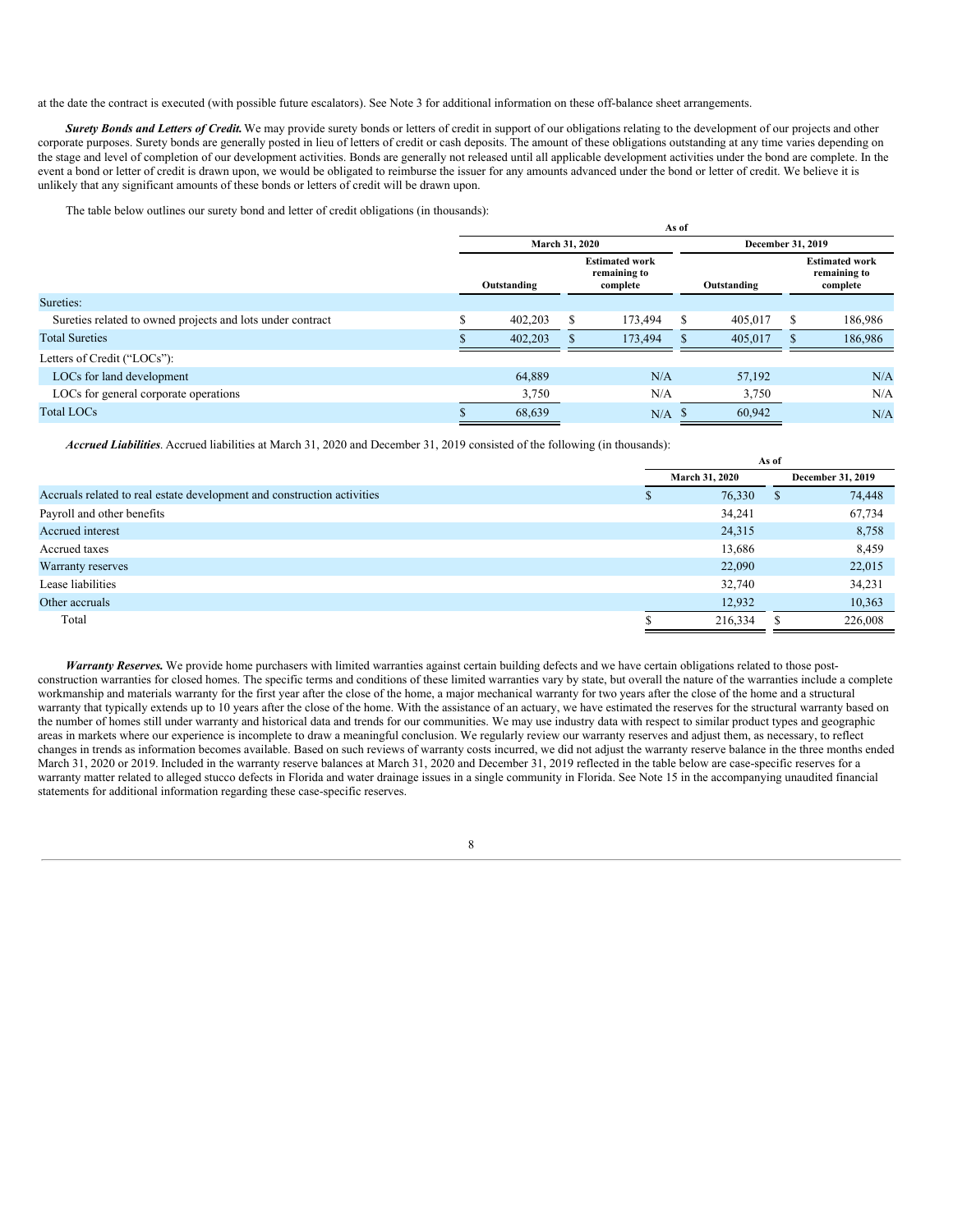A summary of changes in our warranty reserves follows (in thousands):

|                                               | Three Months Ended March 31. |         |  |         |
|-----------------------------------------------|------------------------------|---------|--|---------|
|                                               |                              | 2020    |  | 2019    |
| Balance, beginning of period                  |                              | 22,015  |  | 24,552  |
| Additions to reserve from new home deliveries |                              | 3,810   |  | 3,387   |
| Warranty claims                               |                              | (3,735) |  | (4,726) |
| Adjustments to pre-existing reserves          |                              | $\sim$  |  | $-$     |
| Balance, end of period                        |                              | 22,090  |  | 23,213  |

Warranty reserves are included in Accrued liabilities on the accompanying unaudited consolidated balance sheets, and additions and adjustments to the reserves, if any, are included in Cost of home closings within the accompanying unaudited consolidated income statements. These reserves are intended to cover costs associated with our contractual and statutory warranty obligations, which include, among other items, claims involving defective workmanship and materials. We believe that our total reserves, coupled with our contractual relationships and rights with our trade partners and the general liability insurance we maintain, are sufficient to cover our general warranty obligations. However, as unanticipated changes in legal, weather, environmental or other conditions could have an impact on our actual warranty costs, future costs could differ significantly from our estimates.

*Revenue Recognition.* In accordance with ASC 606,*Revenue from Contracts with Customers,* we apply the following steps in determining the timing and amount of revenue to recognize: (1) identify the contract with our customer; (2) identify the performance obligation(s) in the contract; (3) determine the transaction price; (4) allocate the transaction price to the performance obligations in the contract, if applicable; and (5) recognize revenue when (or as) we satisfy the performance obligation. The performance obligation and subsequent revenue recognition for our three sources of revenue are outlined below:

- Revenue from closings of residential real estate is recognized when closings have occurred, the risks and rewards of ownership are transferred to the buyer, and we have no continuing involvement with the property, which is generally upon the close of escrow. Revenue is reported net of any discounts and incentives.
- Revenue from land sales is recognized when a significant down payment is received, title passes, and collectability of the receivable, if any, is reasonably assured, and we have no continuing involvement with the property, which is generally upon the close of escrow.
- Revenue from financial services is recognized when closings have occurred and all financial services have been rendered, which is generally upon the close of escrow.

Revenue expected to be recognized in any future year related to remaining performance obligations (if any) and contract liabilities expected to be recognized as revenue, excluding revenue pertaining to contracts that have an original expected duration of one year or less, is not material. Our three sources of revenue are disaggregated by type in the accompanying unaudited consolidated income statements.

#### *Recent Accounting Pronouncements.*

In August 2018, the Financial Accounting Standards Board ("FASB") issued Accounting Standards Update ("ASU") No. 2018-15,*Intangibles - Goodwill and Other -* Internal-Use Software (Subtopic 350-40): Customer's Accounting for Implementation Costs Incurred in a Cloud Computing Arrangement that is a Service Contract ("ASU 2018-15"), which aligns the requirements for capitalizing implementation costs incurred in a hosting arrangement that is a service contract with the requirements for capitalizing implementation costs incurred to develop or obtain internal-use software. Entities will need to consider both the nature of the costs and the phase of development in which the implementation costs are incurred to determine whether the costs should be capitalized or expensed. ASU 2018-15 was effective for us beginning January 1, 2020 on a prospective basis to all implementation costs incurred after the date of adoption. The adoption of ASU 2018-15 did not have a material impact on our financial statement disclosures.

In August 2018, the FASB issued ASU No. 2018-13, Fair Value Measurement (Topic 820): Disclosure Framework - Changes to the Disclosure Requirements for Fair *Value Measurement* ("ASU 2018-13"), which eliminates, adds, and modifies certain disclosure requirements for fair value measurements. Entities will no longer be required to disclose the amount of and reasons for transfers between Level 1 and Level 2 of the fair value hierarchy, but public companies will be required to disclose the range and weighted average used to develop significant unobservable inputs for Level 3 fair value measurements. ASU 2018-13 was effective for us beginning January 1, 2020. As we currently only have Level 2 financial instruments, the adoption of ASU 2018-13 did not have a material impact on our financial statement disclosures.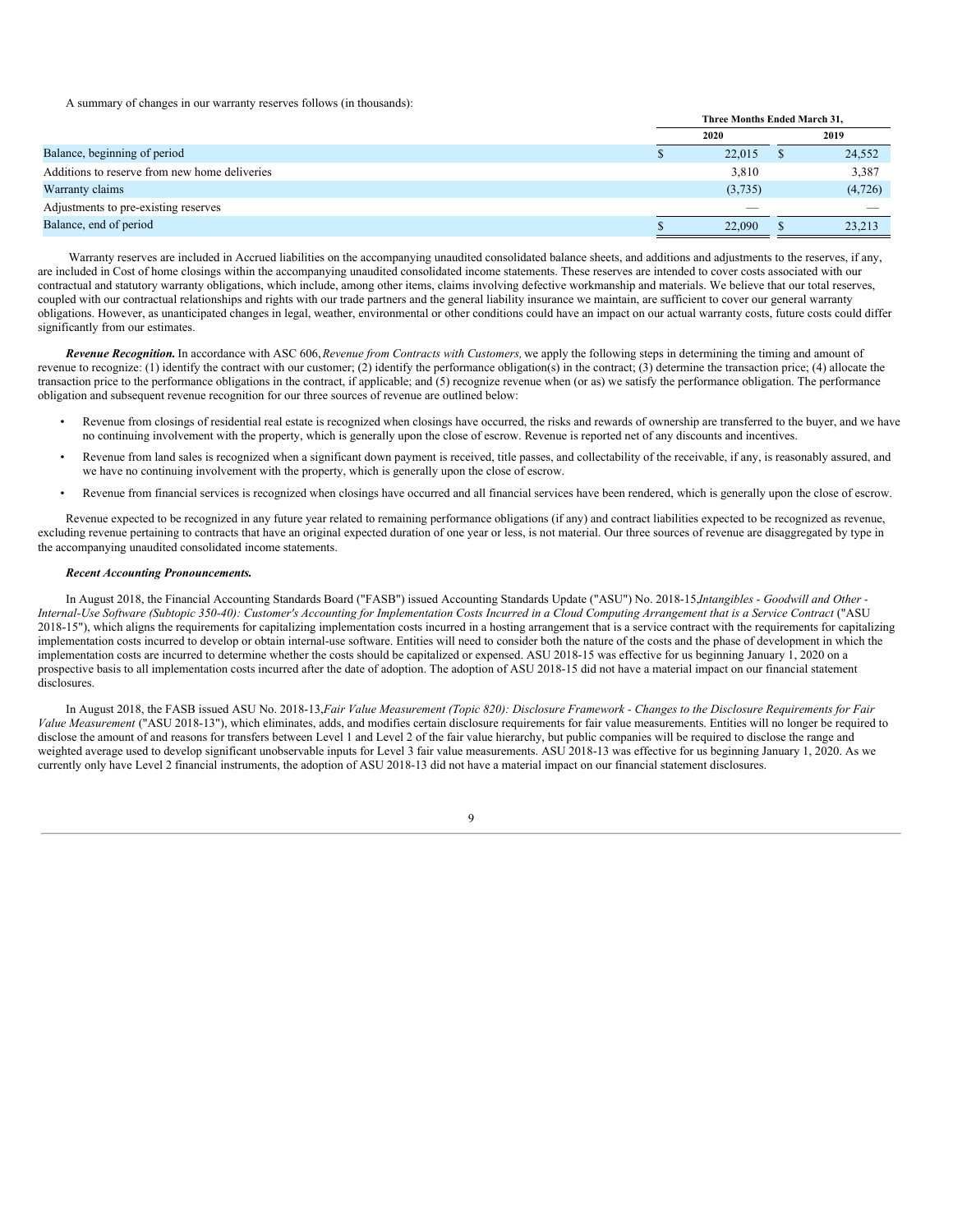### **NOTE 2 — REAL ESTATE AND CAPITALIZED INTEREST**

Real estate consists of the following (in thousands):

|                                                               | As of |                       |  |                   |
|---------------------------------------------------------------|-------|-----------------------|--|-------------------|
|                                                               |       | <b>March 31, 2020</b> |  | December 31, 2019 |
| Homes under contract under construction (1)                   |       | 731.747               |  | 564,762           |
| Unsold homes, completed and under construction <sup>(1)</sup> |       | 583.929               |  | 686,948           |
| Model homes $(1)$                                             |       | 114.951               |  | 121,340           |
| Finished home sites and home sites under development $(2)$    |       | 1,359,163             |  | 1,371,311         |
| Total                                                         |       | 2,789,790             |  | 2,744,361         |

(1) Includes the allocated land and land development costs associated with each lot for these homes.

(2) Includes raw land, land held for development and land held for sale, less impairments, if any. Land held for development primarily reflects land and land development costs related to land where development activity is not currently underway but is expected to begin in the future. For these parcels, we have chosen not to currently develop certain land holdings as they typically represent a portion or phases of a larger land parcel that we plan to build out over several years. We do not capitalize interest for inactive assets, and all ongoing costs of land ownership (i.e. property taxes, homeowner association dues, etc.) are expensed as incurred.

Subject to sufficient qualifying assets, we capitalize our development period interest costs incurred in connection with our real estate development and construction activities. Capitalized interest is allocated to active real estate when incurred and charged to cost of closings when the related property is delivered. A summary of our capitalized interest is as follows (in thousands):

|                                                      | Three Months Ended March 31. |           |  |          |
|------------------------------------------------------|------------------------------|-----------|--|----------|
|                                                      |                              | 2020      |  | 2019     |
| Capitalized interest, beginning of period            |                              | 82,014    |  | 88,454   |
| Interest incurred                                    |                              | 16,535    |  | 21,443   |
| Interest expensed                                    |                              | (16)      |  | (4,085)  |
| Interest amortized to cost of home and land closings |                              | (20, 371) |  | (16,398) |
| Capitalized interest, end of period                  |                              | 78.162    |  | 89,414   |

### **NOTE 3 — VARIABLE INTEREST ENTITIES AND CONSOLIDATED REAL ESTATE NOT OWNED**

We enter into purchase and option agreements for land or lots as part of the normal course of business. These purchase and option agreements enable us to acquire properties at one or multiple future dates at pre-determined prices. We believe these acquisition structures reduce our financial risk associated with land acquisitions and allow us to better leverage our balance sheet.

Based on the provisions of the relevant accounting guidance, we have concluded that when we enter into a purchase or option agreement to acquire land or lots from an entity, a variable interest entity, or "VIE", may be created. We evaluate all purchase and option agreements for land to determine whether they are a VIE. ASC 810, *Consolidation*, requires that for each VIE, we assess whether we are the primary beneficiary and, if so, consolidate the VIE in our financial statements and reflect such assets and liabilities as Real estate not owned. The liabilities related to consolidated VIEs are generally excluded from our debt covenant calculations.

In order to determine if we are the primary beneficiary, we must first assess whether we have the ability to control the activities of the VIE that most significantly impact its economic performance. Such activities include, but are not limited to: the ability to determine the budget and scope of land development work, if any; the ability to control financing decisions for the VIE; the ability of the VIE to acquire additional land or dispose of land not under contract with Meritage; and the ability to change or amend the existing option contract with the VIE. If we are not determined to control such activities, we are not considered the primary beneficiary of the VIE. If we do have the ability to control such activities, we will continue our analysis to determine if we are also expected to absorb a potentially significant amount of the VIE's losses or, if no party absorbs the majority of such losses, if we will benefit from a potentially significant amount of the VIE's expected gains.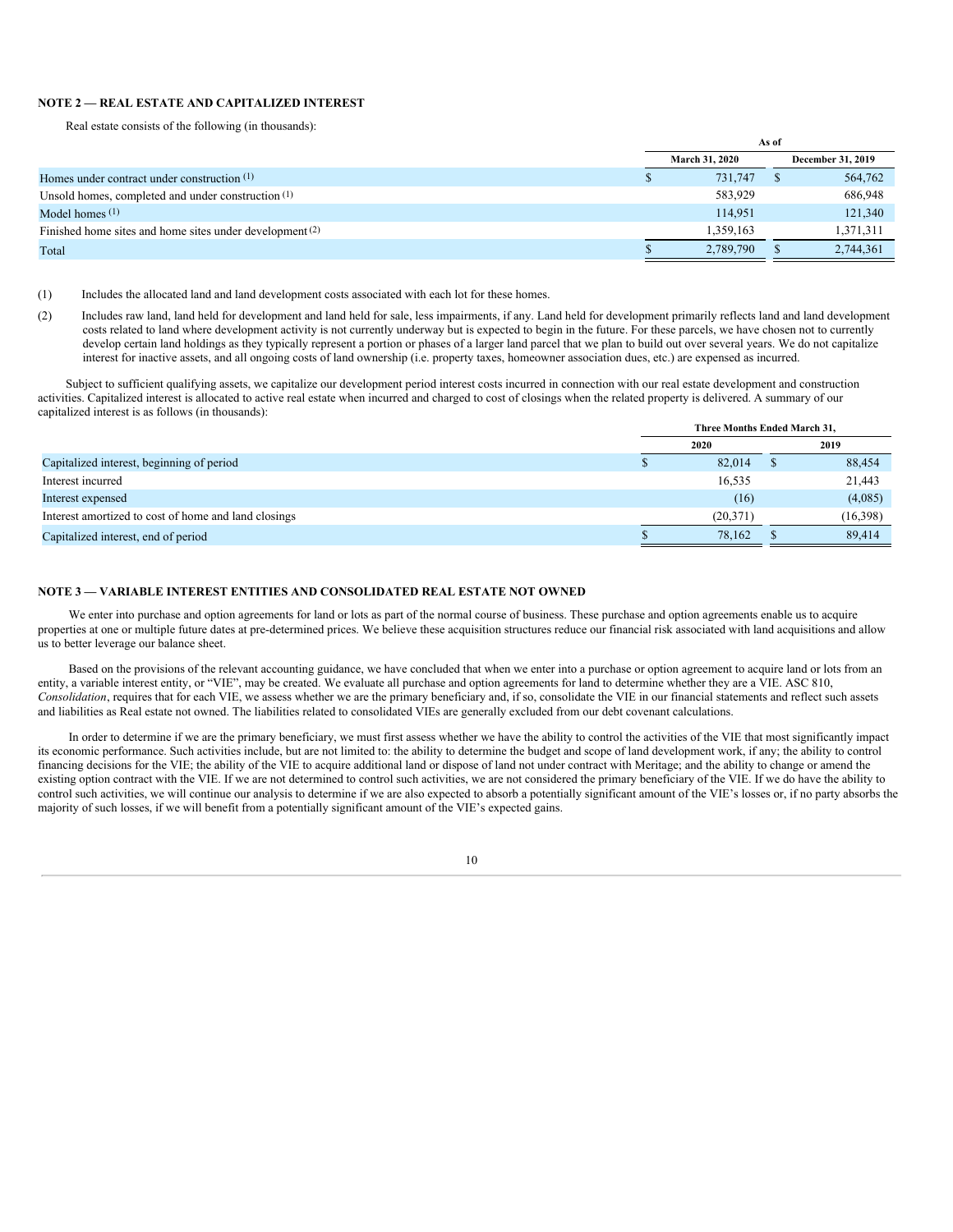In substantially all cases, creditors of the entities with which we have option agreements have no recourse against us and the maximum exposure to loss in our option agreements is limited to non-refundable option deposits and any capitalized pre-acquisition costs. Often, we are at risk for items over budget related to land development on property we have under option if we are the land developer. In these cases, we have contracted to complete development at a fixed cost for subsequent purchase, but on behalf of the land owner, and any budget savings or shortfalls are typically borne by us. Some of our option deposits may be refundable to us if certain contractual conditions are not performed by the party selling the lots.

**Option/**

The table below presents a summary of our lots under option at March 31, 2020 (dollars in thousands):

|                                                                                  | <b>Projected Number</b><br>of Lots | Purchase<br>Price | <b>Option</b><br><b>Earnest Money</b><br>Deposits–Cash |
|----------------------------------------------------------------------------------|------------------------------------|-------------------|--------------------------------------------------------|
| Purchase and option contracts recorded on balance sheet as Real estate not owned |                                    |                   |                                                        |
| Option contracts — non-refundable deposits, committed (1)                        | 6.043                              | 385.228           | 31,903                                                 |
| Purchase contracts — non-refundable deposits, committed (1)                      | 7.277                              | 257,431           | 15,642                                                 |
| Purchase and option contracts — refundable deposits, committed                   | 2,098                              | 78,046            | 1,897                                                  |
| Total committed                                                                  | 15.418                             | 720,705           | 49,442                                                 |
| Purchase and option contracts — refundable deposits, uncommitted (2)             | 14.708                             | 437.259           | 4,725                                                  |
| Total lots under contract or option                                              | 30.126                             | 1,157,964         | 54,167                                                 |
| Total purchase and option contracts not recorded on balance sheet(3)             | 30.126                             | 1,157,964         | (4)<br>54.167                                          |

(1) Deposits are non-refundable except if certain contractual conditions are not performed by the selling party.

(2) Deposits are refundable at our sole discretion. We have not completed our acquisition evaluation process and we have not internally committed to purchase these lots.

(3) Except for our specific performance contracts recorded on our balance sheet as Real estate not owned (if any), none of our purchase or option contracts require us to purchase lots.

(4) Amount is reflected on our unaudited consolidated balance sheet in Deposits on real estate under option or contract as of March 31, 2020.

Generally, our options to purchase lots remain effective so long as we purchase a pre-established minimum number of lots each month or quarter, as determined by the respective agreement. Although the pre-established number is typically structured to approximate our expected rate of home construction starts and sales absorptions, during a weakened homebuilding market, we may purchase lots at an absorption level that exceeds our sales and home starts pace in order to meet the pre-established minimum number of lots or we will work to restructure our original contract to include terms that more accurately reflect our revised orders pace expectations.

### **NOTE 4 - INVESTMENTS IN UNCONSOLIDATED ENTITIES**

We may enter into land development joint ventures as a means of accessing larger parcels of land, expanding our market opportunities, managing our risk profile and leveraging our capital base. While purchasing land through a joint venture can be beneficial, currently we do not view joint ventures as a primary source of land acquisitions. Our joint venture partners are generally other homebuilders, land sellers or other real estate investors. We generally do not have a controlling interest in these ventures, which means our joint venture partners could cause the venture to take actions we disagree with or fail to take actions we believe should be undertaken, including the sale of the underlying property to repay debt or recoup all or part of the partners' investments. Based on the structure of each joint venture, it may or may not be consolidated into our results. As of March 31, 2020, we had one active equity-method land venture with limited operations.

As of March 31, 2020, we also participated inone mortgage joint venture, which is engaged in mortgage activities and provides services to both our homebuyers as well as other buyers. Our investment in this mortgage joint venture as of March 31, 2020 and December 31, 2019 was \$0.5 million and \$0.7 million, respectively.

Summarized condensed combined financial information related to unconsolidated joint ventures that are accounted for using the equity method was as follows (in thousands):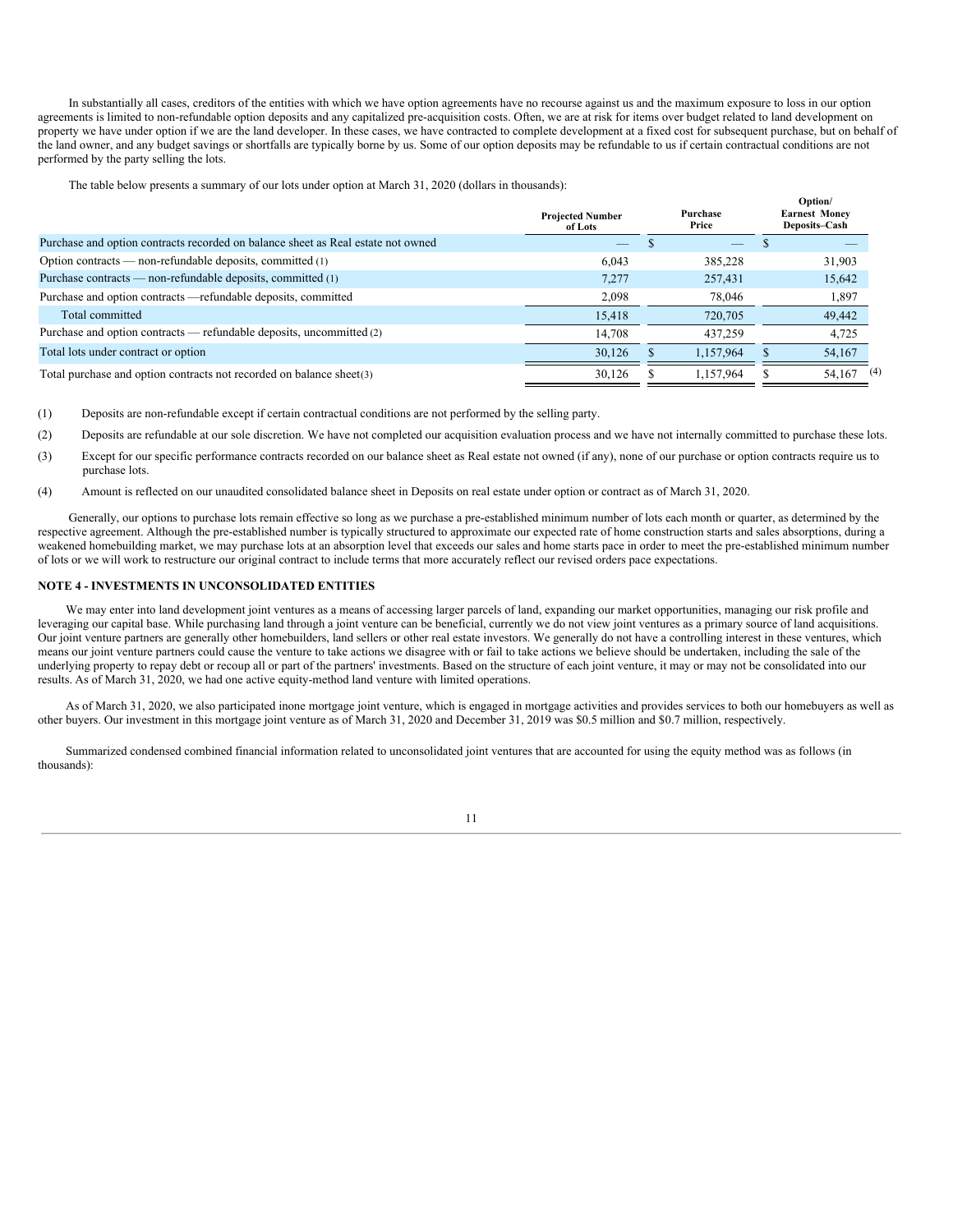|                                        |               | As of          |               |                   |  |
|----------------------------------------|---------------|----------------|---------------|-------------------|--|
|                                        |               | March 31, 2020 |               | December 31, 2019 |  |
| Assets:                                |               |                |               |                   |  |
| Cash                                   | <sup>\$</sup> | 6,793          | <sup>\$</sup> | 6,329             |  |
| Real estate                            |               | 7,048          |               | 6,654             |  |
| Other assets                           |               | 2,817          |               | 4,382             |  |
| <b>Total</b> assets                    |               | 16,658         |               | 17,365            |  |
| Liabilities and equity:                |               |                |               |                   |  |
| Accounts payable and other liabilities | \$            | 5,497          | $\mathbb{S}$  | 6,580             |  |
| Equity of:                             |               |                |               |                   |  |
| Meritage $(1)$                         |               | 4,691          |               | 5,678             |  |
| Other                                  |               | 6,470          |               | 5,107             |  |
| Total liabilities and equity           |               | 16,658         | <b>S</b>      | 17,365            |  |
|                                        |               |                |               |                   |  |

|                                               |         | Three Months Ended March 31. |         |  |  |  |  |
|-----------------------------------------------|---------|------------------------------|---------|--|--|--|--|
|                                               | 2020    |                              |         |  |  |  |  |
| Revenue                                       | 6,723   |                              | 8,998   |  |  |  |  |
| Costs and expenses                            | (5,863) |                              | (6,116) |  |  |  |  |
| Net earnings of unconsolidated entities       | 860     |                              | 2,882   |  |  |  |  |
| Meritage's share of pre-tax earnings $(1)(2)$ | 687     |                              | 2,174   |  |  |  |  |

(1) Balance represents Meritage's interest, as reflected in the financial records of the respective joint ventures. This balance may differ from the balance reported in our consolidated financial statements due to the following reconciling items: (i) timing differences for revenue and distributions recognition, (ii) step-up basis and corresponding amortization, (iii) capitalization of interest on qualified assets, (iv) income deferrals as discussed in Note (2) below and (v) the cessation of allocation of losses from joint ventures in which we have previously written down our investment balance to zero and where we have no commitment to fund additional losses.

(2) Our share of pre-tax earnings is recorded in Earnings from financial services unconsolidated entities and other, net and Other income, net on our unaudited consolidated income statements and excludes joint venture profit related to lots we purchased from the joint ventures, if any. Such profit is deferred until homes are delivered by us and title passes to a homebuyer.

### **NOTE 5 — LOANS PAYABLE AND OTHER BORROWINGS**

Loans payable and other borrowings consist of the following (in thousands):

|                                                                                                                                                                                             | As of                 |  |                   |  |  |
|---------------------------------------------------------------------------------------------------------------------------------------------------------------------------------------------|-----------------------|--|-------------------|--|--|
|                                                                                                                                                                                             | <b>March 31, 2020</b> |  | December 31, 2019 |  |  |
| Other borrowings, real estate notes payable $(1)$                                                                                                                                           | 21.867                |  | 22,876            |  |  |
| \$780.0 million unsecured revolving credit facility with interest approximating LIBOR (approximately 0.99% at March<br>31, 2020) plus 1.375% or Prime (3.25% at March 31, 2020) plus 0.375% | 500,000               |  |                   |  |  |
| Total                                                                                                                                                                                       | 521,867               |  | 22,876            |  |  |

(1) Reflects balance of non-recourse non-interest bearing notes payable in connection with land purchases.

The Company entered into an amended and restated unsecured revolving credit facility ("Credit Facility") in 2014 that has been amended from time to time. In June 2019 the Credit Facility was amended, extending the maturity date to July 2023, along with minor administrative changes. The Credit Facility's aggregate commitment is \$780.0 million with an accordion feature permitting the size of the facility to increase to a maximum of \$880.0 million, subject to certain conditions, including the availability of additional bank commitments. Borrowings under the Credit Facility are unsecured, but availability is subject to, among other things, a borrowing base. The Credit Facility also contains certain financial covenants, including (a) a minimum tangible net worth requirement of \$1.1 billion (which amount is subject to increase over time based on subsequent earnings and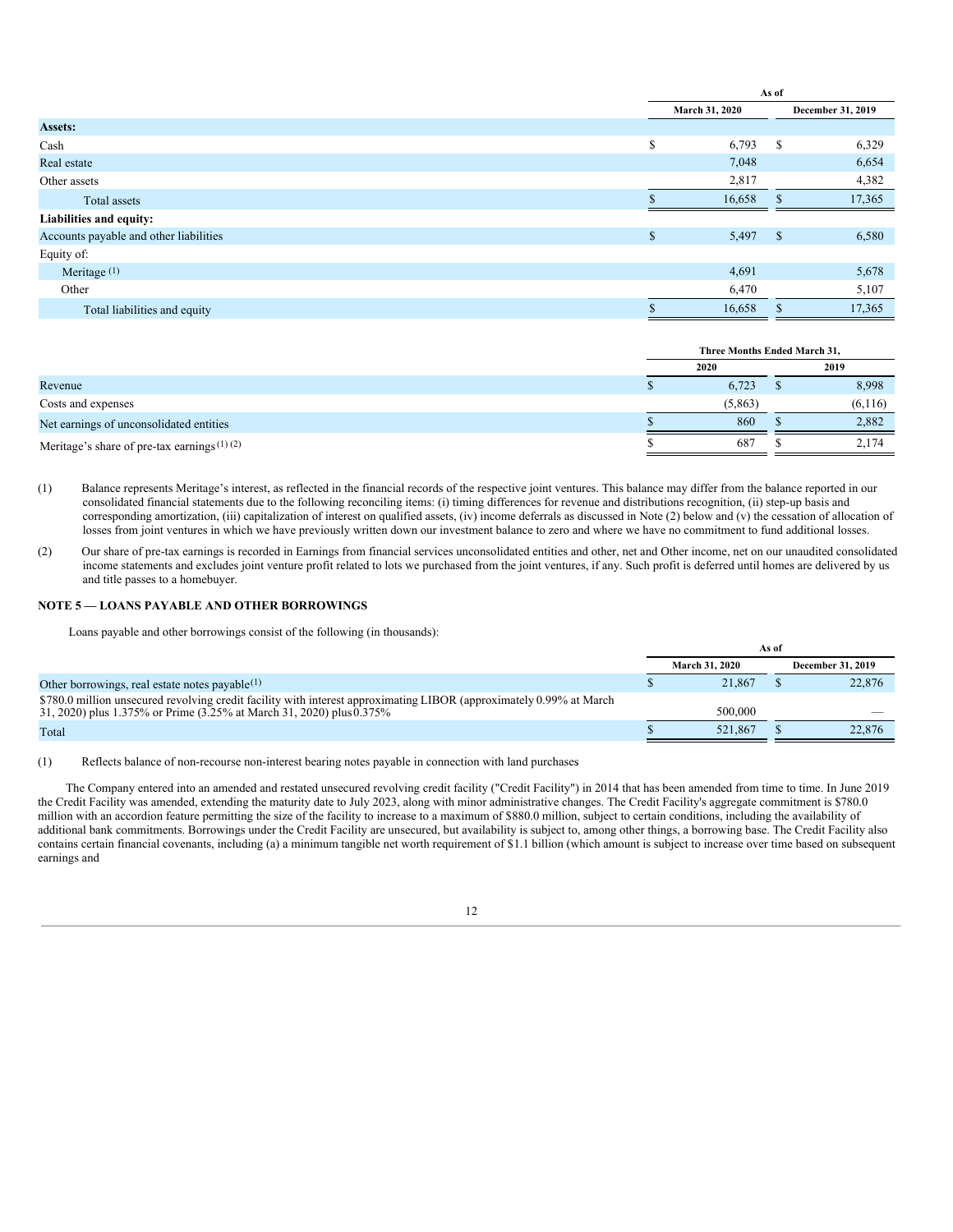proceeds from equity offerings), and (b) a maximum leverage covenant that prohibits the leverage ratio (as defined therein) from exceeding60%. In addition, we are required to maintain either (i) an interest coverage ratio (EBITDA to interest expense, as defined therein) of at least 1.50 to 1.00 or (ii) liquidity (as defined therein) of an amount not less than our consolidated interest incurred during the trailing 12 months. We were in compliance with all Credit Facility covenants as of March 31, 2020.

We had \$500.0 million outstanding borrowings under the Credit Facility as of March 31, 2020 and \$0 at December 31, 2019. During the three months ended March 31, 2020 we borrowed \$500.0 million and had no repayments. There were no borrowings or repayments in the same three month period of 2019. As of March 31, 2020, we had outstanding letters of credit issued under the Credit Facility totaling \$68.6 million, leaving \$211.4 million available under the Credit Facility to be drawn.

### **NOTE 6 — SENIOR NOTES, NET**

Senior notes, net consist of the following (in thousands):

|                                                                                                                                                               | As of                 |                   |  |  |
|---------------------------------------------------------------------------------------------------------------------------------------------------------------|-----------------------|-------------------|--|--|
|                                                                                                                                                               | <b>March 31, 2020</b> | December 31, 2019 |  |  |
| 7.00% senior notes due 2022                                                                                                                                   | 300,000               | 300,000           |  |  |
| 6.00% senior notes due 2025. At March 31, 2020 and December 31, 2019 there was approximately \$4.227 and \$4.432 in<br>net unamortized premium, respectively. | 404.227               | 404,432           |  |  |
| $5.125\%$ senior notes due 2027                                                                                                                               | 300,000               | 300,000           |  |  |
| Net debt issuance costs                                                                                                                                       | (7,900)               | (8,327)           |  |  |
| Total                                                                                                                                                         | 996,327               | 996,105           |  |  |

The indentures for all of our senior notes contain covenants including, among others, limitations on the amount of secured debt we may incur, and limitations on sale and leaseback transactions and mergers. We believe we are in compliance with all such covenants as of March 31, 2020.

Obligations to pay principal and interest on the senior notes are guaranteed by substantially all of our wholly-owned subsidiaries (each a "Guarantor" and, collectively, the "Guarantor Subsidiaries"), each of which is directly or indirectly 100% owned by Meritage Homes Corporation. Such guarantees are full and unconditional, and joint and several. In the event of a sale or other disposition of all of the assets of any Guarantor, by way of merger, consolidation or otherwise, or a sale or other disposition of all of the equity interests of any Guarantor then held by Meritage and its subsidiaries, then that Guarantor may be released and relieved of any obligations under its note guarantee. There are no significant restrictions on our ability of the ability of any Guarantor to obtain funds from their respective subsidiaries, as applicable, by dividend or loan. We do not provide separate financial statements of the Guarantor Subsidiaries because Meritage (the parent company) has no independent assets or operations and the guarantees are full and unconditional and joint and several. Subsidiaries of Meritage Homes Corporation that are non-guarantor subsidiaries are, individually and in the aggregate, minor.

#### **NOTE 7 — FAIR VALUE DISCLOSURES**

We account for non-recurring fair value measurements of our non-financial assets and liabilities in accordance with ASC 820-10*Fair Value Measurement* ("ASC 820"). This guidance defines fair value, establishes a framework for measuring fair value and addresses required disclosures about fair value measurements. This standard establishes a three-level hierarchy for fair value measurements based upon the significant inputs used to determine fair value. Observable inputs are those which are obtained from market participants external to the company while unobservable inputs are generally developed internally, utilizing management's estimates, assumptions and specific knowledge of the assets/liabilities and related markets. The three levels are defined as follows:

- Level 1 Valuation is based on quoted prices in active markets for identical assets and liabilities.
- Level 2 Valuation is determined from quoted prices for similar assets or liabilities in active markets, quoted prices for identical or similar instruments in markets that are not active, or by model-based techniques in which all significant inputs are observable in the market.
- Level 3 Valuation is derived from model-based techniques in which at least one significant input is unobservable and based on the company's own estimates about the assumptions that market participants would use to value the asset or liability.

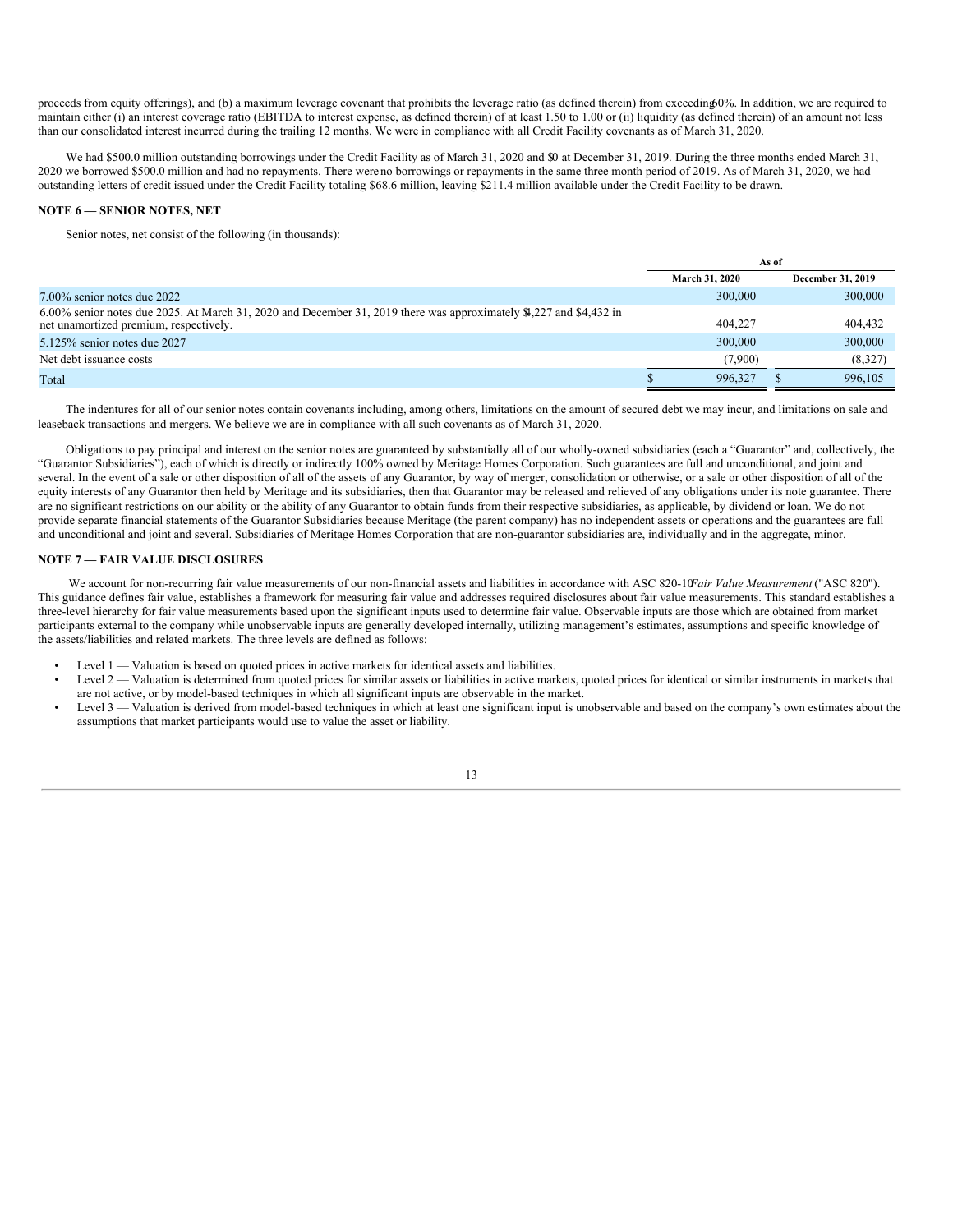*Financial Instruments*: The fair value of our fixed-rate debt is derived from quoted market prices by independent dealers (level 2 inputs as per the discussion above) and is as follows (in thousands):

|                       | As of                  |  |                                |                   |                        |   |                                |  |  |
|-----------------------|------------------------|--|--------------------------------|-------------------|------------------------|---|--------------------------------|--|--|
|                       | March 31, 2020         |  |                                | December 31, 2019 |                        |   |                                |  |  |
|                       | Aggregate<br>Principal |  | <b>Estimated Fair</b><br>Value |                   | Aggregate<br>Principal |   | <b>Estimated Fair</b><br>Value |  |  |
| 7.00% senior notes    | 300,000                |  | 292,500                        |                   | 300,000                | S | 327,390                        |  |  |
| $6.00\%$ senior notes | 400,000                |  | 372,000                        |                   | 400,000                |   | 449,200                        |  |  |
| 5.125% senior notes   | 300,000                |  | 271,500                        |                   | 300,000                |   | 319,500                        |  |  |

One of the effects of the COVID-19 pandemic has been unstable financial markets, conditions typically associated with an economic downturn. The fluctuation of the fair value in our fixed rate debt from December 31, 2019 through March 31, 2020 is indicative of this volatility. This instability and concerns about liquidity and financial stability in the high-yield market resulted in a temporary decline in the fair value of our Senior Notes. The financial markets have begun to return to more normalized levels subsequent to March 31, 2020.

Due to the short-term nature of other financial assets and liabilities, including our Loans payable and other borrowings, we consider the carrying amounts of our other short-term financial instruments to approximate fair value.

### **NOTE 8 — EARNINGS PER SHARE**

Basic and diluted earnings per common share were calculated as follows (in thousands, except per share amounts):

|                                                     | Three Months Ended March 31, |  |        |  |  |
|-----------------------------------------------------|------------------------------|--|--------|--|--|
|                                                     | 2020                         |  | 2019   |  |  |
| Basic weighted average number of shares outstanding | 38,085                       |  | 38,215 |  |  |
| Effect of dilutive securities:                      |                              |  |        |  |  |
| Unvested restricted stock                           | 732                          |  | 634    |  |  |
| Diluted average shares outstanding                  | 38,817                       |  | 38,849 |  |  |
| Net earnings                                        | 71,152                       |  | 25,412 |  |  |
| Basic earnings per share                            | 1.87                         |  | 0.66   |  |  |
| Diluted earnings per share                          | 1.83                         |  | 0.65   |  |  |
|                                                     |                              |  |        |  |  |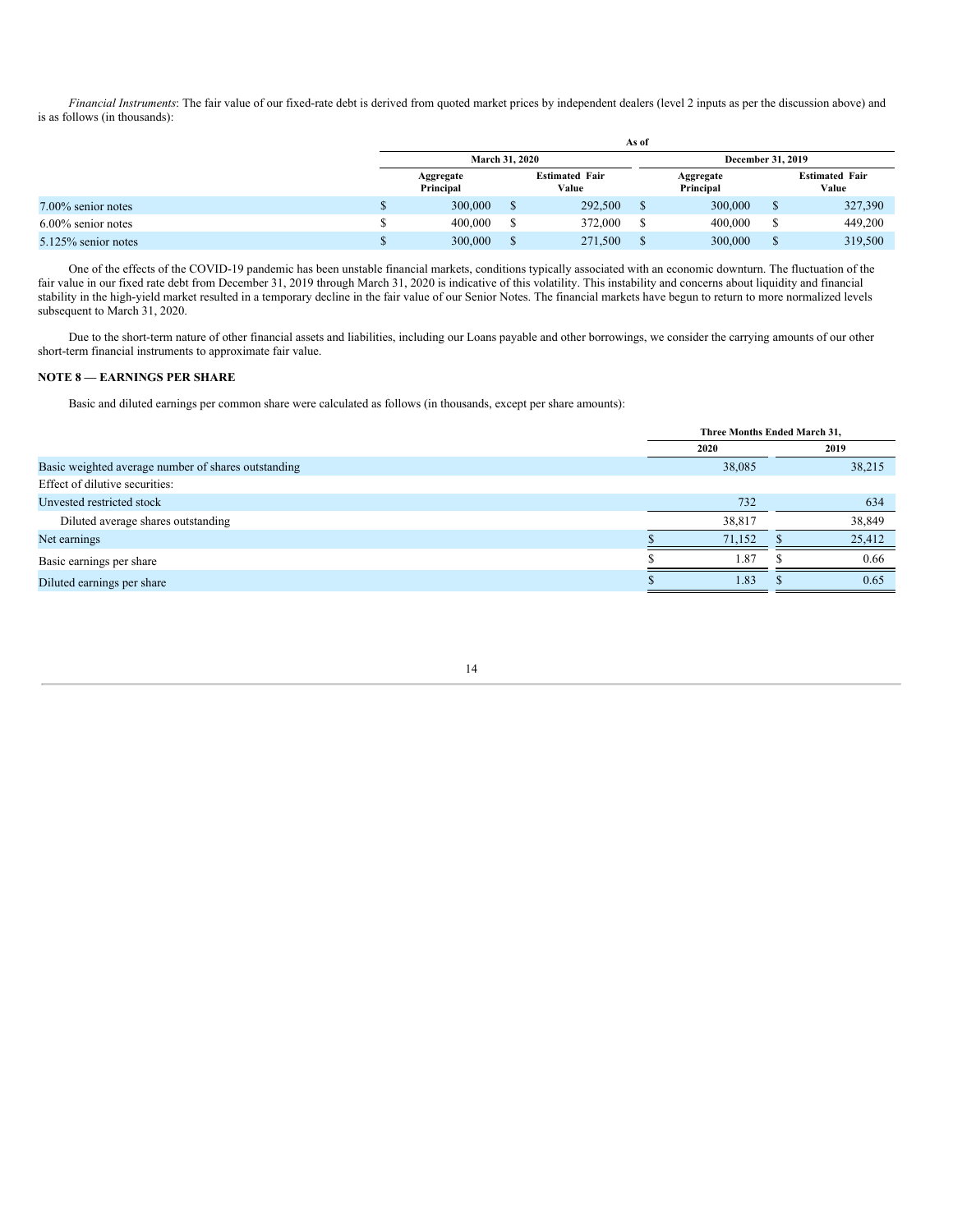### **NOTE 9 — ACQUISITIONS AND GOODWILL**

Goodwill. In prior years, we have entered new markets through the acquisition of the homebuilding assets and operations of local/regional homebuilders in Georgia, South Carolina and Tennessee. As a result of these transactions, we recorded approximately \$33.0 million of goodwill. Goodwill represents the excess of the purchase price of our acquisitions over the fair value of the net assets acquired. Our acquisitions were recorded in accordance with ASC 805, *Business Combinations*, and ASC 820, using the acquisition method of accounting. The purchase price for acquisitions is allocated based on estimated fair value of the assets and liabilities at the date of the acquisition. The combined excess purchase price of our acquisitions over the fair value of the net assets is classified as goodwill and is included on our consolidated balance sheet in Prepaids, other assets and goodwill. In accordance with ASC 350, we assess the recoverability of goodwill annually, or more frequently, if impairment indicators are present. In light of recent economic events resulting from the COVID-19 pandemic, we evaluated our goodwill balance as of March 31, 2020 and determined that there are no impairment indicators at this time. However, as this is a rapidly changing environment, we will continue to monitor and review for goodwill impairment indicators on an ongoing, more frequent basis as required by ASC 350.

A summary of the carrying amount of goodwill follows (in thousands):

|                              | West |                                 | ∵entral                  | East                     | <b>Financial Services</b> | Corporate                | Total                    |
|------------------------------|------|---------------------------------|--------------------------|--------------------------|---------------------------|--------------------------|--------------------------|
| Balance at December 31, 2019 |      | $\overline{\phantom{a}}$        |                          | 32.962                   | $\overline{\phantom{a}}$  | $\overline{\phantom{a}}$ | 32.962                   |
| Additions                    |      | $\overline{\phantom{a}}$        | $\overline{\phantom{a}}$ | $\overline{\phantom{a}}$ | $-$                       | $\overline{\phantom{a}}$ | $\overline{\phantom{a}}$ |
| Balance at March 31, 2020    |      | $\hspace{0.1mm}-\hspace{0.1mm}$ |                          | 32.962                   | $\overline{\phantom{a}}$  | $\qquad \qquad - \qquad$ | 32.962                   |

### **NOTE 10 — STOCKHOLDERS' EQUITY**

A summary of changes in stockholders' equity is presented below (in thousands):

|                                  | Three Months Ended March 31, 2020 |   |                        |   |                                         |   |                      |  |           |  |
|----------------------------------|-----------------------------------|---|------------------------|---|-----------------------------------------|---|----------------------|--|-----------|--|
|                                  | (In thousands)                    |   |                        |   |                                         |   |                      |  |           |  |
|                                  | Number of<br><b>Shares</b>        |   | Common<br><b>Stock</b> |   | <b>Additional</b><br>Paid-In<br>Capital |   | Retained<br>Earnings |  | Total     |  |
| Balance at December 31, 2019     | 38,199                            | S | 382                    | ъ | 505,352                                 | ъ | 1,468,256            |  | 1,973,990 |  |
| Net earnings                     |                                   |   |                        |   |                                         |   | 71,152               |  | 71,152    |  |
| Stock-based compensation expense |                                   |   |                        |   | 6,437                                   |   |                      |  | 6,437     |  |
| Issuance of stock                | 398                               |   | 4                      |   | (4)                                     |   | $\sim$               |  |           |  |
| Share repurchases                | (1,000)                           |   | (10)                   |   | (60, 803)                               |   |                      |  | (60, 813) |  |
| Balance at March 31, 2020        | 37,597                            |   | 376                    |   | 450.982                                 |   | 1,539,408            |  | 1,990,766 |  |

|                                  | Three Months Ended March 31, 2019 |   |                        |    |                                         |  |                      |  |           |
|----------------------------------|-----------------------------------|---|------------------------|----|-----------------------------------------|--|----------------------|--|-----------|
|                                  |                                   |   |                        |    | (In thousands)                          |  |                      |  |           |
|                                  | Number of<br><b>Shares</b>        |   | Common<br><b>Stock</b> |    | <b>Additional</b><br>Paid-In<br>Capital |  | Retained<br>Earnings |  | Total     |
| Balance at December 31, 2018     | 38,073                            | S | 381                    | Ъ. | 501,781                                 |  | 1,218,593            |  | 1,720,755 |
| Net earnings                     |                                   |   |                        |    |                                         |  | 25,412               |  | 25,412    |
| Stock-based compensation expense | _                                 |   |                        |    | 5,861                                   |  | _                    |  | 5,861     |
| Issuance of stock                | 400                               |   | 4                      |    | (4)                                     |  | -                    |  |           |
| Share repurchases                | (209)                             |   | (2)                    |    | (8,955)                                 |  |                      |  | (8,957)   |
| Balance at March 31, 2019        | 38,264                            |   | 383                    |    | 498,683                                 |  | 1,244,005            |  | 1,743,071 |

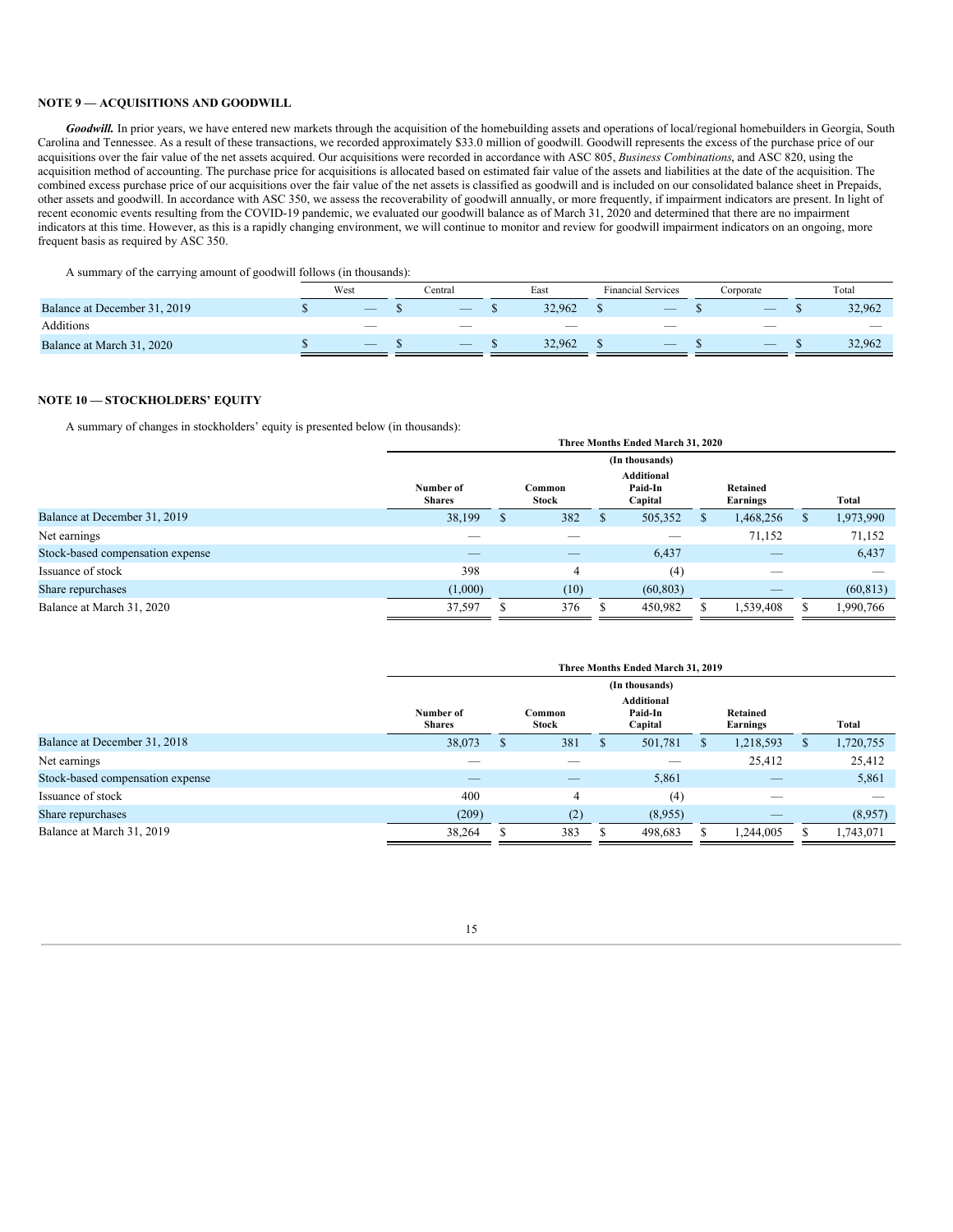#### **NOTE 11 — STOCK BASED AND DEFERRED COMPENSATION**

We have a stock compensation plan, the Meritage Homes Corporation 2018 Stock Incentive Plan (the "2018 Plan"), that was approved by our Board of Directors and our stockholders and adopted in May 2018. The 2018 Plan is administered by our Board of Directors and allows for the grant of stock appreciation rights, restricted stock awards, restricted stock units, performance share awards and performance-based awards in addition to non-qualified and incentive stock options. Effective May 2019, our prior stock compensation plan, the Amended and Restated 2006 Stock Incentive Plan (the "2006 Plan") expired, and all available shares from expired, terminated, or forfeited awards that remained under the 2006 Plan and prior plans were available for grant under the 2018 Plan. The 2018 Plan authorizes awards to officers, key employees, non-employee directors and consultants. The 2018 Plan authorizes 6,600,000 shares of stock to be awarded, of which1,288,325 shares remain available for grant at March 31, 2020. We believe that such awards provide a means of performance-based compensation to attract and retain qualified employees and better align the interests of our employees with those of our stockholders. Non-vested stock awards are usually granted with a five-year ratable vesting period for employees, athree-year cliff vesting for both non-vested stock and performance-based awards granted to senior executive officers and either a three-year cliff vesting or one-year vesting for non-employee directors, dependent on their start date.

Compensation cost related to time-based restricted stock awards is measured as of the closing price on the date of grant and is expensed, less forfeitures, on a straight-line basis over the vesting period of the award. Compensation cost related to performance-based restricted stock awards is also measured as of the closing price on the date of grant but is expensed in accordance with ASC 718-10-25-20, *Compensation – Stock Compensation* ("ASC 718"), which requires an assessment of probability of attainment of the performance target. As our performance targets are dependent on performance over a specified measurement period, once we determine that the performance target outcome is probable, the cumulative expense is recorded immediately with the remaining expense recorded on a straight-line basis through the end of the award vesting period. A portion of the performance-based restricted stock awards granted to our executive officers contain market conditions as defined by ASC 718. The guidance in ASC 718 requires that compensation expense for stock awards with market conditions be expensed based on a derived grant date fair value and expensed over the service period. We engage a third party to perform a valuation analysis on the awards containing market conditions and our associated expense with those awards is based on the derived fair value from that analysis and is being expensed straight-line over the service period of the awards. Below is a summary of compensation expense and stock award activity (dollars in thousands):

|                                                                          | Three Months Ended March 31. |  |         |  |  |  |
|--------------------------------------------------------------------------|------------------------------|--|---------|--|--|--|
|                                                                          | 2020                         |  | 2019    |  |  |  |
| Stock-based compensation expense                                         | 6.437                        |  | 5,861   |  |  |  |
| Non-vested shares granted                                                | 223.481                      |  | 377,514 |  |  |  |
| Performance-based non-vested shares granted                              | 56,139                       |  | 94,152  |  |  |  |
| Performance-based shares issued in excess of target shares granted $(1)$ | 24,054                       |  | 21,039  |  |  |  |
| Restricted stock awards vested (includes performance-based awards)       | 398,346                      |  | 400.323 |  |  |  |

(1) Performance-based shares that vested and were issued as a result of performance achievement exceeding the originally established targeted number of shares related to respective performance metrics.

The following table includes additional information regarding our Stock Plans (dollars in thousands):

|                                                   |      | As of                 |  |                          |  |  |
|---------------------------------------------------|------|-----------------------|--|--------------------------|--|--|
|                                                   |      | <b>March 31, 2020</b> |  | <b>December 31, 2019</b> |  |  |
| Unrecognized stock-based compensation cost        |      | 31.486                |  | 22,341                   |  |  |
| Weighted average years expense recognition period | 2.74 |                       |  | 1.70                     |  |  |
| Total equity awards outstanding $(1)$             |      | 1.129.789             |  | 1,240,529                |  |  |

(1) Includes unvested restricted stock, performance-based awards (assuming100% payout) and restricted stock units.

We also offer a non-qualified deferred compensation plan ("deferred compensation plan") to highly compensated employees in order to allow them additional pre-tax income deferrals above and beyond the limits that qualified plans, such as 401(k) plans, impose on highly compensated employees. We do not currently offer a contribution match on the deferred compensation plan. All contributions to the plan to date have been funded by the employees and, therefore, we have no associated expense related to the deferred compensation plan for the three months ended March 31, 2020 or 2019, other than minor administrative costs.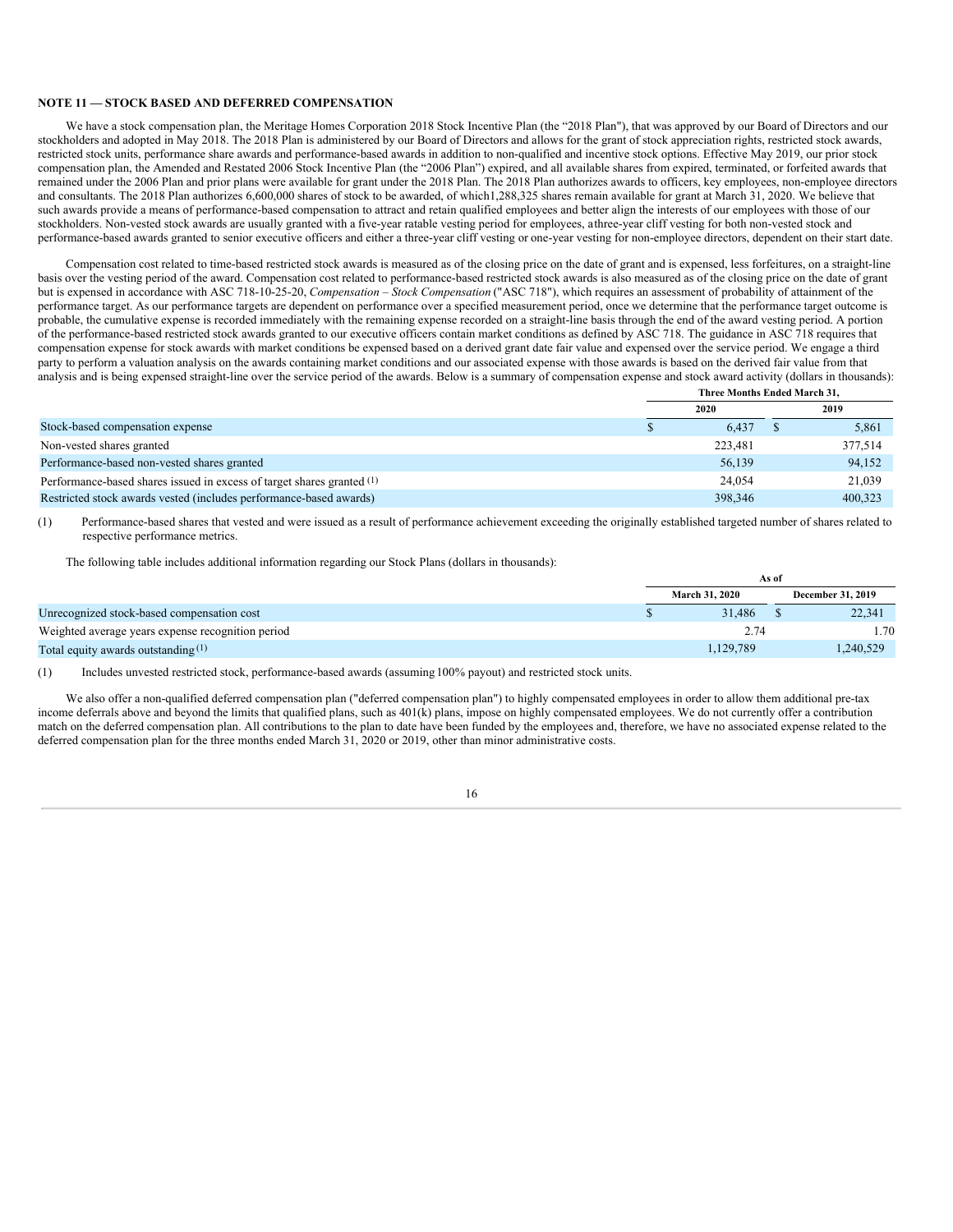### **NOTE 12 — INCOME TAXES**

Components of the income tax provision are as follows (in thousands):

|         | Three Months Ended March 31, |        |      |       |  |  |
|---------|------------------------------|--------|------|-------|--|--|
|         |                              | 2020   | 2019 |       |  |  |
| Federal |                              | 12,374 |      | 5,742 |  |  |
| State   |                              | 3,307  |      | .216  |  |  |
| Total   |                              | 15,681 |      | 6,958 |  |  |

The effective tax rate for the three months ended March 31, 2020 and March 31, 2019 was18.1% and 21.5%, respectively. The three months ended March 31, 2020 tax rate reflects the Taxpayer Certainty and Disaster Tax Relief Act of 2019 enacted into law on December 20, 2019. That act extended eligibility for the Internal Revenue Code ("IRC") §45L new energy efficient homes credit for years 2018 through 2020. For the three months ended March 31, 2020, we recorded a tax benefit from the new law based on estimates for qualifying new energy efficient homes that are projected to close in 2020. For the three months ended March 31, 2019, the tax benefit from the new law was not reflected in the tax rate due to the December enactment date. There is a small amount of §45L tax benefit in the first three months ended March 31, 2019, from our efforts to capture additional energy credits from 2016 and 2017. In the three months ended March 31, 2019 and 2020, we recorded tax benefits from equity-based compensation for stock awards vested in the quarter. These tax benefits have a favorable impact on our effective tax rates.

On March 27, 2020, the Coronavirus Aid, Relief, and Economic Security ("CARES Act") was enacted into law in response to the widespread economic impact of the COVID-19 pandemic. Although the CARES Act has several provisions which may benefit our company and its employees, these provisions are not expected to have a material impact on our tax rate in 2020. We will continue to monitor the CARES Act and will take advantage of favorable tax related provisions when applicable.

At March 31, 2020 and December 31, 2019, we haveno unrecognized tax benefits. We believe that our current income tax filing positions and deductions will be sustained on audit and do not anticipate any adjustments that will result in a material change. Our policy is to accrue interest and penalties on unrecognized tax benefits and include them in federal income tax expense.

We determine our deferred tax assets and liabilities in accordance with ASC 740,*Income Taxes*. We evaluate our deferred tax assets, including the benefit from net operating losses ("NOLs"), by jurisdiction to determine if a valuation allowance is required. Companies must assess whether a valuation allowance should be established based on the consideration of all available evidence using a "more likely than not" standard with significant weight being given to evidence that can be objectively verified. This assessment considers, among other matters, the nature, frequency and severity of cumulative losses, forecasts of future profitability, the length of statutory carry forward periods, experiences with operating losses and experiences of utilizing tax credit carry forwards and tax planning alternatives. We have no valuation allowance on our deferred tax assets or NOL carryovers at March 31, 2020.

At March 31, 2020, we hadno remaining federal NOL carry forward or un-utilized federal tax credits. At March 31, 2020 and December 31, 2019, we had tax benefits for state NOL carry forwards of \$0.8 million, net of federal benefit, that begin to expire in 2030.

At March 31, 2020, we have income taxes payable of \$5.9 million and income taxes receivable of \$5.0 million. The income taxes payable primarily consists of current federal and state tax accruals, net of estimated tax payments. This amount is recorded in Accrued liabilities on the accompanying unaudited balance sheet at March 31, 2020. The income taxes receivable primarily consists of energy tax credits related to homes that closed through 2017 and is recorded in Other receivables on the accompanying unaudited balance sheet at March 31, 2020.

We conduct business and are subject to tax in the U.S. both federally and in several states. With few exceptions, we are no longer subject to U.S. federal, state, or local income tax examinations by taxing authorities for years prior to 2015. We have one state income tax examination being conducted at this time and do not expect it to have a material outcome.

The tax benefits from NOLs, built-in losses, and tax credits would be materially reduced or potentially eliminated if we experience an "ownership change" as defined under IRC §382. Based on our analysis performed as of March 31, 2020 we do not believe that we have experienced an ownership change. As a protective measure, our stockholders held a Special Meeting of Stockholders on February 16, 2009 and approved an amendment to our Articles of Incorporation that restricts certain transfers

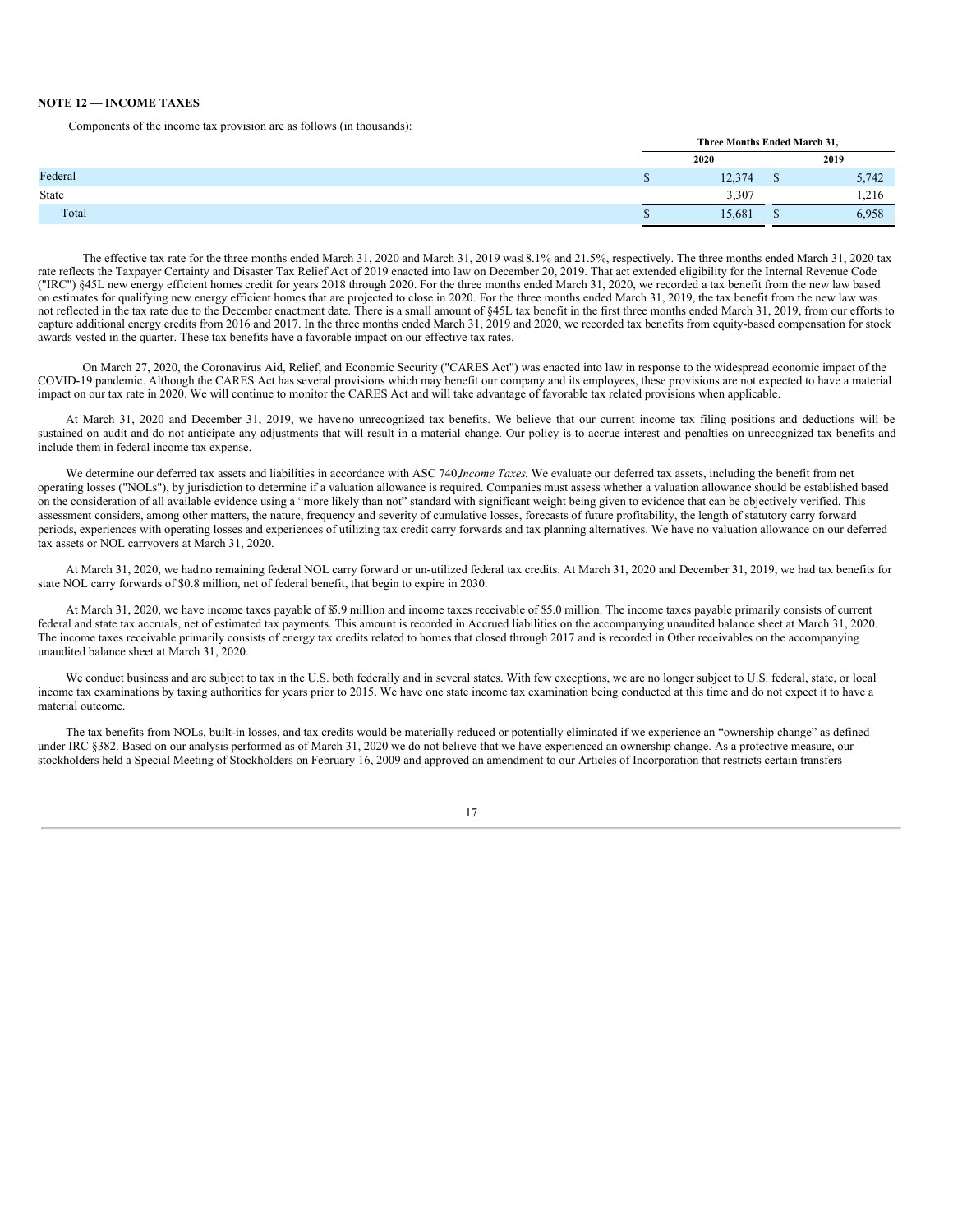of our common stock. The amendment is intended to help us avoid an unintended ownership change and thereby preserve the value of any tax benefit for future utilization.

### **NOTE 13 — SUPPLEMENTAL DISCLOSURE OF CASH FLOW INFORMATION**

The following table presents certain supplemental cash flow information (in thousands):

|                                       | Three Months Ended March 31, |  |          |  |
|---------------------------------------|------------------------------|--|----------|--|
|                                       | 2019<br>2020                 |  |          |  |
| Cash paid during the year for:        |                              |  |          |  |
| Interest, net of interest capitalized | (16.088)                     |  | (16,907) |  |

### **NOTE 14 — OPERATING AND REPORTING SEGMENTS**

We operate with two principal business segments: homebuilding and financial services. As defined in ASC 280-10,*Segment Reporting*, we have nine homebuilding operating segments. The homebuilding segments are engaged in the business of acquiring and developing land, constructing homes, marketing and selling those homes and providing warranty and customer services. We aggregate our homebuilding operating segments into reporting segments based on similar long-term economic characteristics and geographical proximity. Our current reportable homebuilding segments are as follows:

| West:    | Arizona, California and Colorado                               |
|----------|----------------------------------------------------------------|
| Central: | Texas                                                          |
| East:    | Florida, Georgia, North Carolina, South Carolina and Tennessee |

Management's evaluation of segment performance is based on segment operating income, which we define as home and land closing revenues less cost of home and land closings, commissions and other sales costs, land development and other land sales costs and other costs incurred by or allocated to each segment, including impairments. Each reportable segment follows the same accounting policies described in Note 1, "Organization and Basis of Presentation." Operating results for each segment may not be indicative of the results for such segment had it been an independent, stand-alone entity for the periods presented.

The following segment information is in thousands:

|                                             | Three Months Ended March 31, |         |               |         |  |  |
|---------------------------------------------|------------------------------|---------|---------------|---------|--|--|
|                                             | 2020                         |         |               | 2019    |  |  |
| Homebuilding revenue $(1)$ :                |                              |         |               |         |  |  |
| West                                        | \$                           | 382,248 | S             | 272,966 |  |  |
| Central                                     |                              | 260,127 |               | 191,606 |  |  |
| East                                        |                              | 258,638 |               | 243,573 |  |  |
| Consolidated total                          | \$                           | 901,013 | $\mathbb{S}$  | 708,145 |  |  |
| Homebuilding segment operating income:      |                              |         |               |         |  |  |
| West                                        | $\mathbb{S}$                 | 41,894  | <sup>\$</sup> | 18,308  |  |  |
| Central                                     |                              | 28,919  |               | 12,336  |  |  |
| East                                        |                              | 21,761  |               | 9,693   |  |  |
| Total homebuilding segment operating income |                              | 92,574  |               | 40,337  |  |  |
| Financial services segment profit           |                              | 2,838   |               | 4,702   |  |  |
| Corporate and unallocated costs (2)         |                              | (9,174) |               | (9,630) |  |  |
| Interest expense                            |                              | (16)    |               | (4,085) |  |  |
| Other income, net                           |                              | 611     |               | 1,046   |  |  |
| Net earnings before income taxes            |                              | 86,833  |               | 32,370  |  |  |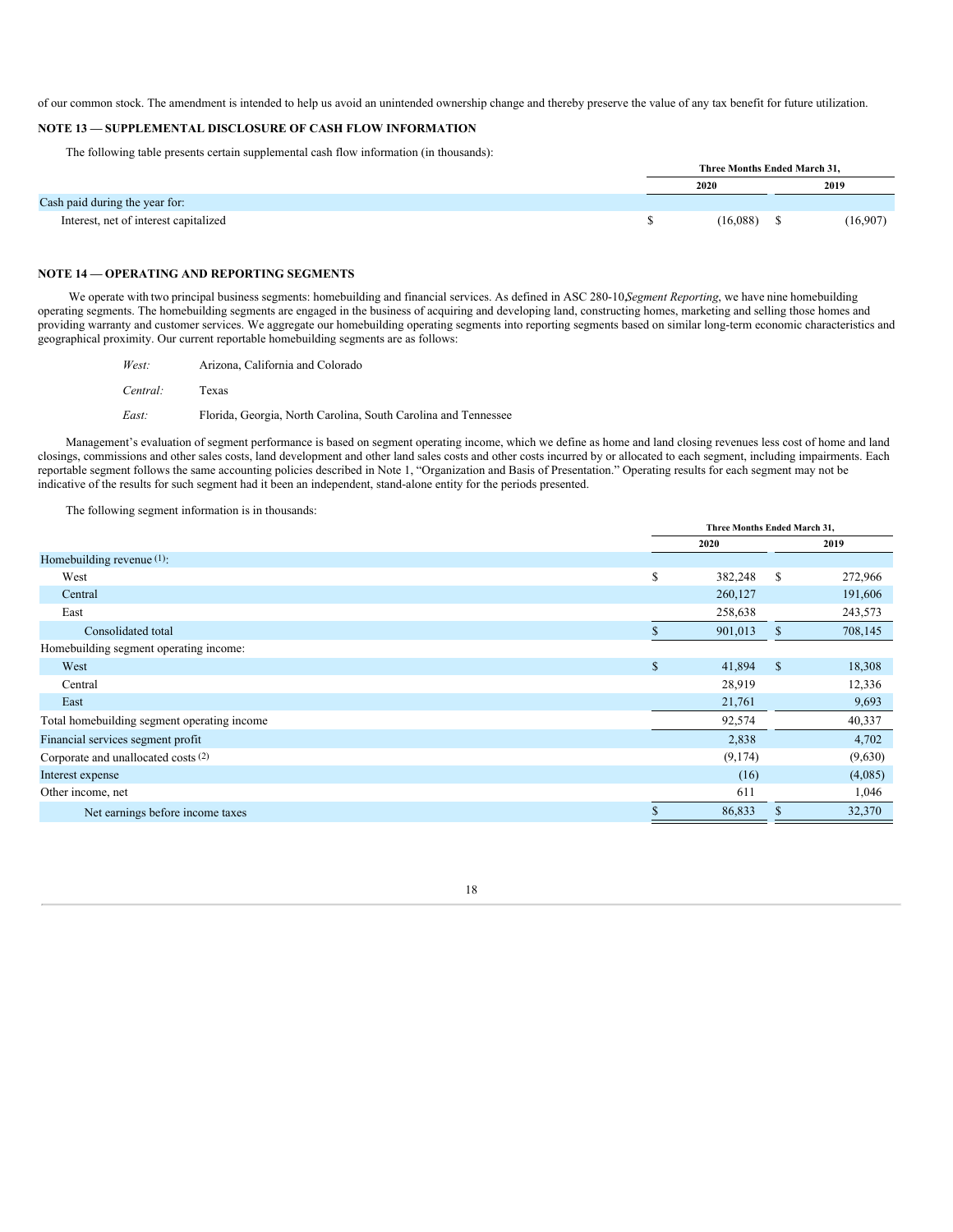### (1) Homebuilding revenue includes the following land closing revenue, by segment, as outlined in the table below:

|                       | Three Months Ended March 31, |      |                          |  |  |  |
|-----------------------|------------------------------|------|--------------------------|--|--|--|
|                       | 2020                         |      | 2019                     |  |  |  |
| Land closing revenue: |                              |      |                          |  |  |  |
| West                  | 4,518                        | - \$ | $\sim$                   |  |  |  |
| Central               | 4,218                        |      | $\overline{\phantom{a}}$ |  |  |  |
| East                  | 1,860                        |      | 9,495                    |  |  |  |
| Total                 | 10,596                       |      | 9.495                    |  |  |  |

(2) Balance consists primarily of corporate costs and numerous shared service functions such as finance and treasury that are not allocated to the homebuilding or financial services reporting segments.

|                                         |              | At March 31, 2020 |     |         |         |     |         |     |    |                           |  |                                     |     |       |           |
|-----------------------------------------|--------------|-------------------|-----|---------|---------|-----|---------|-----|----|---------------------------|--|-------------------------------------|-----|-------|-----------|
|                                         |              | West              |     | Central |         |     | East    |     |    | <b>Financial Services</b> |  | Corporate and<br><b>Unallocated</b> |     | Total |           |
| Deposits on real estate under option or |              |                   |     |         |         |     |         |     |    |                           |  |                                     |     |       |           |
| contract                                | $\mathbf{D}$ | 12.501            |     | \$      | 14.304  | \$  | 27,362  |     | \$ |                           |  | $\overline{\phantom{a}}$            |     |       | 54,167    |
| Real estate                             |              | 1,225,450         |     |         | 723,796 |     | 840,544 |     |    |                           |  |                                     |     |       | 2,789,790 |
| Investments in unconsolidated entities  |              | 261               |     |         | 2,516   |     | _       |     |    |                           |  | 502                                 |     |       | 3,279     |
| Other assets                            |              | 50,828            | (1) |         | 110,932 | (2) | 76,800  | (3) |    | 611                       |  | 828,049                             | (4) |       | 1,067,220 |
| Total assets                            |              | ,289,040          |     | S       | 851,548 |     | 944,706 |     | \$ | 611                       |  | 828,551                             |     |       | 3,914,456 |

(1) Balance consists primarily of cash and property and equipment.

(2) Balance consists primarily of development reimbursements from local municipalities and prepaid expenses and other assets.

(3) Balance consists primarily of goodwill (see Note 9), prepaid expenses and other assets and property and equipment.

(4) Balance consists primarily of cash, our deferred tax asset and prepaid expenses and other assets.

|                                         | <b>At December 31, 2019</b> |     |         |         |     |      |         |     |                                                           |     |  |         |       |  |           |
|-----------------------------------------|-----------------------------|-----|---------|---------|-----|------|---------|-----|-----------------------------------------------------------|-----|--|---------|-------|--|-----------|
|                                         | West                        |     | Central |         |     | East |         |     | Corporate and<br>Unallocated<br><b>Financial Services</b> |     |  |         | Total |  |           |
| Deposits on real estate under option or |                             |     |         |         |     |      |         |     |                                                           |     |  |         |       |  |           |
| contract                                | 10.568                      |     | \$      | 10.963  |     | \$   | 29,370  |     | \$                                                        |     |  |         |       |  | 50,901    |
| Real estate                             | 1,223,949                   |     |         | 708,786 |     |      | 811,626 |     |                                                           |     |  |         |       |  | 2,744,361 |
| Investments in unconsolidated entities  | 260                         |     |         | 3,508   |     |      | _       |     |                                                           |     |  | 675     |       |  | 4,443     |
| Other assets                            | 58,173                      | (1) |         | 107,791 | (2) |      | 83,475  | (3) |                                                           | 765 |  | 348,340 | (4)   |  | 598,544   |
| Total assets                            | 1,292,950                   |     |         | 831,048 |     |      | 924,471 |     |                                                           | 765 |  | 349,015 |       |  | 3,398,249 |

(1) Balance consists primarily of cash and property and equipment.

(2) Balance consists primarily of development reimbursements from local municipalities and prepaid expenses and other assets.

(3) Balance consists primarily of goodwill, prepaid expenses and other assets, and property and equipment.

(4) Balance consists primarily of cash.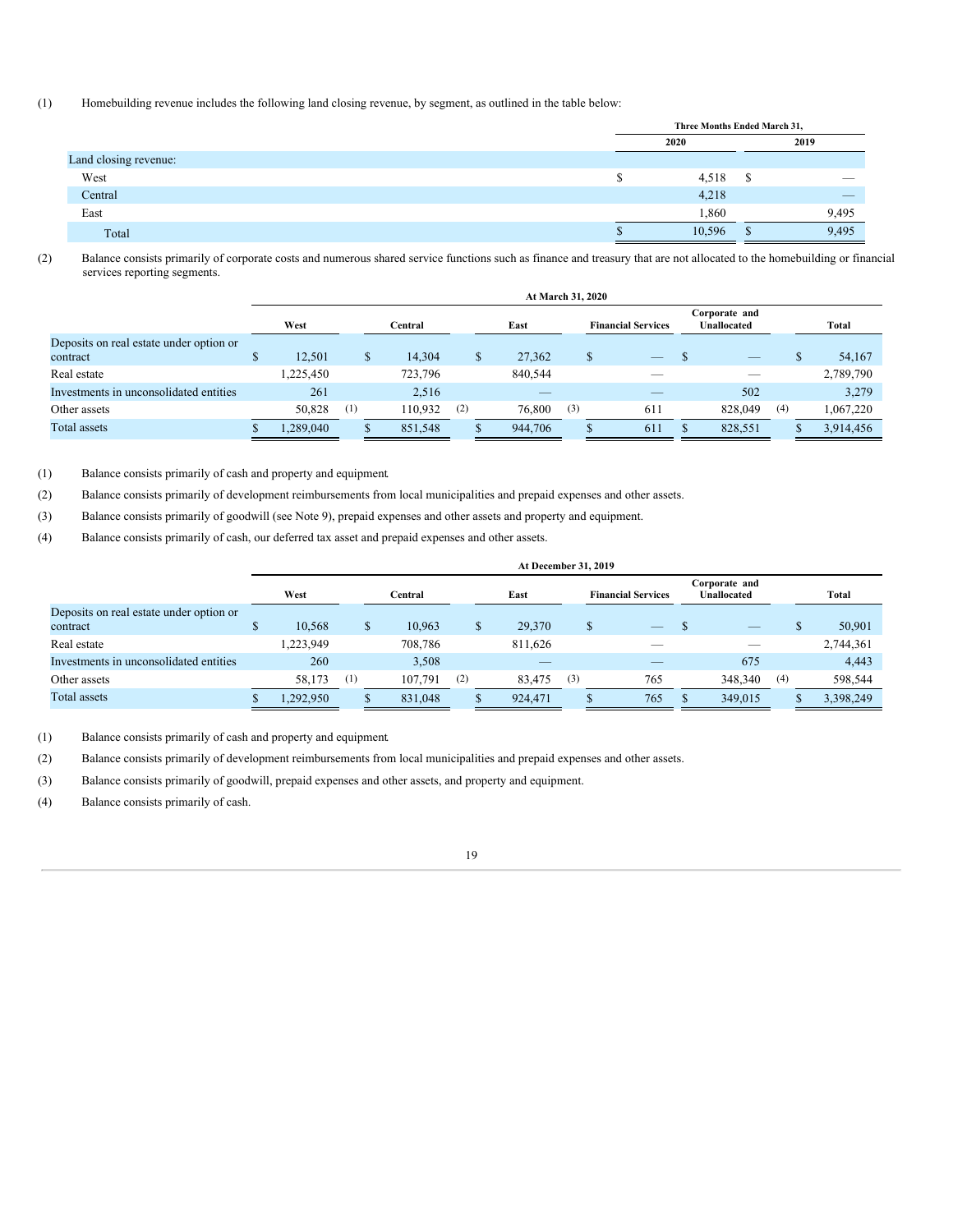### **NOTE 15 — COMMITMENTS AND CONTINGENCIES**

We are involved in various routine legal and regulatory proceedings, including, without limitation, warranty claims and litigation and arbitration proceedings alleging construction defects. In general, the proceedings are incidental to our business, and most exposure is subject to and should be covered by warranty and indemnity obligations of our consultants and subcontractors. Additionally, some such claims are also covered by insurance. With respect to the majority of pending litigation matters, our ultimate legal and financial responsibility, if any, cannot be estimated with certainty and, in most cases, any potential losses related to these matters are not considered probable. Historically, most disputes regarding warranty claims are resolved prior to litigation. We believe there are no pending legal or warranty matters as of March 31, 2020 that could have a material adverse impact upon our consolidated financial condition, results of operations or cash flows that have not been sufficiently reserved.

As discussed in Note 1 under the heading "Warranty Reserves", within our \$22.1 million of total warranty reserves we have case specific reserves related to alleged stucco defects in homes in certain Florida communities we developed prior to 2016 and for water drainage issues in a single community in Florida that we developed in 2016. Our review and handling of these two matters is ongoing and our estimate of and reserves for resolving these matters is based on internal data, our judgement and various assumptions and estimates. Due to the degree of judgment and the potential for variability in our underlying assumptions and estimates, as we obtain additional information, we may revise our estimates and thus our related reserves. As of March 31, 2020, after considering potential recoveries from the contractors involved and their insurers and the potential recovery under our general liability insurance policies, we believe our reserves are sufficient to cover the above mentioned matters. See Note 1 for information related to our warranty obligations.

| ł |   |    |
|---|---|----|
|   | × | ۰. |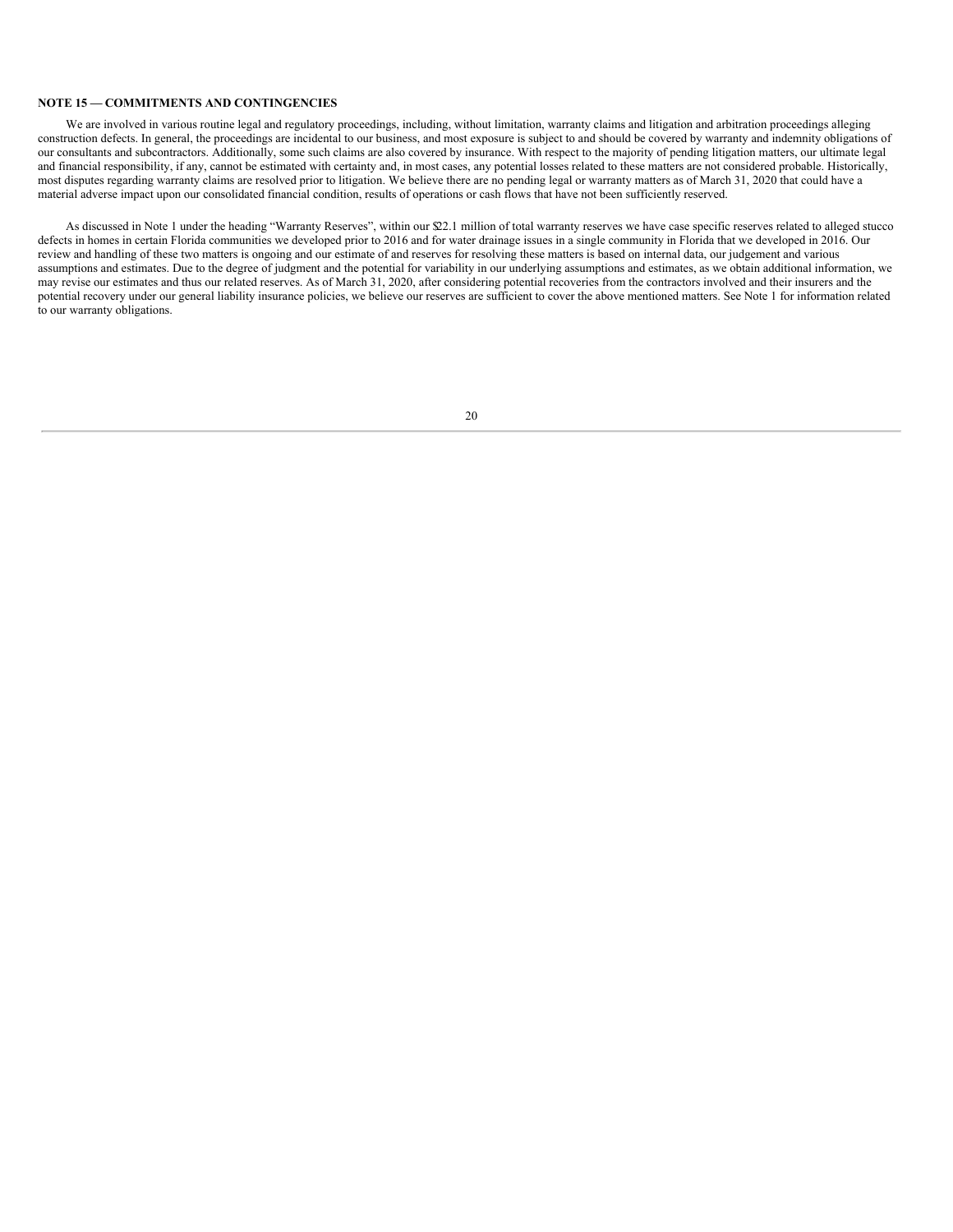### **NOTE 16 — SUBSEQUENT EVENTS**

The COVID-19 pandemic ("COVID-19") has significantly impacted major economic and financial markets beginning in the latter part of March 2020 and up though the date of this report. The impact to the general economy has been very volatile as major developments occur almost daily. Such a fluid environment makes it challenging to estimate the impact that this pandemic may have on the future performance of our business.

Through the date of this report, residential homebuilding has been recognized as an essential service in nearly all of the markets in which we build and sell homes. As such, our construction crews and trade partners have been working steadily, following social distancing guidelines, to ensure that we deliver completed homes on schedule for our homebuyers. With shelter-in-place orders in place across most of our markets, we are offering home tours virtually or by appointment-only. Leveraging our mortgage preapproval and remote earnest money deposit tools on-line, our customers are able to move through the process of purchasing a home remotely. We have experienced significant declines in demand for new home orders and have also experienced an increase in cancellations on previous home orders stemming from large parts of the economic shut down, causing record job losses, fear and uncertainty about the future. While the extent to which COVID-19 impacts our results will depend on future developments, the outbreak and associated economic impacts could result in a material impact to the our future financial condition, results of operations and cash flows.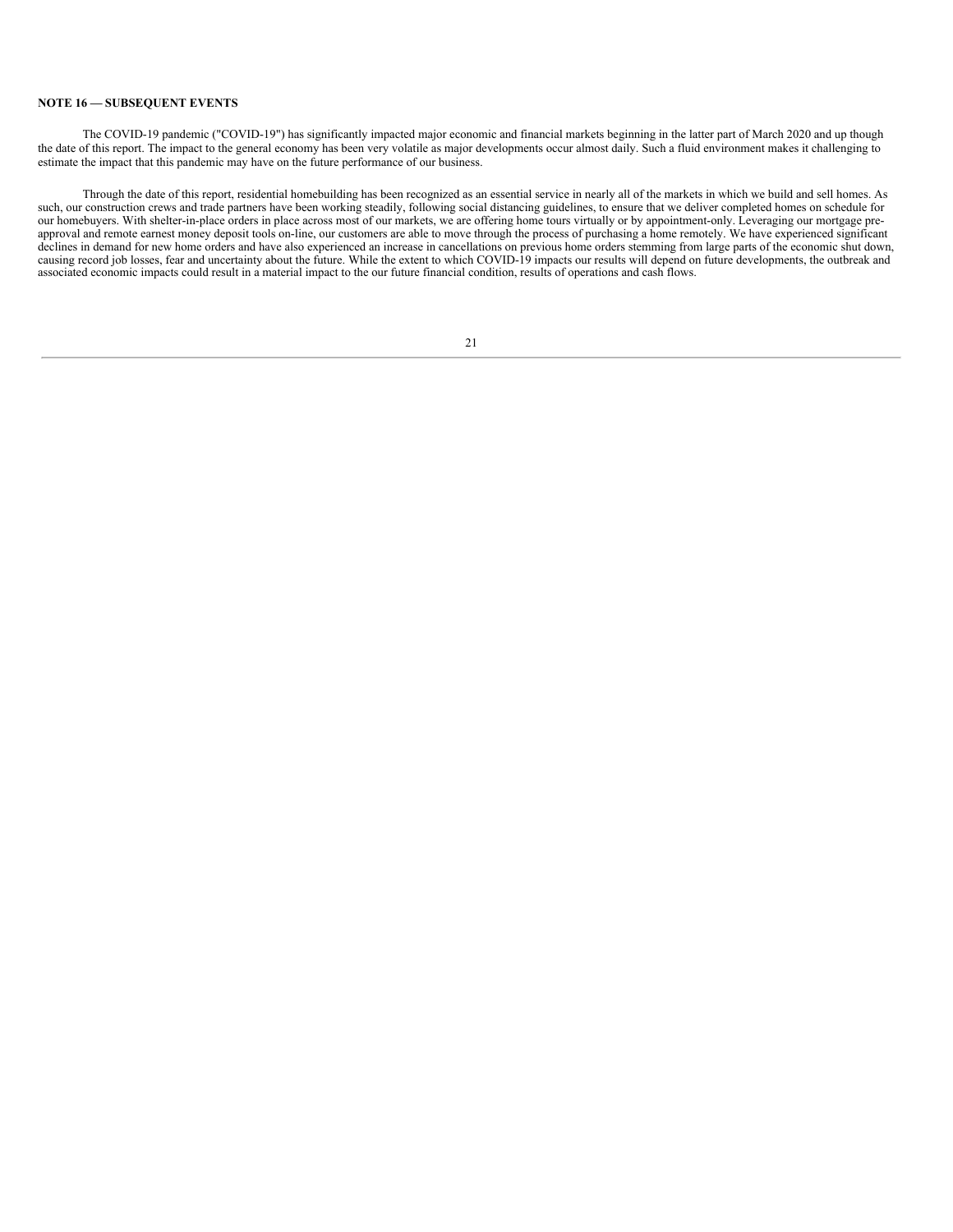### **Special Note of Caution Regarding Forward-Looking Statements**

In passing the Private Securities Litigation Reform Act of 1995 ("PSLRA"), Congress encouraged public companies to make "forward-looking statements" by creating a safe-harbor to protect companies from securities law liability in connection with forward-looking statements. We intend to qualify both our written and oral forward-looking statements for protection under the PSLRA.

The words "believe," "expect," "anticipate," "forecast," "plan," "intend," "may," "will," "should," "could," "estimate," "project" and similar expressions identify forward-looking statements, which speak only as of the date the statement was made. All statements we make other than statements of historical fact are forward-looking statements within the meaning of that term in Section 27A of the Securities Act of 1933 and Section 21E of the Securities Exchange Act of 1934 (the "Exchange Act"). Forwardlooking statements in this Quarterly Report include: statements concerning the impact of COVID-19, including our expectations for our financial results, business, operations, government imposed restrictions, and the economy and society in general; trends and economic factors in the homebuilding industry in general, and our markets and results specifically; our operating strategy and initiatives, including our actions in light of COVID-19 including our strategy to expand the number of communities that target the firsttime and first move-up buyers; demand and pricing trends in the short-term throughout our geographies; that we may opportunistically repurchase or redeem our debt; the benefits of our land acquisition strategy and structures, including the use and the benefits of option contracts and joint ventures; our expectation that existing guarantees, letters of credit and performance and surety bonds will not be drawn on; the adequacy of our insurance coverage and warranty reserves; the expected outcome of legal proceedings we are involved in and the sufficiency of our reserves relating thereto; the sufficiency of our liquidity and capital resources to support our business strategy and manage throughout the COVID-19 environment; our ability and willingness to acquire land under option or contract; our strategy and trends and expectations concerning sales prices, sales pace, closings, orders, cancellations, material and labor costs for land development and home construction, gross margins, gross profit, revenues, net earnings, operating leverage, backlog and backlog conversion, land prices, changes in and location of active communities, and the amount, type and timing of new community openings; seasonality; our future cash needs; the impact of new accounting standards; that we may seek to raise additional debt and equity capital; our intentions regarding the payment of dividends and the use of derivative contracts; our perceptions about the importance of joint ventures to our business; and the impact of changes in interest rates.

Important factors that could cause actual results to differ materially from those in forward-looking statements, and that could negatively affect our business include, but are not limited to, the following: disruptions to our business by COVID-19, fears of a similar event, and measures that federal, state and local governments and/or health authorities implement to address it; the availability and cost of finished lots and undeveloped land; shortages in the availability and cost of labor; the success of our strategic initiatives to focus on the entry-level and first-move-up buyer; the ability of our potential buyers to sell their existing homes; changes in interest rates and the availability and pricing of residential mortgages; our exposure to information technology failures and security breaches; legislation related to tariffs; inflation in the cost of materials used to develop communities and construct homes; the adverse effect of slow absorption rates; impairments of our real estate inventory; cancellation rates; competition; changes in tax laws that adversely impact us or our homebuyers; a change to the feasibility of projects under option or contract that could result in the write-down or write-off of earnest or option deposits; our potential exposure to and impacts from natural disasters or severe weather conditions; home warranty and construction defect claims; failures in health and safety performance; our success in prevailing on contested tax positions; our ability to obtain performance and surety bonds in connection with our development work; the loss of key personnel; failure to comply with laws and regulations; our limited geographic diversification; fluctuations in quarterly operating results; our level of indebtedness; our ability to obtain financing if our credit ratings are downgraded; our ability to successfully integrate acquired companies and achieve anticipated benefits from these acquisitions; our compliance with government regulations, the effect of legislative and other governmental actions, orders, policies or initiatives that impact housing, labor availability, construction, mortgage availability, our access to capital, the cost of capital or the economy in general, or other initiatives that seek to restrain growth of new housing construction or similar measures; legislation relating to energy and climate change; the replication of our energy-efficient technologies by our competitors; negative publicity that affects our reputation; and other factors identified in documents filed by the Company with the Securities and Exchange Commission, including those set forth in this Form 10-Q and our Form 10-K for the year ended December 31, 2019 under the caption "Risk Factors.

Forward-looking statements express expectations of future events. All forward-looking statements are inherently uncertain, especially with respect to the impact of COVID-19, as they are based on various expectations and assumptions concerning future events and they are subject to numerous known and unknown risks and uncertainties that could cause actual events or results to differ materially from those projected. Due to these inherent uncertainties, the investment community is urged not to place undue reliance on forward-looking statements. In addition, we disclaim and undertake no obligations to update or revise forward-looking statements to reflect changed assumptions, the occurrence of unanticipated events or changes to projections over time, except as required by law.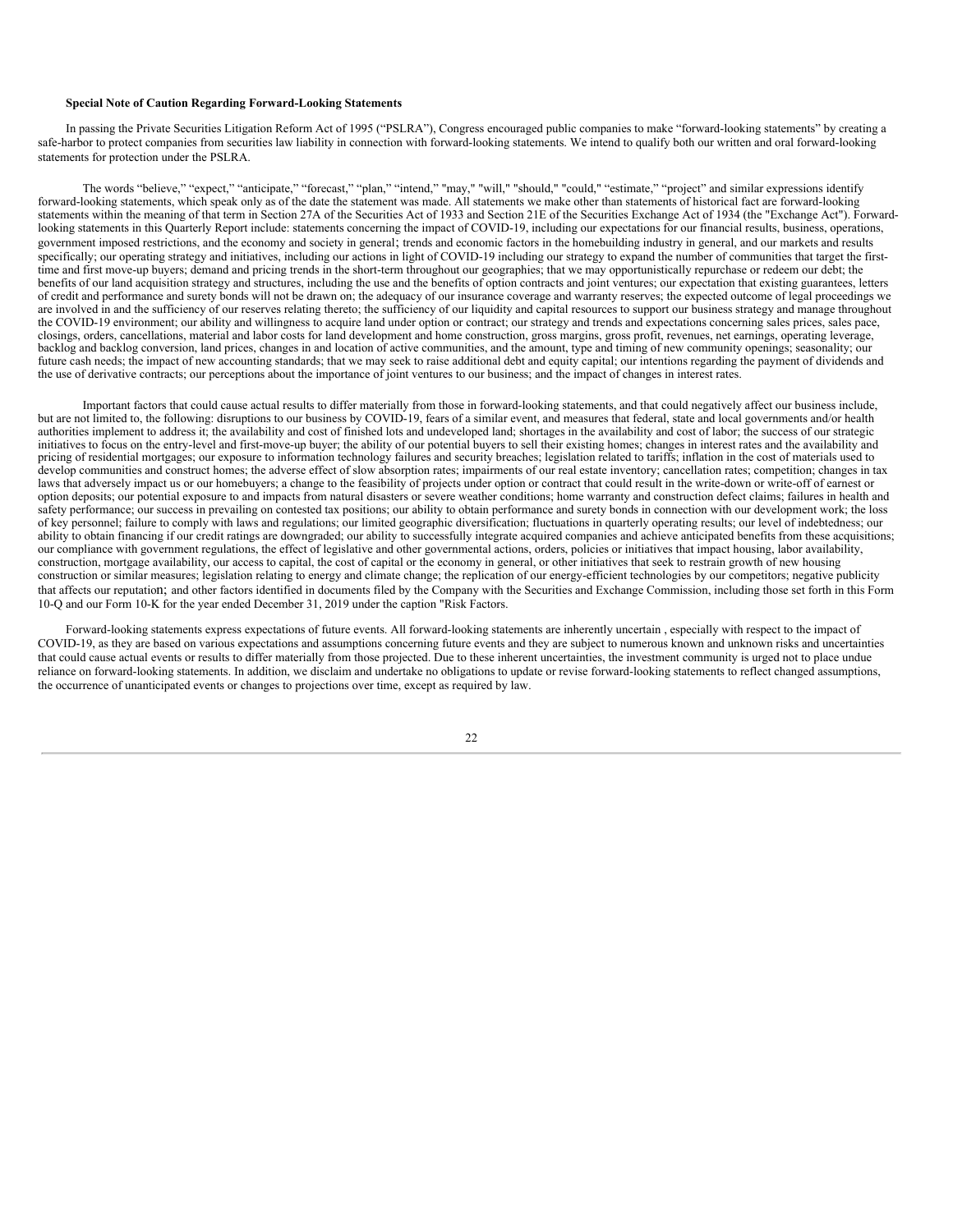### <span id="page-22-1"></span><span id="page-22-0"></span>**Item 2. Management's Discussion and Analysis of Financial Condition and Results of Operations**

*Overview and Outlook*

The world and United States economies as well as our business operations have been dramatically affected by COVID-19. There has been inherent uncertainty surrounding COVID-19, due to rapidly changing governmental orders, public health concerns, the resulting market reactions and the psychology of potential homebuyers. Such a fluid environment makes it challenging to estimate the impact that this pandemic may have on the future performance of our business. Our primary concern is the health and well-being of our employees, customers, business partners and the communities we serve.

We are following applicable government orders and guidelines of public health agencies, and modifying our standards and protocols to safeguard all of our stakeholders as conditions change. In order to address the changing environment, we instituted the following operational changes:

- Temporarily closed our corporate and divisional offices with work-from-home requirements in effect for all non-field employees in all of our markets;
- Temporarily closed our sales centers and model homes, as well as our Studio M design centers, to the general public, shifting to an appointment-only home sales process;
- Continued with home construction and land development as in nearly all of our markets residential construction has been deemed "essential" by most local governments; and
- Temporarily shifted to an emergency-only model for interior warranty work, for the safety of our employees and owners of our homes.

We have also accelerated various digital initiatives to assist us in our operations during shelter-in-place orders, including:

- Offering virtual tours in all of our communities to prospective customers;
- Offering our homebuyers virtual tours of homes that are pending closing;
- Offering virtual grand opening events to the broker community to introduce our new communities;
- Continuing to pre-qualify buyers for mortgages through digital solutions on our website;
- Collecting earnest money payments remotely through third-party hosted money-transfer solutions; and
- Offering drive-through or fully virtual closings in states where such services are permitted.

While our traffic has understandably slowed as a result of the widespread shelter-in-place orders throughout the nation, the traffic we are seeing appears to be more committed to a home purchase and we are continuing to build, sell and close homes during the current environment, albeit at a slower pace than pre-COVID-19.

In order to ensure we have sufficient liquidity to weather the upcoming uncertainty, we elected to supplement our strong cash balance with a \$500 million draw on our Credit Facility, aggregating to total cash and cash equivalents of as of March 31, 2020 of \$797.3 million with \$211.4 million of additional capacity still available under our Credit Facility. We are also taking proactive steps to maximize positive cash flow by tightly managing cash outlays through deferring the acquisition and development of certain new communities and we have materially pulled back on all discretionary expenses and by putting our share repurchase program on hold. Additionally, we are managing our spec home building strategy as we continue to believe that today's buyer is looking for homes available for a quick move-in that aligns with a 90-day or less interest rate lock, to capitalize on the current low mortgage interest rates. Consistent with our currently reduced order volume, we are appropriately slowing our starts of new spec homes in order to continue to operate with a four to five month average order supply of spec homes. As of March 31, 2020 approximately 90% of our communities are targeted to first-time or first move-up buyers and those buyer segments represented approximately 94% of our orders in the first quarter of 2020, signaling the near completion of our strategic shift to cater to the entry-level and first-time move up buyers.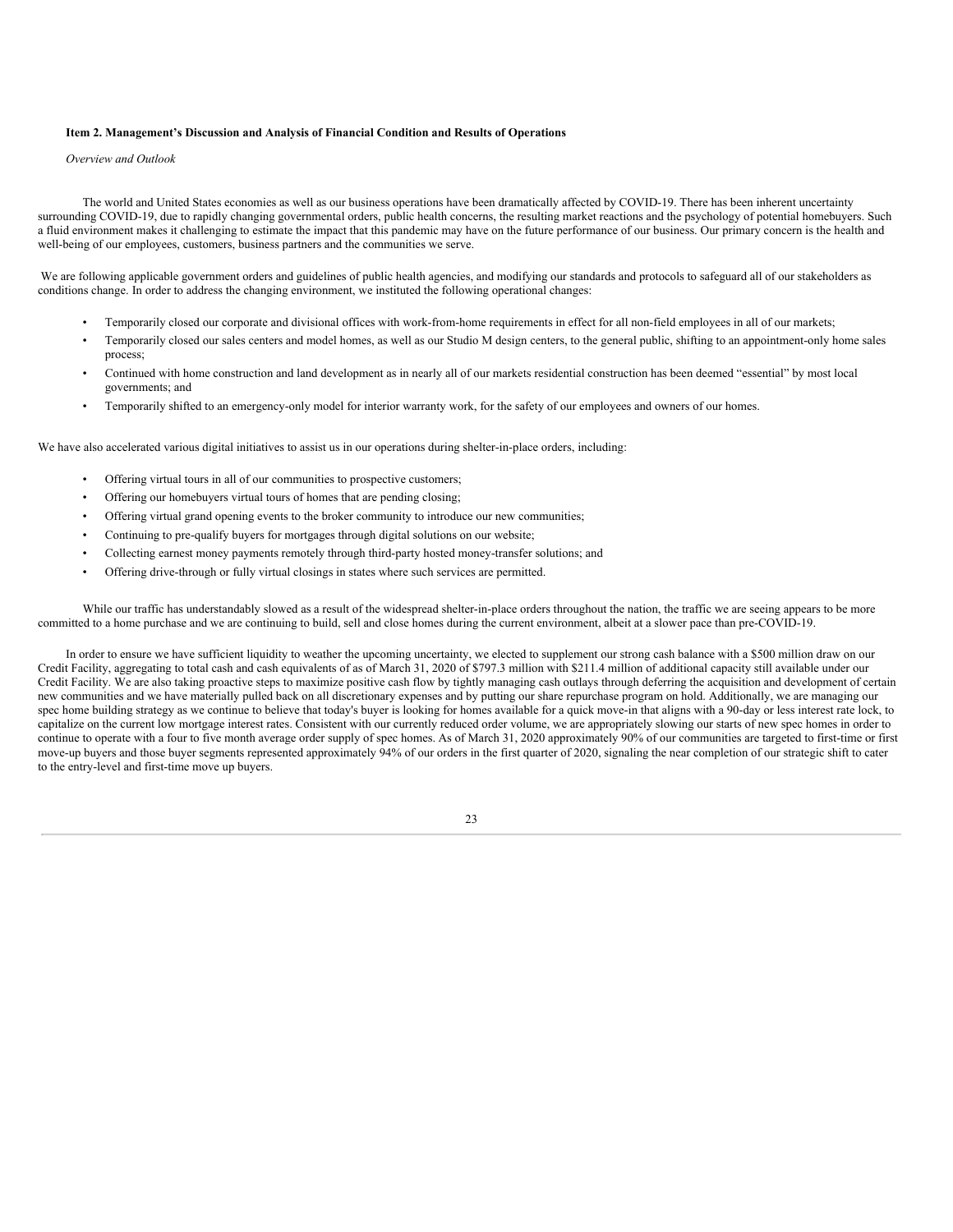#### *Summary Company Results*

Our results for the first quarter of 2020 reflect continued strong growth in closings and orders pre-COVID-19, compared to the first quarter of 2019. Total home closing revenue was \$890.4 million on 2,316 homes closed for the three months ended March 31, 2020 compared to \$698.7 million on 1,765 homes closed for the first quarter of 2019, 27.4% and 31.2% increases, respectively. In addition to higher home closing revenue, first quarter results benefited from a 330 basis point increase in home closing gross margin that resulted in a \$61.9 million year-over-year increase in home closing gross profit to \$178.4 million compared to \$116.5 million in the first quarter of 2019. We attribute this gross profit improvement to our simplified product offerings with more efficient product designs which reduce both construction costs and construction cycle times, in addition to construction overhead leverage on higher home closing revenue. Interest expense decreased \$4.1 million year-over-year, reflecting a reduction in total interest incurred due to the December 2019 early redemption of \$300 million 7.15% senior notes due in 2020. Earnings before income taxes improved by \$54.5 million year over year to \$86.8 million for the first quarter of 2020. These improved year-over-year results combined with a lower effective income tax rate of 18.1% as compared to 21.5% in 2019 led to Net earnings of \$71.2 million in the first quarter of 2020 versus \$25.4 million in the first quarter of 2019.

Orders for the first three months of 2020 were up 22.6% year over year. Our order cancellation rate was relatively flat at 13% for the first quarter compared to 12% for the prior year period, with an increase in March cancellations to 16% in 2020 over 12% in 2019 due to weakening business conditions in the latter half of March associated with the spread of COVID-19 across the nation. It is unclear how long these adverse conditions will persist or how they will impact future results. We ended the first quarter of 2020 with 3,568 homes in backlog valued at \$1.4 billion, an 11.6% increase in units and a 7.2% increase in value over March 31, 2019, reflecting lower average sales prices as noted above.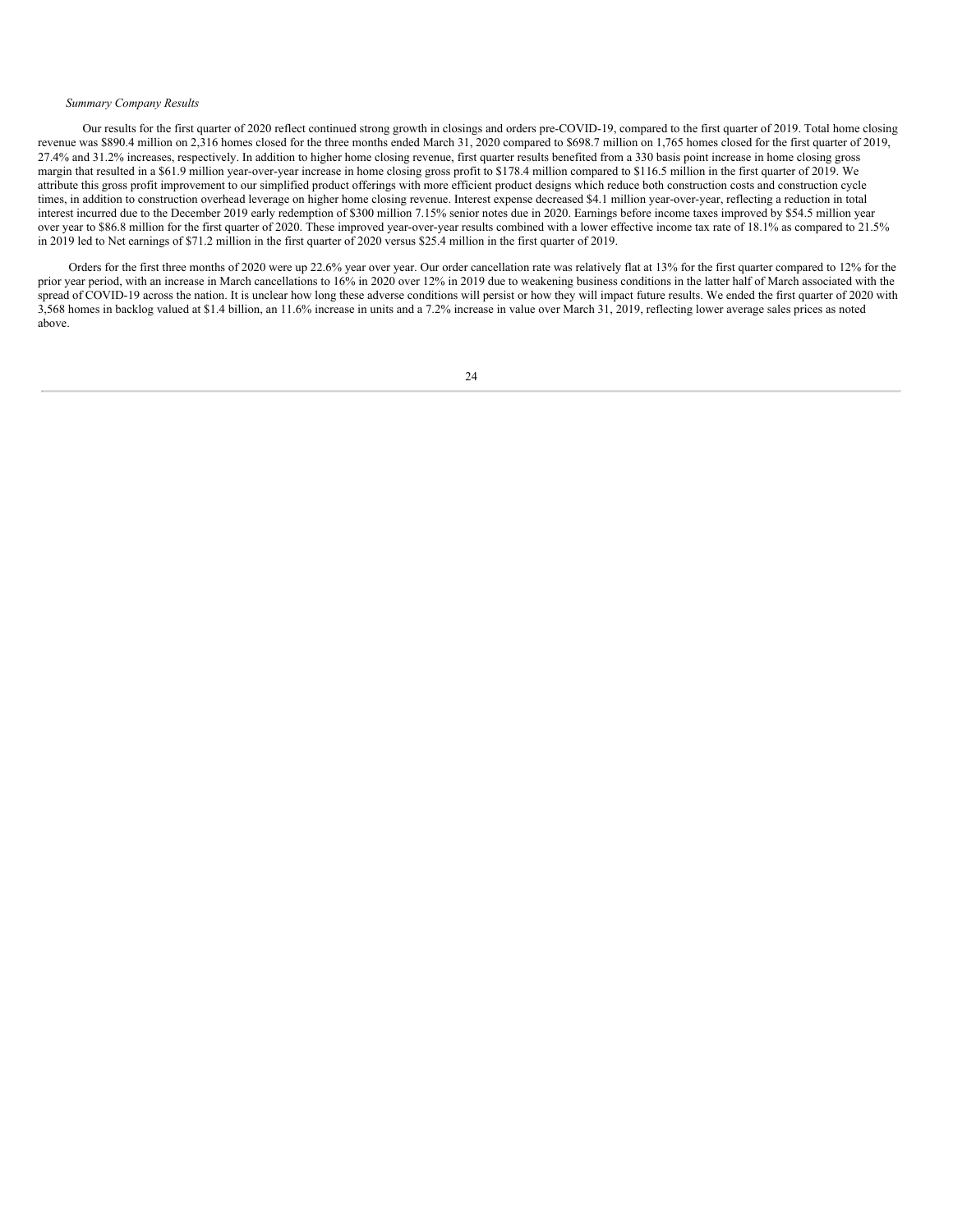### *Company Positioning*

We believe that our prior investments in new communities, particularly those designed for the first-time and first move-up homebuyer, and industry-leading innovation in our energy-efficient product offerings, automation, and transformative customer buying experience, create a differentiated strategy that has aided us in our success in the highlycompetitive new home market and will continue to do so in the long-term.

Our focus includes the following strategic initiatives:

- Expanding the number of LiVE.NOW<sup>®</sup> communities that target the growing first-time and first move-up homebuyers, although in the short-term we may delay or defer such growth in light of the economic events surrounding COVID-19;
- Improving the overall customer experience, most recently through a simplification of the customer home purchase and option selection process for move-up buyers at Studio M;
- Demonstrating our commitment to innovation through a new fully-automated and secured digital loan pre-approval process available on our website;
- Enhancing our website and sales offices through investments in technology. All of our LiVE.NOW® communities feature interactive technology tools offering homebuyers the ability to electronically search for available homes with their desired home features and based on their preferred availability or move-in dates;
- Simplifying our production process to allow us to more efficiently build our homes, shorten our construction timeline and reduce our construction costs, which in turn allows us to competitively price our homes; and
- Improving our home closing gross profit by growing closing volume while streamlining our operations, allowing us to better leverage our overhead.

In order to maintain focus on growing our business, we also remain committed to the following:

- Increasing orders and order pace through the use of our consumer and market research to ensure that we build homes that offer our buyers their desired features and amenities, acknowledging this goal may be difficult to achieve in the near and mid-term due to uncertainties relating to COVID-19;
- Becoming or maintaining our position of at least 5% market share in all of our markets;
- Continuing to innovate and promote our energy efficiency program and our M.Connected® Automation Suite to create differentiation for the Meritage brand;
- Managing construction efficiencies and costs through national and regional vendor relationships with a focus on quality construction and warranty management;
- Carefully managing our liquidity and a strong balance sheet, we ended the quarter with a 43.3% debt-to-capital ratio and a 26.6% net debt-to-capital ratio;
- Maximizing returns to our shareholders, most recently through our pre-COVID-19 improved financial performance and share repurchase program; and
- Promoting a positive environment for our employees with market-competitive benefits in order to develop and motivate them and to minimize turnover and to maximize recruitment efforts.

### *Critical Accounting Policies*

The accounting policies we deem most critical to us and that involve the most difficult, subjective or complex judgments include revenue recognition, valuation of real estate, warranty reserves and valuation of deferred tax assets. There have been no significant changes to our critical accounting policies during the three months ended March 31, 2020 compared to those disclosed in Item 7. Management's Discussion and Analysis of Financial Condition and Results of Operations, included in our 2019 Annual Report on Form 10-K.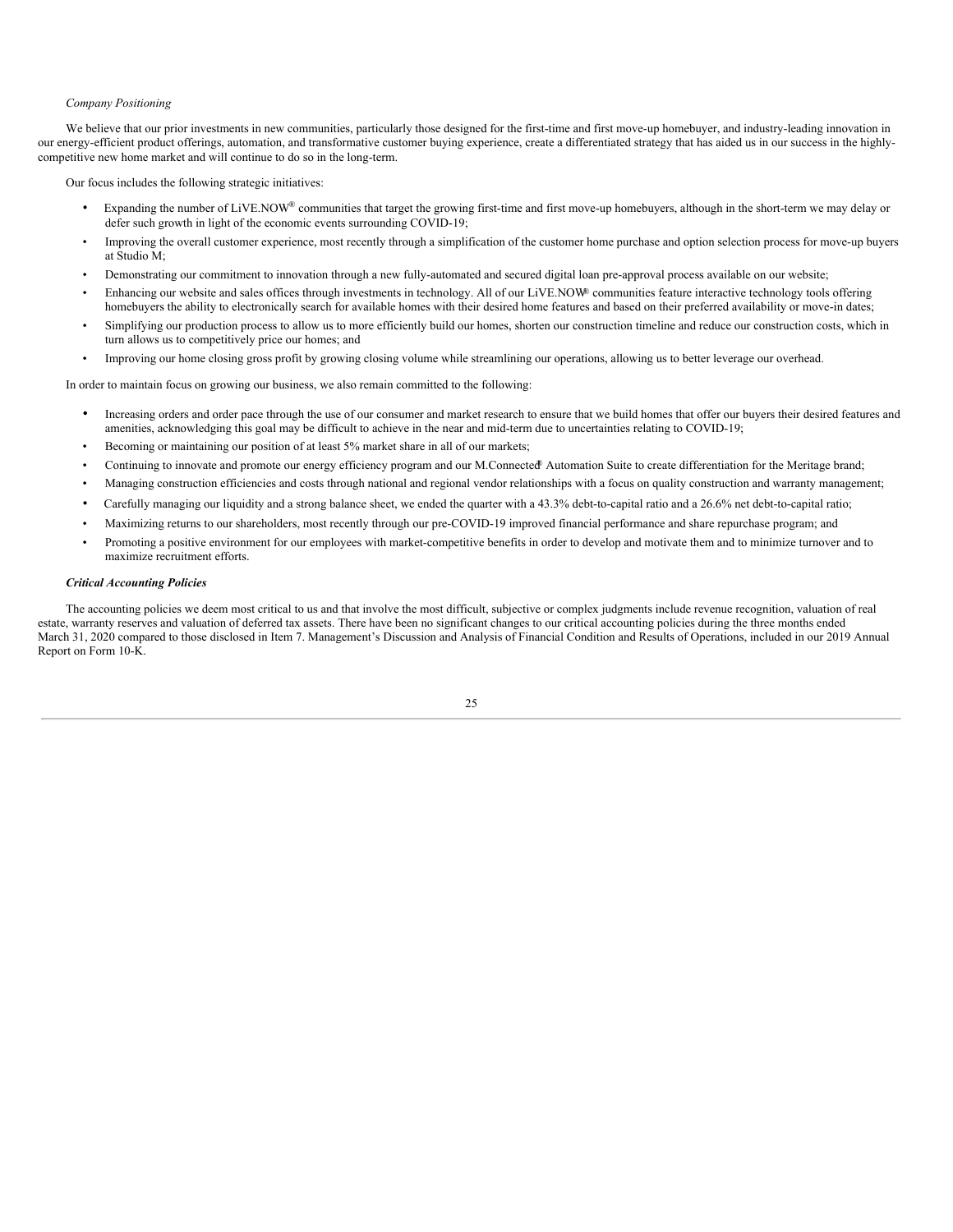### *Home Closing Revenue, Home Orders and Order Backlog*

The composition of our closings, home orders and backlog is constantly changing and is based on a changing mix of communities with various price points between periods as new projects open and existing projects wind down. Further, individual homes within a community can range significantly in price due to differing square footage, option selections, lot sizes and quality and location of lots (e.g. cul-de-sac, view lots, greenbelt lots). These variations result in a lack of meaningful comparability between our home orders, closings and backlog due to the changing mix between periods. The tables on the following pages present operating and financial data that we consider most critical to managing our operations (dollars in thousands):

|                                       |              | Three Months Ended March 31, |              |         |              | Quarter over Quarter |                      |  |  |
|---------------------------------------|--------------|------------------------------|--------------|---------|--------------|----------------------|----------------------|--|--|
|                                       |              | 2020                         |              | 2019    |              | <b>Change \$</b>     | Change %             |  |  |
| <b>Home Closing Revenue</b>           |              |                              |              |         |              |                      |                      |  |  |
| <b>Total</b>                          |              |                              |              |         |              |                      |                      |  |  |
| Dollars                               | $\mathbb{S}$ | 890,417                      | $\mathbb{S}$ | 698,650 | $\$$         | 191,767              | 27.4 %               |  |  |
| Homes closed                          |              | 2,316                        |              | 1,765   |              | 551                  | 31.2 %               |  |  |
| Average sales price                   | $\mathbb{S}$ | 384.5                        | $\mathbb{S}$ | 395.8   | $\mathbb{S}$ | (11.4)               | $(2.9)$ %            |  |  |
| <b>West Region</b>                    |              |                              |              |         |              |                      |                      |  |  |
| Arizona                               |              |                              |              |         |              |                      |                      |  |  |
| Dollars                               | \$           | 151,244                      | $\mathbb{S}$ | 98,454  | \$           | 52,790               | 53.6 %               |  |  |
| Homes closed                          |              | 459                          |              | 297     |              | 162                  | 54.5 %               |  |  |
| Average sales price                   | \$           | 329.5                        | \$           | 331.5   | \$           | (2.0)                | $(0.6)$ %            |  |  |
| California                            |              |                              |              |         |              |                      |                      |  |  |
| Dollars                               | \$           | 134,802                      | \$           | 85,837  | \$           | 48,965               | 57.0 %               |  |  |
| Homes closed                          |              | 208                          |              | 132     |              | 76                   | 57.6 %               |  |  |
| Average sales price                   | \$           | 648.1                        | \$           | 650.3   | \$           | (2.2)                | $(0.3)$ %            |  |  |
| Colorado                              |              |                              |              |         |              |                      |                      |  |  |
| Dollars                               | \$           | 91,684                       | $\mathbb{S}$ | 88,675  | \$           | 3,009                | 3.4 $%$              |  |  |
| Homes closed                          |              | 186                          |              | 169     |              | 17                   | 10.1 %               |  |  |
| Average sales price                   | \$           | 492.9                        | $\mathbb S$  | 524.7   | \$           | (31.8)               | $(6.1)$ %            |  |  |
| <b>West Region Totals</b>             |              |                              |              |         |              |                      |                      |  |  |
| <b>Dollars</b>                        | \$           | 377,730                      | \$           | 272,966 | \$           | 104,764              | 38.4 %               |  |  |
| Homes closed                          |              | 853                          |              | 598     |              | 255                  | 42.6 %               |  |  |
| Average sales price                   | \$           | 442.8                        | \$           | 456.5   | \$           | (13.6)               | $(3.0)$ %            |  |  |
| <b>Central Region - Texas</b>         |              |                              |              |         |              |                      |                      |  |  |
| <b>Central Region Totals</b>          |              |                              |              |         |              |                      |                      |  |  |
| <b>Dollars</b>                        | $\mathbb{S}$ | 255,909                      | $\mathbb{S}$ | 191,606 | $\mathbb{S}$ | 64,303               | 33.6 %               |  |  |
| Homes closed                          |              | 774                          |              | 543     |              | 231                  | 42.5 %               |  |  |
| Average sales price                   | $\mathbb{S}$ | 330.6                        | $\mathbb{S}$ | 352.9   | $\mathbb{S}$ | (22.2)               | $(6.3)$ %            |  |  |
| <b>East Region</b>                    |              |                              |              |         |              |                      |                      |  |  |
| Florida                               |              |                              |              |         |              |                      |                      |  |  |
| Dollars                               | \$           | 93,789                       | \$           | 90,824  | \$           | 2,965                | 3.3 $%$              |  |  |
| Homes closed                          |              | 236                          |              | 226     |              | 10                   | 4.4 %                |  |  |
| Average sales price                   | \$           | 397.4                        | \$           | 401.9   | \$           | (4.5)                | $(1.1)$ %            |  |  |
| Georgia                               |              |                              |              |         |              |                      |                      |  |  |
| Dollars                               | \$           | 41,998                       | \$           | 42,139  | \$           | (141)                | $(0.3)$ %            |  |  |
| Homes closed                          |              | 115                          |              | 119     |              | (4)                  | $(3.4)$ %            |  |  |
| Average sales price                   | \$           | 365.2                        | \$           | 354.1   | \$           | 11.1                 | 3.1 $%$              |  |  |
| North Carolina                        |              |                              |              |         |              | 22,876               |                      |  |  |
| Dollars                               | \$           | 79,417                       | \$           | 56,541  | \$           |                      | 40.5 %               |  |  |
| Homes closed                          |              | 222                          |              | 156     |              | 66                   | 42.3 %               |  |  |
| Average sales price<br>South Carolina | \$           | 357.7                        | \$           | 362.4   | \$           | (4.7)                | $(1.3) \%$           |  |  |
| Dollars                               | \$           | 17,405                       |              | 19,582  | $\mathbb{S}$ |                      | $(11.1)$ %           |  |  |
| Homes closed                          |              | 53                           | \$           | 57      |              | (2,177)              |                      |  |  |
| Average sales price                   | \$           | 328.4                        |              | 343.5   |              | (4)                  | $(7.0)$ %            |  |  |
| Tennessee                             |              |                              | $\mathbb S$  |         | $\mathbb S$  | (15.1)               | $(4.4)$ %            |  |  |
| Dollars                               | \$           | 24,169                       | \$           | 24,992  | \$           |                      | $(3.3)$ %            |  |  |
| Homes closed                          |              | 63                           |              | 66      |              | (823)                |                      |  |  |
| Average sales price                   | \$           | 383.6                        | \$           | 378.7   | $\mathbb S$  | (3)<br>5.0           | $(4.5)$ %<br>1.3 $%$ |  |  |
| <b>East Region Totals</b>             |              |                              |              |         |              |                      |                      |  |  |
| Dollars                               | \$           | 256,778                      | \$           | 234,078 | \$           | 22,700               | 9.7 %                |  |  |
| Homes closed                          |              | 689                          |              | 624     |              | 65                   | $10.4\ \%$           |  |  |
| Average sales price                   | \$           | 372.7                        |              | 375.1   |              |                      | $(0.7)$ %            |  |  |
|                                       |              |                              | \$           |         | \$           | (2.4)                |                      |  |  |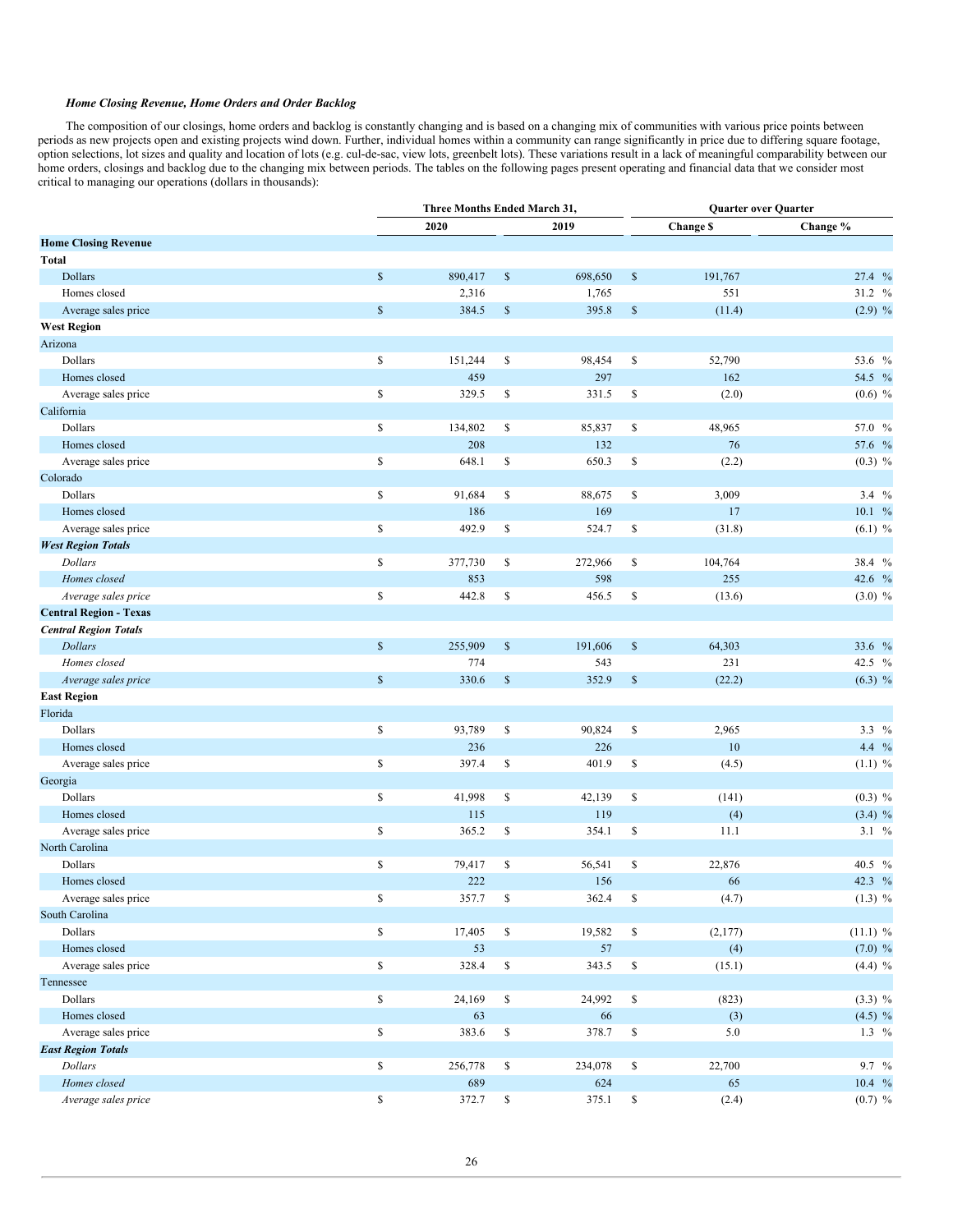|                                       |               | Three Months Ended March 31, |              |               |              | Quarter over Quarter |            |  |  |
|---------------------------------------|---------------|------------------------------|--------------|---------------|--------------|----------------------|------------|--|--|
|                                       |               | 2020                         |              | 2019          |              | <b>Change \$</b>     | Change %   |  |  |
| Home Orders (1)                       |               |                              |              |               |              |                      |            |  |  |
| <b>Total</b>                          |               |                              |              |               |              |                      |            |  |  |
| Dollars                               | $\mathbb{S}$  | 1,179,938                    | $\mathbb{S}$ | 976,979       | $\mathbb{S}$ | 202,959              | 20.8 %     |  |  |
| Homes ordered                         |               | 3,102                        |              | 2,530         |              | 572                  | 22.6 %     |  |  |
| Average sales price                   | $\mathbb{S}$  | 380.4                        | $\mathbb S$  | 386.2         | $\mathbb{S}$ | (5.8)                | $(1.5) \%$ |  |  |
| <b>West Region</b>                    |               |                              |              |               |              |                      |            |  |  |
| Arizona                               |               |                              |              |               |              |                      |            |  |  |
| Dollars                               | \$            | 183,371                      | \$           | 145,398       | \$           | 37,973               | 26.1 %     |  |  |
| Homes ordered                         |               | 570                          |              | 457           |              | 113                  | 24.7 %     |  |  |
| Average sales price                   | \$            | 321.7                        | \$           | 318.2         | \$           | 3.5                  | $1.1\%$    |  |  |
| California                            |               |                              |              |               |              |                      |            |  |  |
| Dollars                               | \$            | 224,930                      | \$           | 108,474       | \$           | 116,456              | 107.4 %    |  |  |
| Homes ordered                         |               | 352                          |              | 167           |              | 185                  | 110.8 %    |  |  |
| Average sales price                   | \$            | 639.0                        | \$           | 649.5         | \$           | (10.5)               | $(1.6) \%$ |  |  |
| Colorado                              |               |                              |              |               |              |                      |            |  |  |
| Dollars                               | \$            | 98,466                       | \$           | 105,248       | \$           | (6,782)              | $(6.4) \%$ |  |  |
| Homes ordered                         |               | 199                          |              | 204           |              | (5)                  | $(2.5) \%$ |  |  |
| Average sales price                   | \$            | 494.8                        | \$           | 515.9         | \$           | (21.1)               | $(4.1) \%$ |  |  |
| <b>West Region Totals</b>             |               |                              |              |               |              |                      |            |  |  |
| <b>Dollars</b>                        | \$            | 506,767                      | \$           | 359,120       | \$           | 147,647              | 41.1 %     |  |  |
| Homes ordered                         |               | 1,121                        |              | 828           |              | 293                  | 35.4 %     |  |  |
| Average sales price                   | \$            | 452.1                        | \$           | 433.7         | \$           | 18.3                 | 4.2 $%$    |  |  |
| <b>Central Region - Texas</b>         |               |                              |              |               |              |                      |            |  |  |
| <b>Central Region Totals</b>          |               |                              |              |               |              |                      |            |  |  |
| <b>Dollars</b>                        | $\mathbb{S}$  | 342,990                      | $\mathbb S$  | 306,265       | $\mathbb{S}$ | 36,725               | 12.0 $%$   |  |  |
| Homes ordered                         |               | 1,059                        |              | 870           |              | 189                  | 21.7 %     |  |  |
| Average sales price                   | $\mathsf{\$}$ | 323.9                        | $\mathbb S$  | 352.0         | $\mathbb{S}$ | (28.1)               | $(8.0)$ %  |  |  |
| <b>East Region</b>                    |               |                              |              |               |              |                      |            |  |  |
| Florida                               |               |                              |              |               |              |                      |            |  |  |
| Dollars                               | \$            | 119,443                      | \$           | 126,074       | \$           | (6, 631)             | $(5.3) \%$ |  |  |
| Homes ordered                         |               | 317                          |              | 301           |              | 16                   | 5.3 %      |  |  |
| Average sales price                   | \$            | 376.8                        | \$           | 418.9         | \$           | (42.1)               | $(10.1)$ % |  |  |
| Georgia<br>Dollars                    | \$            |                              |              |               |              |                      | 9.5 %      |  |  |
|                                       |               | 54,984<br>156                | \$           | 50,227<br>144 | \$           | 4,757<br>12          | 8.3 %      |  |  |
| Homes ordered                         | \$            | 352.5                        | \$           | 348.8         | \$           | 3.7                  | $1.1\%$    |  |  |
| Average sales price<br>North Carolina |               |                              |              |               |              |                      |            |  |  |
| Dollars                               | \$            | 101,255                      | \$           | 82,985        | \$           | 18,270               | 22.0 %     |  |  |
| Homes ordered                         |               | 287                          |              | 230           |              | 57                   | 24.8 %     |  |  |
| Average sales price                   | \$            | 352.8                        | \$           | 360.8         | \$           | (8.0)                | $(2.2) \%$ |  |  |
| South Carolina                        |               |                              |              |               |              |                      |            |  |  |
| Dollars                               | \$            | 27,914                       | \$           | 25,214        | \$           | 2,700                | 10.7 %     |  |  |
| Homes ordered                         |               | 87                           |              | $81\,$        |              | 6                    | 7.4 $%$    |  |  |
| Average sales price                   | \$            | 320.9                        | \$           | 311.3         | $\mathbb{S}$ | $9.6\,$              | $3.1~\%$   |  |  |
| Tennessee                             |               |                              |              |               |              |                      |            |  |  |
| Dollars                               | \$            | 26,585                       | \$           | 27,094        | \$           | (509)                | $(1.9) \%$ |  |  |
| Homes ordered                         |               | $75\,$                       |              | 76            |              | (1)                  | $(1.3) \%$ |  |  |
| Average sales price                   | \$            | 354.5                        | \$           | 356.5         | $\mathbb{S}$ | (2.0)                | $(0.6)$ %  |  |  |
| <b>East Region Totals</b>             |               |                              |              |               |              |                      |            |  |  |
| Dollars                               | \$            | 330,181                      | \$           | 311,594       | \$           | 18,587               | $6.0\ \%$  |  |  |
| Homes ordered                         |               | 922                          |              | 832           |              | 90                   | 10.8 %     |  |  |
| Average sales price                   | \$            | 358.1                        | \$           | 374.5         | $\$$         | (16.4)               | $(4.4) \%$ |  |  |

(1) Home orders for any period represent the aggregate sales price of all homes ordered, net of cancellations. We do not include orders contingent upon the sale of a customer's existing home as a sales contract until the contingency is removed.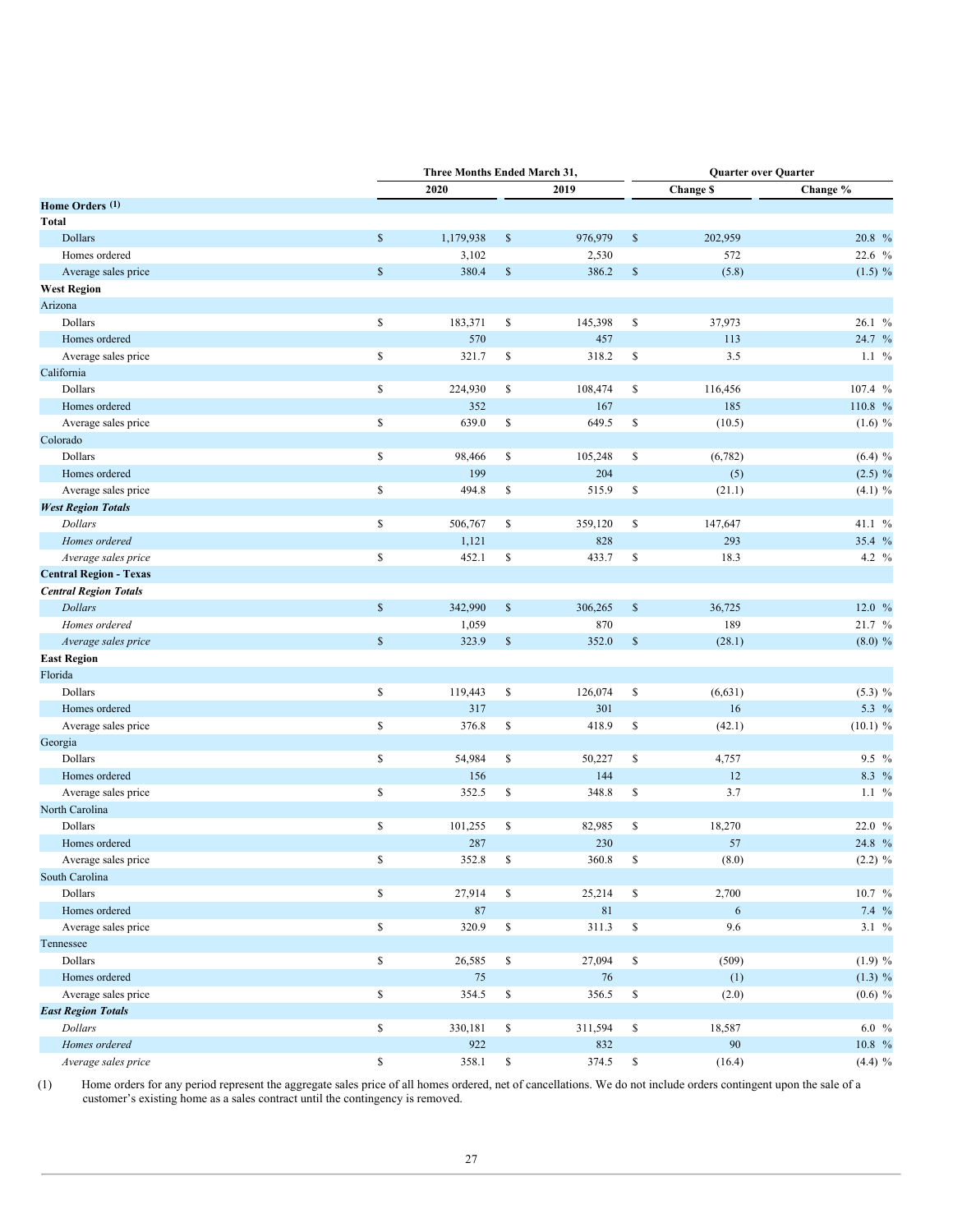|                               |                | Three Months Ended March 31, |        |         |  |  |  |  |  |  |  |
|-------------------------------|----------------|------------------------------|--------|---------|--|--|--|--|--|--|--|
|                               | 2020           |                              | 2019   |         |  |  |  |  |  |  |  |
|                               | Ending         | Average                      | Ending | Average |  |  |  |  |  |  |  |
| <b>Active Communities</b>     |                |                              |        |         |  |  |  |  |  |  |  |
| Total                         | 241            | 242.5                        | 260    | 266.0   |  |  |  |  |  |  |  |
| <b>West Region</b>            |                |                              |        |         |  |  |  |  |  |  |  |
| Arizona                       | 33             | 32.0                         | 34     | 37.0    |  |  |  |  |  |  |  |
| California                    | 29             | 26.5                         | 21     | 19.0    |  |  |  |  |  |  |  |
| Colorado                      | 13             | 15.5                         | 23     | 21.5    |  |  |  |  |  |  |  |
| <b>West Region Totals</b>     | 75             | 74.0                         | 78     | 77.5    |  |  |  |  |  |  |  |
| <b>Central Region - Texas</b> |                |                              |        |         |  |  |  |  |  |  |  |
| <b>Central Region Totals</b>  | 78             | 77.5                         | 84     | 89.5    |  |  |  |  |  |  |  |
| <b>East Region</b>            |                |                              |        |         |  |  |  |  |  |  |  |
| Florida                       | 34             | 33.5                         | 32     | 31.5    |  |  |  |  |  |  |  |
| Georgia                       | 15             | 16.5                         | 19     | 20.5    |  |  |  |  |  |  |  |
| North Carolina                | 20             | 22.5                         | 25     | 25.0    |  |  |  |  |  |  |  |
| South Carolina                | $\overline{7}$ | 8.0                          | 11     | 11.5    |  |  |  |  |  |  |  |
| Tennessee                     | 12             | 10.5                         | 11     | 10.5    |  |  |  |  |  |  |  |
| <b>East Region Totals</b>     | 88             | 91.0                         | 98     | 99.0    |  |  |  |  |  |  |  |

|                               | Three Months Ended March 31, |                  |
|-------------------------------|------------------------------|------------------|
|                               | 2020                         | 2019             |
| <b>Cancellation Rates (1)</b> |                              |                  |
| Total                         | $13\%$                       | $12\%$           |
| <b>West Region</b>            |                              |                  |
| Arizona                       | $12 \frac{9}{6}$             | $11\%$           |
| California                    | $13\%$                       | 15 %             |
| Colorado                      | $10 \frac{9}{6}$             | $7\%$            |
| <b>West Region Totals</b>     | $13\%$                       | 11 %             |
| <b>Central Region - Texas</b> |                              |                  |
| <b>Central Region Totals</b>  | $13\%$                       | 13 %             |
| <b>East Region</b>            |                              |                  |
| Florida                       | $13\%$                       | $9\%$            |
| Georgia                       | 14 $%$                       | $12 \frac{9}{6}$ |
| North Carolina                | $6\%$                        | 10 %             |
| South Carolina                | 13 $%$                       | $21 \%$          |
| Tennessee                     | $27\%$                       | 8 %              |
| <b>East Region Totals</b>     | $13\%$                       | $11\%$           |

(1) Cancellation rates are computed as the number of canceled units for the period divided by the gross sales units for the same period.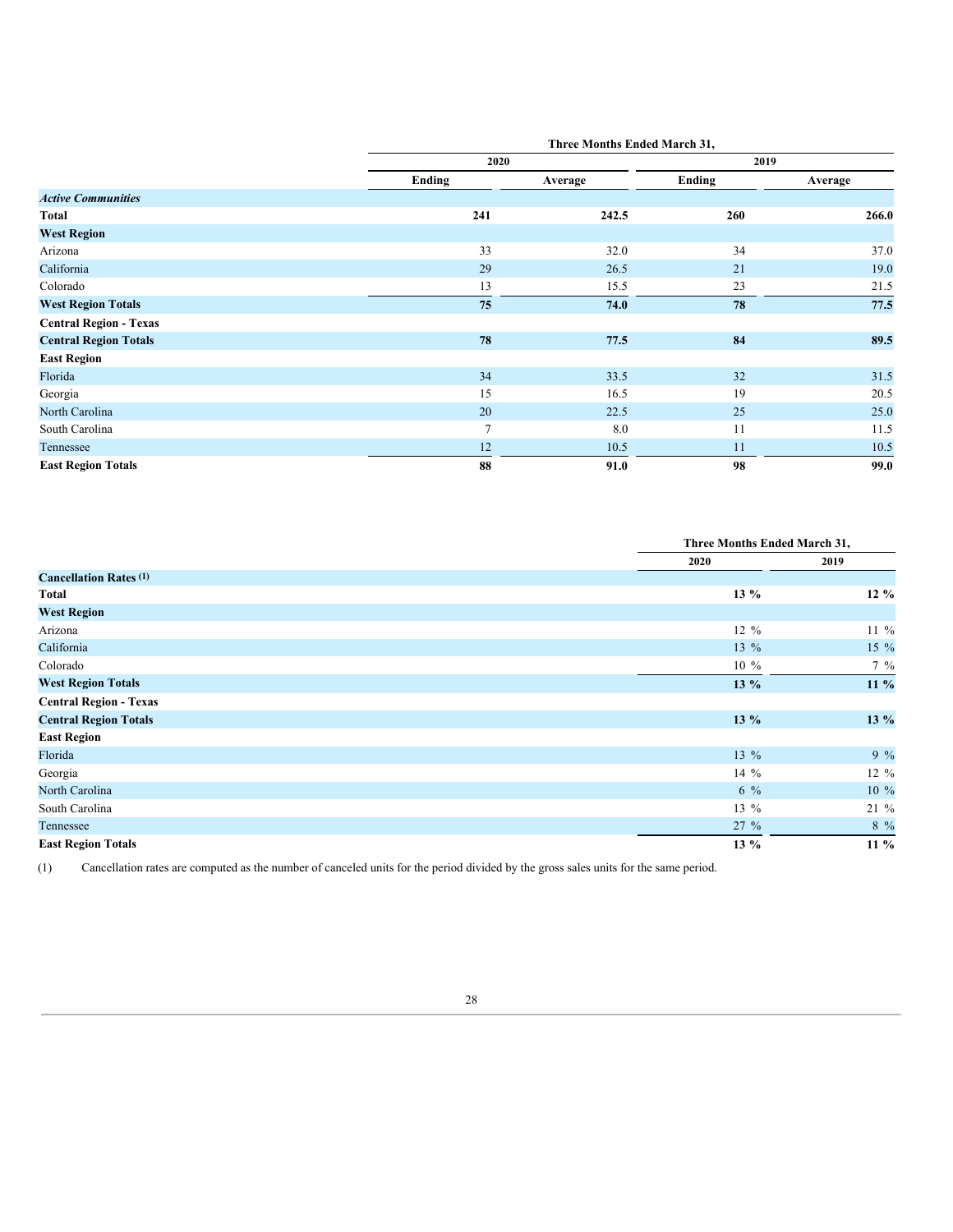|                               |              | At March 31, |              |           |              | Quarter over Quarter |             |  |  |
|-------------------------------|--------------|--------------|--------------|-----------|--------------|----------------------|-------------|--|--|
|                               |              | 2020         |              | 2019      |              | <b>Change \$</b>     | Change %    |  |  |
| <b>Order Backlog</b> (1)      |              |              |              |           |              |                      |             |  |  |
| <b>Total</b>                  |              |              |              |           |              |                      |             |  |  |
| Dollars                       | $\mathbb{S}$ | 1,388,517    | $\mathbb{S}$ | 1,295,295 | \$           | 93,222               | 7.2 %       |  |  |
| Homes in backlog              |              | 3,568        |              | 3,198     |              | 370                  | 11.6 $%$    |  |  |
| Average sales price           | $\mathbb{S}$ | 389.2        | $\mathbb{S}$ | 405.0     | $\mathbb{S}$ | (15.9)               | $(3.9) \%$  |  |  |
| <b>West Region</b>            |              |              |              |           |              |                      |             |  |  |
| Arizona                       |              |              |              |           |              |                      |             |  |  |
| Dollars                       | $\mathbb S$  | 218,497      | \$           | 180,556   | \$           | 37,941               | 21.0 %      |  |  |
| Homes in backlog              |              | 622          |              | 503       |              | 119                  | 23.7 %      |  |  |
| Average sales price           | $\mathbb{S}$ | 351.3        | \$           | 359.0     | \$           | (7.7)                | $(2.1) \%$  |  |  |
| California                    |              |              |              |           |              |                      |             |  |  |
| Dollars                       | \$           | 182,361      | \$           | 89,095    | \$           | 93,266               | 104.7 %     |  |  |
| Homes in backlog              |              | 289          |              | 126       |              | 163                  | 129.4 %     |  |  |
| Average sales price           | $\mathbb S$  | 631.0        | \$           | 707.1     | \$           | (76.1)               | (10.8) %    |  |  |
| Colorado                      |              |              |              |           |              |                      |             |  |  |
| Dollars                       | $\mathbb S$  | 104,335      | $\mathbb{S}$ | 120,115   | \$           | (15,780)             | $(13.1) \%$ |  |  |
| Homes in backlog              |              | 209          |              | 220       |              | (11)                 | $(5.0) \%$  |  |  |
| Average sales price           | $\mathbb S$  | 499.2        | \$           | 546.0     | \$           | (46.8)               | $(8.6)$ %   |  |  |
| <b>West Region Totals</b>     |              |              |              |           |              |                      |             |  |  |
| <b>Dollars</b>                | $\mathbb S$  | 505,193      | \$           | 389,766   | \$           | 115,427              | 29.6 %      |  |  |
| Homes in backlog              |              | 1,120        |              | 849       |              | 271                  | 31.9 %      |  |  |
| Average sales price           | \$           | 451.1        | \$           | 459.1     | \$           | (8.0)                | $(1.7) \%$  |  |  |
| <b>Central Region - Texas</b> |              |              |              |           |              |                      |             |  |  |
| <b>Central Region Totals</b>  |              |              |              |           |              |                      |             |  |  |
| <b>Dollars</b>                | $\mathbb{S}$ | 459,888      | $\mathbb{S}$ | 488,009   | $\mathbb{S}$ | (28, 121)            | $(5.8) \%$  |  |  |
| Homes in backlog              |              | 1,333        |              | 1,308     |              | 25                   | 1.9 %       |  |  |
| Average sales price           | $\mathbb{S}$ | 345.0        | $\mathbb{S}$ | 373.1     | $\mathbb{S}$ | (28.1)               | $(7.5) \%$  |  |  |
| <b>East Region</b>            |              |              |              |           |              |                      |             |  |  |
| Florida                       |              |              |              |           |              |                      |             |  |  |
| Dollars                       | $\mathbb{S}$ | 189,193      | \$           | 200,182   | \$           | (10,989)             | $(5.5) \%$  |  |  |
| Homes in backlog              |              | 452          |              | 447       |              | $\mathfrak{S}$       | $1.1\%$     |  |  |
| Average sales price           | \$           | 418.6        | \$           | 447.8     | \$           | (29.3)               | $(6.5) \%$  |  |  |
| Georgia                       |              |              |              |           |              |                      |             |  |  |
| Dollars                       | $\mathbb S$  | 62,777       | \$           | 54,483    | \$           | 8,294                | 15.2 %      |  |  |
| Homes in backlog              |              | 174          |              | 148       |              | 26                   | 17.6 %      |  |  |
| Average sales price           | $\mathbb S$  | 360.8        | \$           | 368.1     | \$           | (7.3)                | $(2.0) \%$  |  |  |
| North Carolina                |              |              |              |           |              |                      |             |  |  |
| Dollars                       | $\mathbb S$  | 101,305      | \$           | 93,818    | \$           | 7,487                | 8.0%        |  |  |
| Homes in backlog              |              | 284          |              | 251       |              | 33                   | 13.1 %      |  |  |
| Average sales price           | $\mathbb{S}$ | 356.7        | \$           | 373.8     | \$           | (17.1)               | (4.6) %     |  |  |
| South Carolina                |              |              |              |           |              |                      |             |  |  |
| Dollars                       | \$           | 34,963       | \$           | 37,987    | \$           | (3,024)              | $(8.0) \%$  |  |  |
| Homes in backlog              |              | 105          |              | 113       |              | (8)                  | $(7.1) \%$  |  |  |
| Average sales price           | $\mathbb S$  | 333.0        | $\mathbb{S}$ | 336.2     | $\mathbb{S}$ | (3.2)                | $(0.9)$ %   |  |  |
| Tennessee                     |              |              |              |           |              |                      |             |  |  |
| Dollars                       | \$           | 35,198       | \$           | 31,050    | \$           | 4,148                | 13.4 %      |  |  |
| Homes in backlog              |              | $100\,$      |              | $82\,$    |              | $18\,$               | 22.0 $%$    |  |  |
| Average sales price           | \$           | 352.0        | \$           | 378.7     | $\mathbb{S}$ | (26.7)               | $(7.0) \%$  |  |  |
| <b>East Region Totals</b>     |              |              |              |           |              |                      |             |  |  |
| Dollars                       | $\mathbb{S}$ | 423,436      | \$           | 417,520   | $\$$         | 5,916                | 1.4 $%$     |  |  |
| Homes in backlog              |              | 1,115        |              | 1,041     |              | 74                   | $7.1\%$     |  |  |
| Average sales price           | \$           | 379.8        | $\mathbb{S}$ | 401.1     | $\$$         | (21.3)               | $(5.3) \%$  |  |  |

(1) Our backlog represents net sales that have not closed.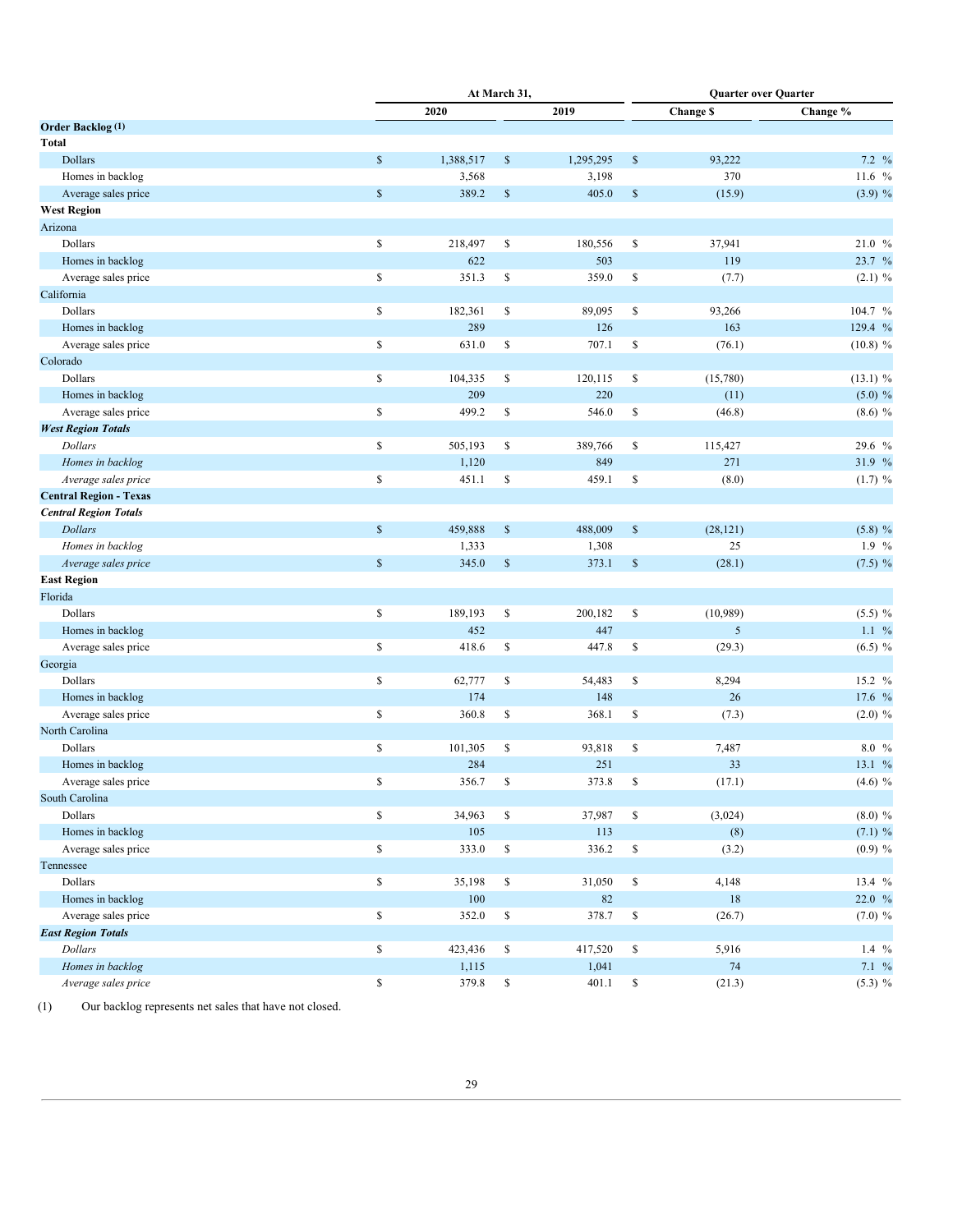### *Operating Results*

*Companywide*. In the first quarter of 2020, home closing volume improved by 31.2% to 2,316 closings valued at \$890.4 million compared to 1,765 closings valued at \$698.7 million in the first quarter of 2019. The increase in closings year-over-year was driven primarily by entering the year with a higher backlog from strong orders in late 2019, a higher volume of orders in the current quarter as well as increased backlog conversion due to selling and closing more speculative inventory homes in the first quarter of 2020 compared to the prior year. The higher volume of spec sales and a notably higher orders pace year-over-year are the outcome of our focus on the entry level and first moveup buyers, as our entry-level communities offer only spec homes for sale and in both our entry-level and first move-up communities, we have achieved shorter construction cycle times. Home closing revenue increased by 27.4% over the first quarter of 2019 due entirely to the increase in closing volume as our average sales prices declined 2.9%, reflective of a higher percentage of lower-priced entry-level homes in our closing mix. Home order volume improved by 22.6% to 3,102 homes valued at \$1.2 billion in the first quarter of 2020 as compared to 2,530 homes valued at \$977.0 million in the first quarter of 2019. The improvement in orders was due to a 34.7% increase in orders pace yearover-year to 12.8 homes ordered per average active community, up from 9.5 in the first quarter of 2019, although the orders pace in the latter half of March was negatively impacted by COVID-19 concerns and shelter-in-place mandates. We ended the quarter with 241 actively selling communities, a 7.3% decline from the prior year. We ended the quarter with 3,568 homes in backlog valued at \$1.4 billion, compared to 3,198 units also valued at \$1.3 billion at March 31, 2019. Order cancellation rates were relatively flat at 13% for the first three months of 2020, compared to 12% in the 2019 period, however during the month of March in 2020, cancellations rose to 16% as compared to 12% during the same month in 2019 due to weakening business conditions in the latter half of March associated with the spread of COVID-19 across the nation. It is unclear how long these adverse conditions will persist or how they will impact future results.

West. The West Region closed 853 homes and generated \$377.7 million in home closing revenue in the first quarter of 2020 compared to 598 homes and \$273.0 million in home closing revenue in the comparable 2019 period. The Region ended the first quarter of 2020 with 1,121 orders valued at \$506.8 million versus 828 orders valued at \$359.1 million in the first quarter of 2019, despite a decline in average active selling communities by 4.5%. The 42.6% and 35.4% improvements in closing and order volume, respectively, were driven by the higher year-over-year orders pace per community, as many of homes that sold in the first quarter also closed in the first quarter of this year, a direct output of our strategy of focusing on entry-level and first move-up product that has shorter construction cycle times. In the West Region, over 85% of our communities target the first-time or first move-up buyers at March 31, 2020 and we believe the high demand in this Region was directly attributable to the product offerings and desirable locations we have designed for these buyers. The West Region ended the first quarter of 2020 with 1,120 homes in backlog valued at \$505.2 million, up from 849 units valued at \$389.8 million in 2019.

*Central*. In the first quarter of 2020, the Central Region, made up of our Texas markets, closed 774 homes and generated \$255.9 million in home closing revenue, up 42.5% and 33.6%, respectively, from prior year comparable period results of 543 homes and \$191.6 million of home closing revenue. Average sales prices in the Region declined 6.3% year-over-year in the first quarter of 2020 resulting from our focus on the first-time and first move-up buyer. Orders grew by 21.7%, which, partially offset by a \$28,100 lower average sales price, led to order value increasing by 12.0%. Order volume improved in the first quarter of 2020 due to a 41.2% increase in orders pace in the Region, more than offsetting the 13.4% decrease in average community count compared to the prior year period. The Region ended the first quarter of 2020 with 1,059 units ordered valued at \$343.0 million compared to 870 units valued at \$306.3 million in the prior year quarter. The fast absorption pace of our communities has resulted in us selling out of communities faster than we have been able to open replacement communities. We are responding to the entry-level demand in this Region with a strong transition to firsttime buyer product offerings and we attribute the pre-COVID-19 improved orders pace to that transition. Over 90% of actively selling communities at March 31, 2020 were targeted toward the first time and first move-up buyers. The higher volume of home closings outpaced the sales growth, which combined with flat year-over-year backlog entering the quarter led to nearly flat year-over-year ending backlog units. The Central Region ended the quarter with 1,333 units in backlog, up 1.9 % with a value decline to \$459.9 million, or 5.8%, compared to the prior year due to lower average sales prices.

*East*. During the three months ended March 31, 2020, the East Region delivered 689 closings and \$256.8 million in home closing revenue compared to 624 closings and \$234.1 million in home closing revenue in the comparable prior year period, improvements of 10.4% and 9.7%, respectively. Orders and order value in the East Region improved by 10.8% and 6.0%, respectively, for the first quarter of 2020 with 922 units valued at \$330.2 million compared to 832 units valued at \$311.6 million in the prior year period. The improvement in orders is primarily due to a 20.2% increase in orders pace which more than offset the 8.1% decrease in average active communities. While boasting positive year over year results, the growth the East Region experienced in the first quarter of 2020 was more tepid than that of the preceding several quarters, due in part to a drop in the number of actively selling communities as well as the impact from a devastating tornado that hit the Nashville market in the first week of March. The East Region ended the quarter with 1,115 homes in backlog valued at \$423.4 million compared to 1,041 homes valued at \$417.5 million at March 31, 2019, 7.1% and 1.4% increases, respectively.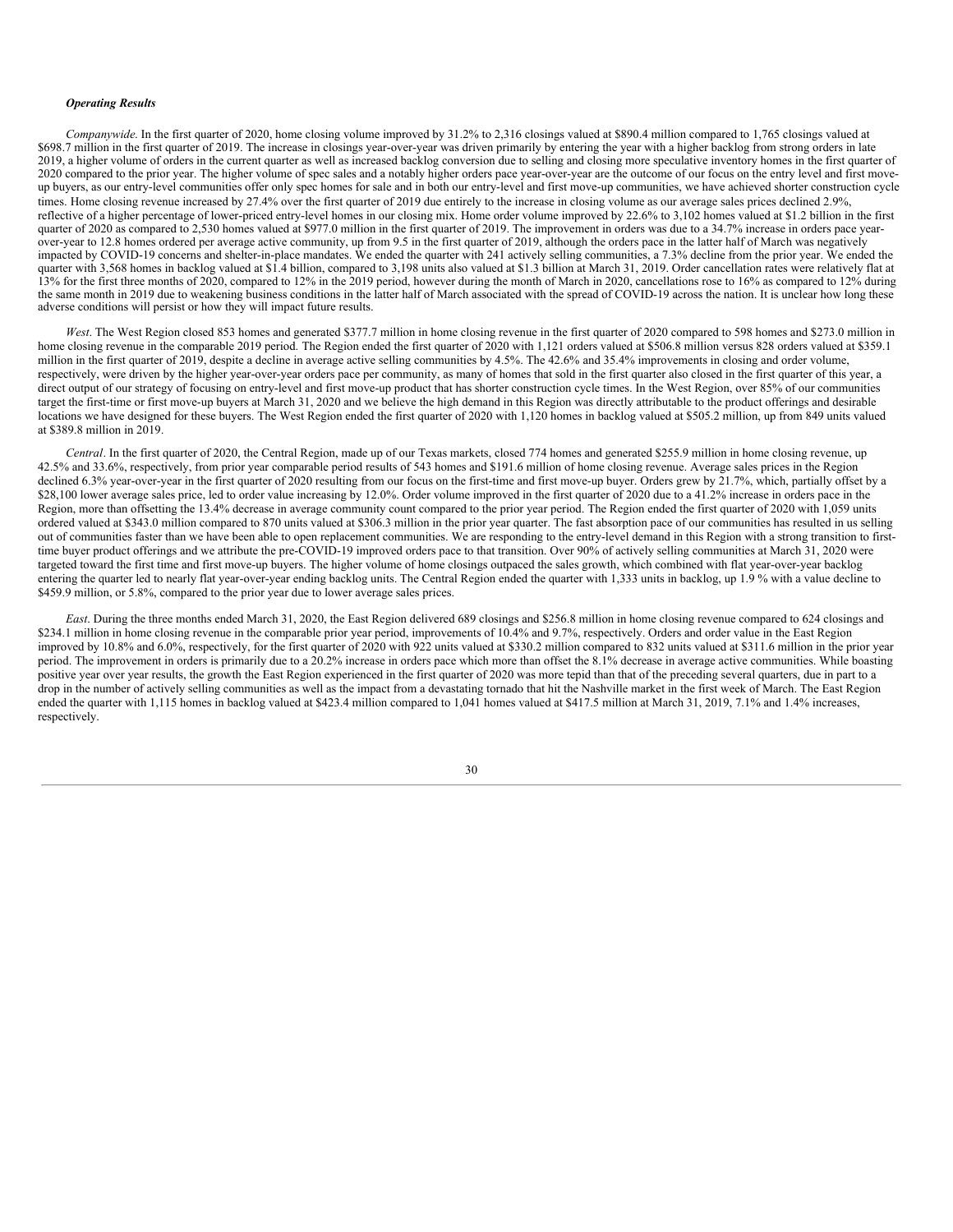### *Land Closing Revenue and Gross Loss*

From time to time, we may sell certain lots or land parcels to other homebuilders, developers or investors if we feel the sale will provide a greater economic benefit to us than continuing home construction or where we are looking to diversify our land positions in the specific geography. As a result of such sales, we recognized land closing revenue of \$10.6 million and \$9.5 million for the three months ending March 31, 2020 and 2019, respectively. We recognized land closing gross profit of \$0.4 million in the first quarters of both 2020 and 2019.

### *Other Operating Information (dollars in thousands)*

|                                          | Three Months Ended March 31, |                                       |         |                                       |  |
|------------------------------------------|------------------------------|---------------------------------------|---------|---------------------------------------|--|
|                                          | 2020                         |                                       | 2019    |                                       |  |
|                                          | Dollars                      | Percent of<br>Home Closing<br>Revenue | Dollars | Percent of<br>Home Closing<br>Revenue |  |
| Home Closing Gross Profit <sup>(1)</sup> |                              |                                       |         |                                       |  |
| Total                                    | \$<br>178,360                | $20.0 \%$ \$                          | 116,462 | $16.7 \%$                             |  |
|                                          |                              |                                       |         |                                       |  |
| West                                     | \$<br>74,431                 | $19.7 \%$ \$                          | 45,395  | 16.6 $%$                              |  |
|                                          |                              |                                       |         |                                       |  |
| Central                                  | \$<br>54,191                 | $21.2 \%$ \$                          | 34,363  | 17.9%                                 |  |
|                                          |                              |                                       |         |                                       |  |
| East                                     | \$<br>49,738                 | $19.4 \%$ \$                          | 36,704  | $15.7\%$                              |  |

(1) Home closing gross profit represents home closing revenue less cost of home closings, including impairments. Cost of home closings includes land and lot development costs, direct home construction costs, an allocation of common community costs (such as model complex costs and architectural, legal and zoning costs), interest, sales tax, impact fees, warranty, construction overhead and closing costs.

*Companywide*. Home closing gross margin for the first quarter of 2020 improved 330 basis points to 20.0% compared to 16.7% in the first quarter of 2019. The higher margin combined with higher revenue contributed to a \$61.9 million improvement in home closing gross profit to end the quarter with \$178.4 million compared to \$116.5 million in 2019. As expected with our shift to entry-level and first time move up product offerings, improved backlog conversion and simplified product that is less costly and more efficient to build are contributing to higher gross margin.

*West*. Home closing gross margin for the West Region improved by 310 basis points to 19.7% for the first quarter of 2020 versus 16.6% in the first quarter of 2019. Pricing power, particularly in Arizona, contributed significantly to the improved margins year over year, as demand has been very strong in our entry-level and first move-up communities. In addition, greater leverage of our overhead costs on higher revenue combined with construction efficiencies driven by our simplified product offerings and shorter construction cycle times have favorably impacted margins across the West Region.

*Central*. The Central Region continued to provide the highest home closing gross margin in the company at 21.2% for the first quarter of 2020, up 330 basis points from 17.9% in the prior year quarter. Construction efficiencies driven by our simplified product offerings and lower costs combined with higher closing volume have expanded our leverage of overhead costs to improve gross margin. The lower 2019 home closing margin for the Central Region were also impacted by targeted incentives offered on speculative inventory homes in late 2018 and early 2019 that closed in the first half of 2019.

*East*. Home closing gross margin in the East Region reflect our most notable improvements, up 370 basis points year-over-year to 19.4% in the first quarter of 2020 versus 15.7% for the comparable 2019 period. The year-over-year improvement in gross margin for the three month period is the result of more efficient plan designs with shorter construction cycle times combined with greater leverage of overhead costs on higher closing volume as compared to the prior year period. We have fully transitioned to our updated product and plan designs in this Region whereas prior years included larger volumes of legacy product and plan designs that were less efficient and more costly to build.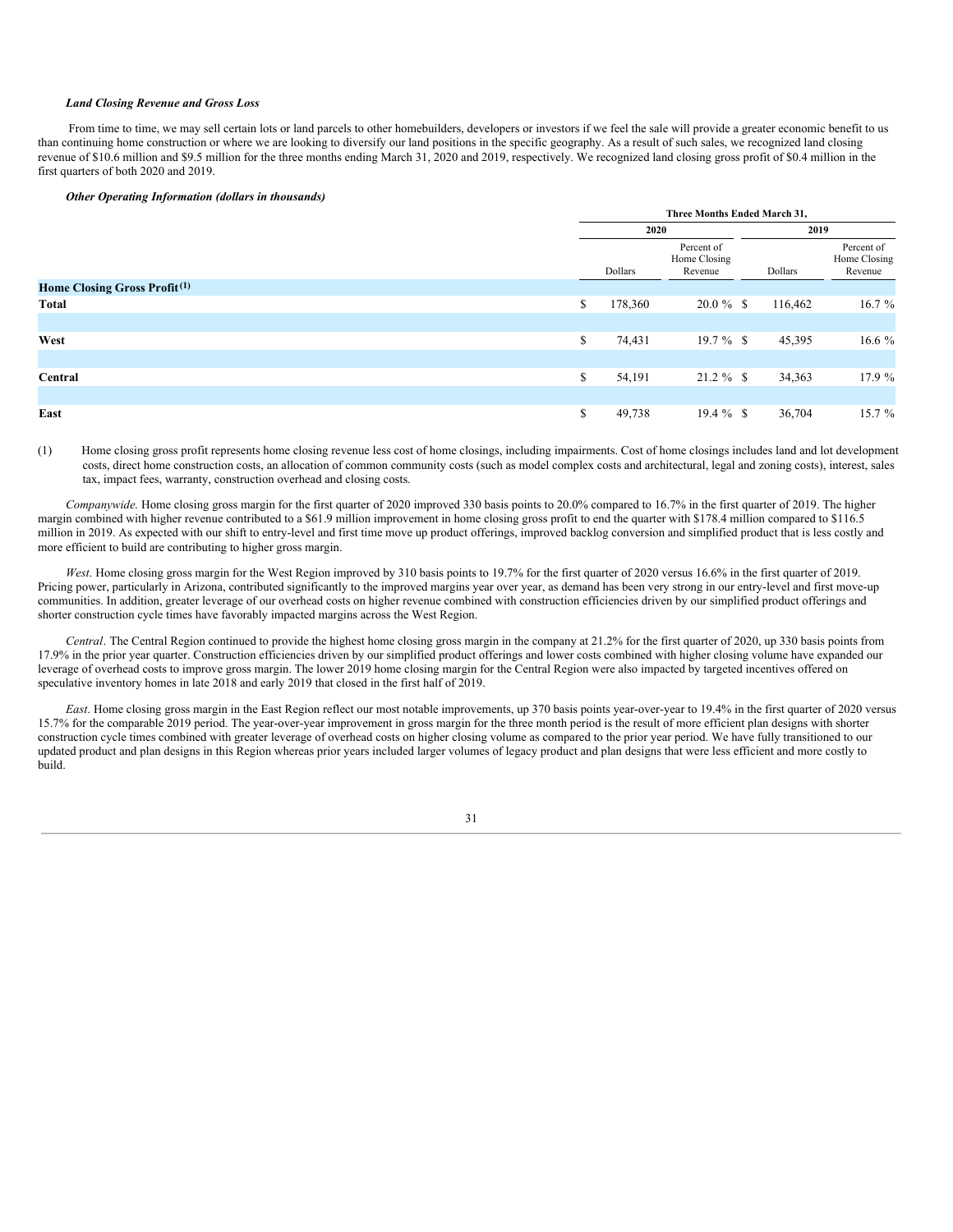### *Financial Services Profit (in thousands)*

|                           | Three Months Ended March 31, |  |       |  |
|---------------------------|------------------------------|--|-------|--|
|                           | 2020                         |  | 2019  |  |
| Financial services profit | 2,838                        |  | 4,702 |  |
|                           |                              |  |       |  |

Financial services profit represents the net profit of our financial services operations, including the operating profit generated by our wholly-owned title company, Carefree Title, as well as our portion of earnings from a mortgage joint venture and to a lesser degree the limited activity from our wholly owned insurance company, which is still in its infancy. Financial services profit declined \$1.9 million in the first quarter of 2020 to \$2.8 million versus \$4.7 million in 2019. The lower financial services profit yearover-year is due to a change in the structure of customer incentives offered by our mortgage joint venture. The profits associated with these incentives in the first quarter of 2020 are captured as part of home closing revenue, whereas in the first quarter of 2019 these incentives were captured through financial services earnings. This change was effective in the fourth quarter of 2019.

#### *Selling, General and Administrative Expenses and Other Expenses (dollars in thousands)*

|                                          | Three Months Ended March 31, |            |           |  |
|------------------------------------------|------------------------------|------------|-----------|--|
|                                          | 2020                         |            | 2019      |  |
| <b>Commissions and other sales costs</b> |                              |            |           |  |
| Dollars                                  | \$<br>(61, 173)              | S.         | (52, 555) |  |
| Percent of home closing revenue          | 6.9 $%$                      |            | $7.5\%$   |  |
| General and administrative expenses      |                              |            |           |  |
| <b>Dollars</b>                           | \$<br>(34,170)               | $^{\circ}$ | (33, 566) |  |
| Percent of home closing revenue          | $3.8 \%$                     |            | 4.8 $%$   |  |
| <b>Interest expense</b>                  |                              |            |           |  |
| Dollars                                  | \$<br>(16)                   | \$         | (4,085)   |  |
| Other income, net                        |                              |            |           |  |
| Dollars                                  | \$<br>611                    | S          | 1,046     |  |
| <b>Provision for income taxes</b>        |                              |            |           |  |
| Dollars                                  | \$<br>(15,681)               | S          | (6,958)   |  |

*Commissions and Other Sales Costs.*Commissions and other sales costs are comprised of internal and external commissions and related sales and marketing expenses such as advertising and sales office costs. These costs were \$61.2 million for the three months ended March 31, 2020, \$8.6 million higher than the prior year comparable period. As a percentage of home closing revenue, commissions and other sales costs decreased 60 basis points to 6.9% for the first quarter of 2020 compared to prior year period. The increase in commissions and other sales costs in dollars compared to prior year is largely related to the increased commissions paid out as a function of home closing revenue, whereas the decline as a percentage of home closing revenue is due to the combination of leverage from higher closing volume and the more efficient sales and marketing structure of our entry-level and first-time move-up communities.

*General and Administrative Expenses.* General and administrative expenses represent corporate and divisional overhead expenses such as salaries and bonuses, occupancy, insurance and travel expenses. For the three months ended March 31, 2020, general and administrative expenses were \$34.2 million, slightly higher than the \$33.6 million for the 2019 period, although as a percentage of home closing revenue, these expenses decreased by 100 basis points. We continually strive to optimize overhead leverage through cost control efforts and higher closing volume at both the corporate and divisional levels.

*Interest Expense.* Interest expense is comprised of interest incurred, but not capitalized, on our senior notes, other borrowings, and our amended and restated unsecured revolving credit facility ("Credit Facility"). Interest expense for the three months ended March 31, 2020 totaled \$16,000 compared to \$4.1 million in the corresponding prior year period. This year-over-year decrease is the result of less interest charges incurred resulting from the early tender of \$300.0 million Senior Notes that were due in the first quarter of 2020, which we redeemed in the fourth quarter of 2019.

*Other Income, Net.* Other income, net, primarily consists of (i) sublease income, (ii) interest earned on our cash and cash equivalents, (iii) payments and awards related to legal settlements and (iv) our portion of pre-tax income or loss from non-financial services joint ventures. For the three months ended March 31, 2020, Other income, net was \$0.6 million, compared to \$1.0 million in the 2019 comparable period.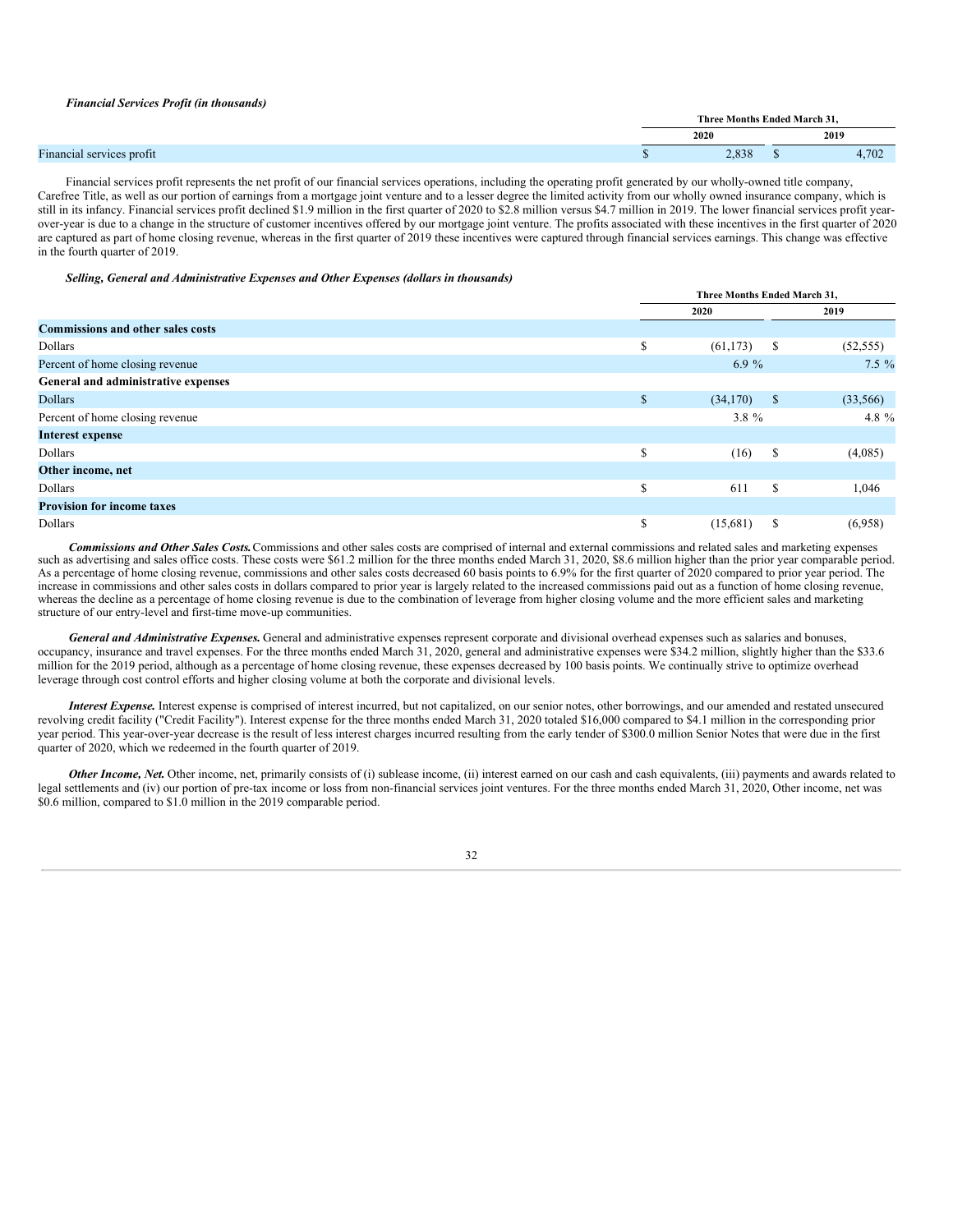*Income Taxes.* Our effective tax rate was 18.1% and 21.5% for the three months ended March 31, 2020 and 2019, respectively. The reduced rate at March 31, 2020, is due to availability of the IRC §45L energy efficient homes credits from the enactment of the Taxpayer Certainty and Disaster Tax Relief Act on December 20, 2019, which extended the energy credit tax benefit to 2020. We also recorded a larger amount of tax benefit from equity-based compensation for stock awards that vested in the three months ended March 31, 2020 as compared to the same period in 2019.

#### *Liquidity and Capital Resources*

#### *Overview*

Our principal uses of capital in the first three months of 2020 were acquisition and development of new and strategic lot positions, home construction, operating expenses, the payment of routine liabilities, and repurchasing our common stock. We used funds generated by operations to meet our short-term working capital requirements. We remain focused long-term on acquiring desirable land positions, generating increasing margins in our homebuilding operations and maintaining a strong balance sheet to support future needs and growth, while leveraging land options where possible.

#### *Operating Cash Flow Activities*

During the three months ended March 31, 2020, net cash provided by operating activities totaled \$43.9 million versus \$32.3 million during the three months ended March 31, 2019. Operating cash flows in 2020 and 2019 benefited from cash generated by net earnings of \$71.2 million and \$25.4 million, respectively. For the three months ended March 31, 2020, operating cash flows were primarily offset by an increase in real estate of \$45.2 million. For the three months ended March 31, 2019, net earnings were offset mainly by a decrease in accounts payable and accrued liabilities of \$12.2 million.

#### *Investing Cash Flow Activities*

During the three months ended March 31, 2020, net cash used in investing activities totaled \$4.2 million as compared to \$6.3 million for the same period in 2019. Cash used in investing activities in the first three months of 2020 and 2019 is mainly attributable to the purchases of property and equipment of \$5.3 million and \$5.2 million for the 2020 and 2019 periods, respectively.

#### *Financing Cash Flow Activities*

During the three months ended March 31, 2020, net cash provided by financing activities totaled \$438.2 million as compared to net cash used in financing activities of \$9.9 million for the same period in 2019. The activity in 2020 is the result of \$500.0 million in proceeds from our Credit Facility offset by \$60.8 million in share repurchases. The net cash used in financing activities in 2019 primarily reflects repurchases of our common stock of \$9.0 million.

#### *Overview of Cash Management*

Cash flows for each of our communities depend on their stage of the development cycle and can differ substantially from reported earnings. Early stages of development or expansion require significant cash outlays for land acquisitions, zoning plat and other approvals, community and lot development, and construction of model homes, roads, utilities, landscape and other amenities. Because these costs are a component of our inventory and not recognized in our income statement until a home closes, we incur significant cash outlays prior to recognition of earnings. In the later stages of a community, cash inflows may significantly exceed earnings reported for financial statement purposes, as the cash outflow associated with home and land construction was previously incurred. From a liquidity standpoint, pre-COVID-19, we were actively acquiring and developing lots in our markets to grow our lot supply and active community count. We have since significantly slowed our spend on land acquisition and development to a notably slower pace until additional clarity after the impact and duration of COVID-19 is available.

During the three months ended March 31, 2020, we closed 2,316 homes, purchased about 3,100 lots for \$122.5 million, spent \$110.0 million on land development and started construction on 2,756 homes. We primarily purchase undeveloped land or partially-finished lots requiring development dollars in order to bring them to a finished status ready for home construction. We exercise strict controls and believe we have a prudent strategy for Company-wide cash management, including those related to cash outlays for land and inventory acquisition and development. We ended the first quarter of 2020 with \$797.3 million of cash and cash equivalents, an increase of \$477.9 million from December 31, 2019 and had \$500.0 million in outstanding borrowings on our Credit Facility at March 31, 2020 with no such borrowings at December 31, 2019.

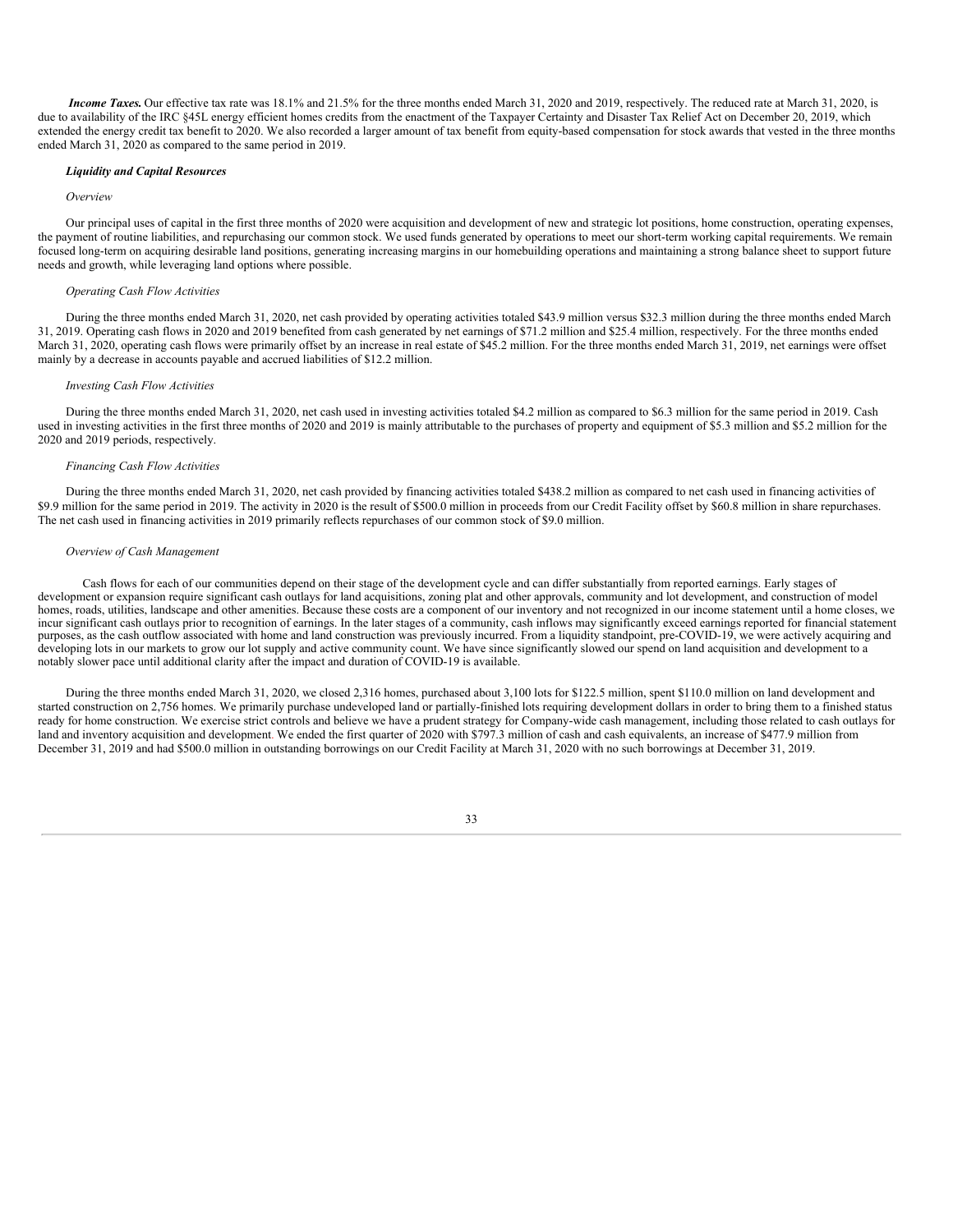Between our available cash and liquidity remaining in our Credit Facility, we believe that we currently have sufficientliquidity to manage through the current COVID-19 environment. Nevertheless, we may seek additional capital to strengthen our liquidity position. Such additional capital may be in the form of equity or debt financing and may be from a variety of sources. There can be no assurances that we would be able to obtain such additional capital on terms acceptable to us, if at all, and such additional equity or debt financing could dilute the interests of our existing stockholders or increase our interest costs. We may also from time to time engage in opportunistic repurchases of our common stock in open market or privately-negotiated transactions as well as repurchase or redeem our outstanding senior notes although we do not currently intend to do so until the economy and our business stabilizes from COVID-19.

On February 13, 2019, the Company's Board of Directors authorized a new stock repurchase program, authorizing the expenditure of up to \$100.0 million to repurchase shares of our common stock. There is no stated expiration for this program. The repurchases of the Company's shares may be made in the open market, in privately negotiated transactions, or otherwise. The timing and amount of repurchases, if any, will be determined by the Company's management at its discretion and be based on a variety of factors such as market price of the Company's common stock, corporate and contractual requirements, prevailing market and economic conditions and legal requirements. The share repurchase program may be modified, suspended or discontinued at any time. The Company intends to retire any shares repurchased. In the first quarter of 2020, we purchased and retired 1,000,000 shares of our common stock at an aggregate purchase price of \$60.8 million and as of March 31, 2020, \$23.2 million remained available under this program, although this program is currently on hold until our business stabilizes from COVID-19.

We believe that our leverage ratios provide useful information to the users of our financial statements regarding our financial position and cash and debt management. Debt-to-capital and net debt-to-capital are calculated as follows (dollars in thousands):

**As of**

|                                    | AS VI          |            |               |                   |
|------------------------------------|----------------|------------|---------------|-------------------|
|                                    | March 31, 2020 |            |               | December 31, 2019 |
| Notes payable and other borrowings |                | 1,518,194  | \$            | 1,018,981         |
| Stockholders' equity               |                | 1,990,766  |               | 1,973,990         |
| Total capital                      |                | 3,508,960  | \$            | 2,992,971         |
| Debt-to-capital $(1)$              |                | 43.3 %     |               | 34.0 %            |
| Notes payable and other borrowings |                | 1,518,194  | <sup>\$</sup> | 1,018,981         |
| Less: cash and cash equivalents    |                | (797, 321) |               | (319, 466)        |
| Net debt                           |                | 720,873    |               | 699,515           |
| Stockholders' equity               |                | 1,990,766  |               | 1,973,990         |
| Total net capital                  |                | 2,711,639  | \$            | 2,673,505         |
| Net debt-to-capital $(2)$          |                | $26.6\%$   |               | $26.2 \%$         |

(1) Debt-to-capital is computed as senior notes, net and loans payable and other borrowings divided by the aggregate of total senior notes, net and loans payable and other borrowings and stockholders' equity.

(2) Net debt-to-capital is computed as net debt divided by the aggregate of net debt and stockholders' equity. Net debt is comprised of total senior notes, net and loans payable and other borrowings, less cash and cash equivalents. The most directly comparable GAAP financial measure is the ratio of debt-to-capital. We believe the ratio of net debt-to-capital is a relevant financial measure for investors to understand the leverage employed in our operations and as an indicator of our ability to obtain financing.

We have never declared cash dividends, nor do we intend to declare cash dividends in the foreseeable future. We plan to retain our cash to manage our liquidity and in the longer term, following stabilization of the economy and our business post COVID-19, we intend to utilize our cash to grow community count. Future cash dividends, if any, will depend upon economic and financial conditions, results of operations, capital requirements, statutory requirements, compliance with certain restrictive debt covenants, as well as other factors considered relevant by our Board of Directors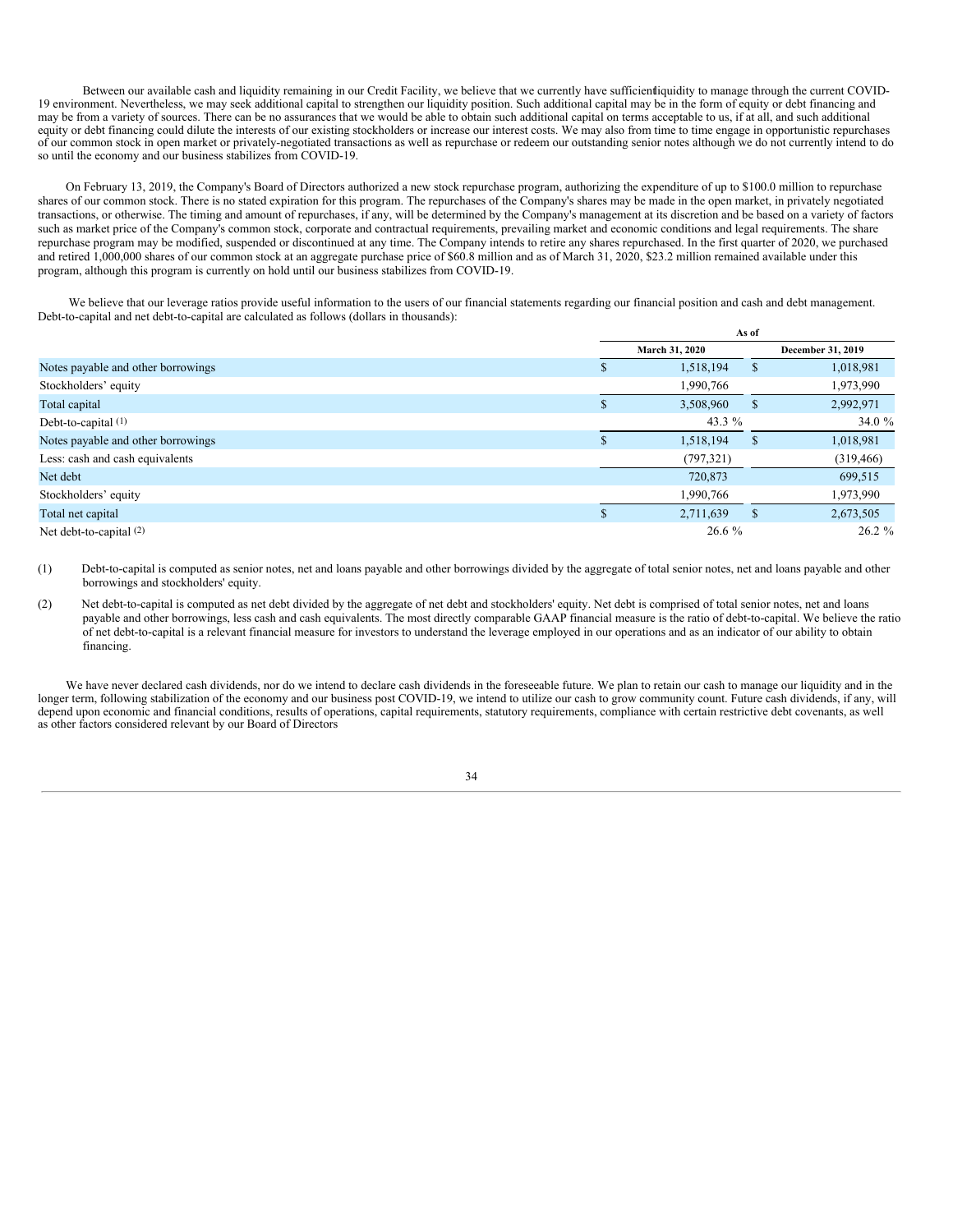### *Credit Facility Covenants*

Borrowings under the Credit Facility are unsecured, but availability is subject to, among other things, a borrowing base. The Credit Facility also contains certain financial covenants, including (a) a minimum tangible net worth requirement of \$1.1 billion (which amount is subject to increase over time based on subsequent earnings and proceeds from equity offerings), and (b) a maximum leverage covenant that prohibits the leverage ratio (as defined therein) from exceeding 60%. In addition, we are required to maintain either (i) an interest coverage ratio (EBITDA to interest expense, as defined in the credit facility) of at least 1.50 to 1.00 or (ii) liquidity (as defined in the credit facility) of an amount not less than our consolidated interest incurred during the trailing 12 months. We were in compliance with all Credit Facility covenants as of March 31, 2020. Our actual financial covenant calculations as of March 31, 2020 are reflected in the table below.

| Financial Covenant (dollars in thousands):           | <b>Covenant Requirement</b> | Actual      |  |  |
|------------------------------------------------------|-----------------------------|-------------|--|--|
| Minimum Tangible Net Worth                           | \$1,362,572                 | \$1,952,240 |  |  |
| Leverage Ratio                                       | ${}<60\%$                   | 21%         |  |  |
| Interest Coverage Ratio <sup>(1)</sup>               | >1.50                       | 6.46        |  |  |
| Minimum Liquidity $(1)$                              | > \$78.948                  | \$940,043   |  |  |
| Investments other than defined permitted investments | $<$ \$585,672               | \$3,279     |  |  |

#### (1) We are required to meet either the Interest Coverage Ratio or Minimum Liquidity, but not both.

#### *Of -Balance Sheet Arrangements*

Reference is made to Notes 1, 3, 4 and 15 in the accompanying notes to the unaudited consolidated financial statements included in this Quarterly Report on Form 10-Q, which are incorporated by reference herein. These Notes discuss our off-balance sheet arrangements with respect to land acquisition contracts and option agreements, and land development joint ventures, including the nature and amounts of financial obligations relating to these items. In addition, these Notes discuss the nature and amounts of certain types of commitments that arise in connection with the ordinary course of our land development and homebuilding operations, including commitments of land development joint ventures for which we might be obligated.

#### *Seasonality*

Historically, we have experienced seasonal variations in our quarterly operating results and capital requirements. We typically take orders for more homes in the first half of the fiscal year than in the second half, which creates additional working capital requirements in the second and third quarters to build our inventories to satisfy seasonally higher deliveries in the second half of the year. Although the current year's trends will likely be impacted by COVID-19, we expect this seasonal pattern to continue over the long term.

#### *Recent Issued Accounting Pronouncements*

See Note 1 to our unaudited consolidated financial statements included in this report for discussion of recently issued accounting standards.

#### <span id="page-34-0"></span>**Item 3. Quantitative and Qualitative Disclosures About Market Risk**

Our fixed rate debt is made up primarily of \$1.0 billion in principal of our senior notes. Except in limited circumstances, we do not have an obligation to prepay our fixedrate debt prior to maturity and, as a result, interest rate risk and changes in fair value should not have a significant impact on our fixed rate borrowings until we would be required to repay such debt and access the capital markets to issue new debt. Our Credit Facility is subject to interest rate changes as the borrowing rates are based on LIBOR or Prime (see Note 5 in the accompanying notes to the unaudited consolidated financial statements included in this Form 10-Q).

<span id="page-34-1"></span>Our operations are interest rate sensitive. As overall housing demand is adversely affected by increases in interest rates, a significant increase in mortgage interest rates may negatively affect the ability of homebuyers to secure adequate financing. Higher interest rates could adversely affect our revenues, gross margins and net income and would also increase our variable rate borrowing costs. We do not enter into, or intend to enter into, derivative financial instruments for trading or speculative purposes.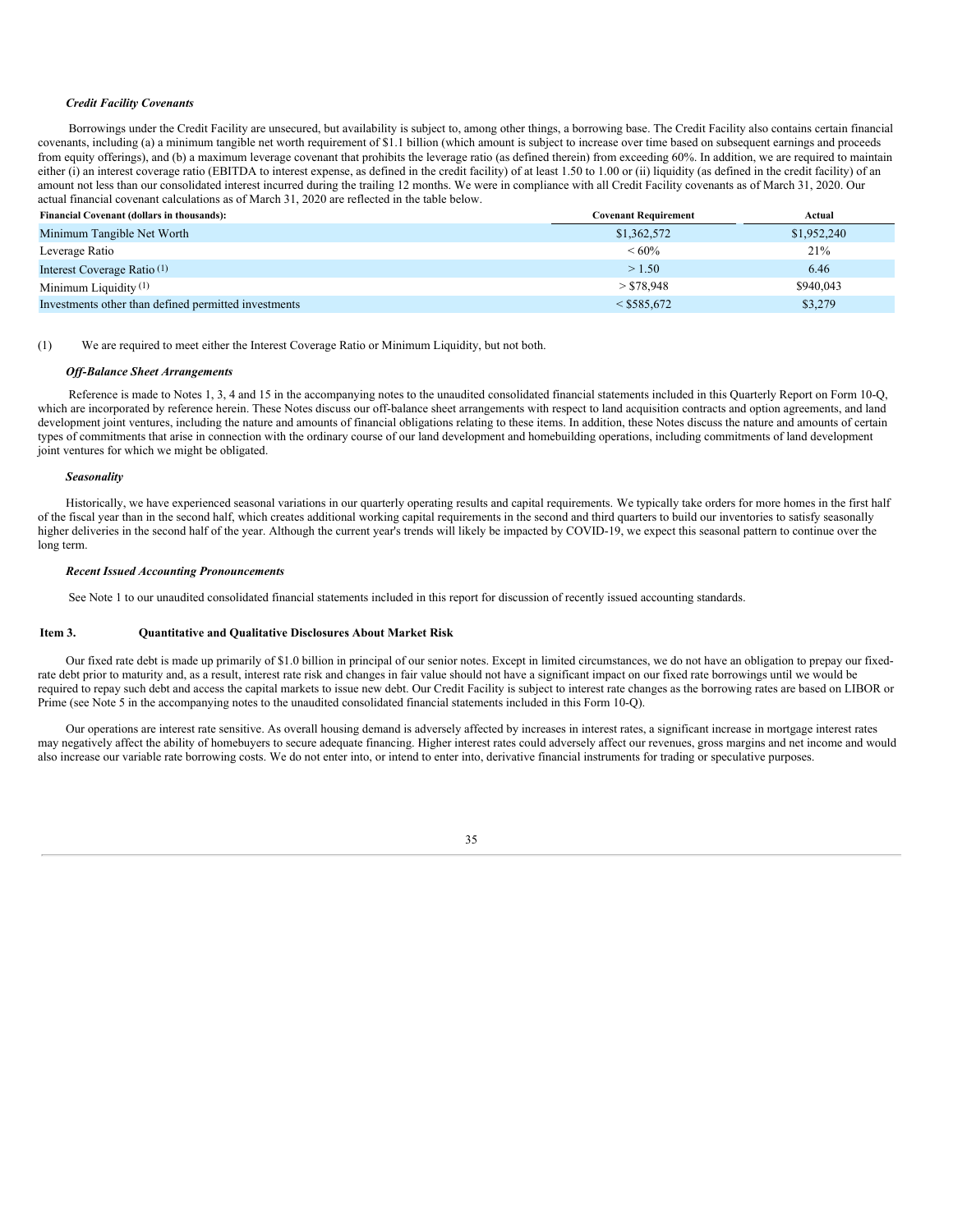### **Item 4. Controls and Procedures**

In order to ensure that the information we must disclose in our filings with the SEC is recorded, processed, summarized and reported on a timely basis, we have developed and implemented disclosure controls and procedures. Our management, with the participation of our chief executive officer and chief financial officer, has reviewed and evaluated the effectiveness of our disclosure controls and procedures, as defined in Exchange Act Rules 13a-15(e) and 15d-15(e), as of the end of the period covered by this Form 10-Q (the "Evaluation Date"). Based on such evaluation, management has concluded that, as of the Evaluation Date, our disclosure controls and procedures were effective at a reasonable assurance level in ensuring that information that is required to be disclosed in the reports we file or submit under the Exchange Act is recorded, processed, summarized and reported, within the time periods specified in the SEC's rules and forms, and that information required to be disclosed in our reports filed or submitted under the Exchange Act is accumulated and communicated to our management, including our CEO and CFO, as appropriate to allow timely decisions regarding required disclosure.

<span id="page-35-0"></span>During the fiscal quarter covered by this Form 10-Q, there has not been any change in our internal control over financial reporting that has materially affected, or that is reasonably likely to materially affect, our internal control over financial reporting.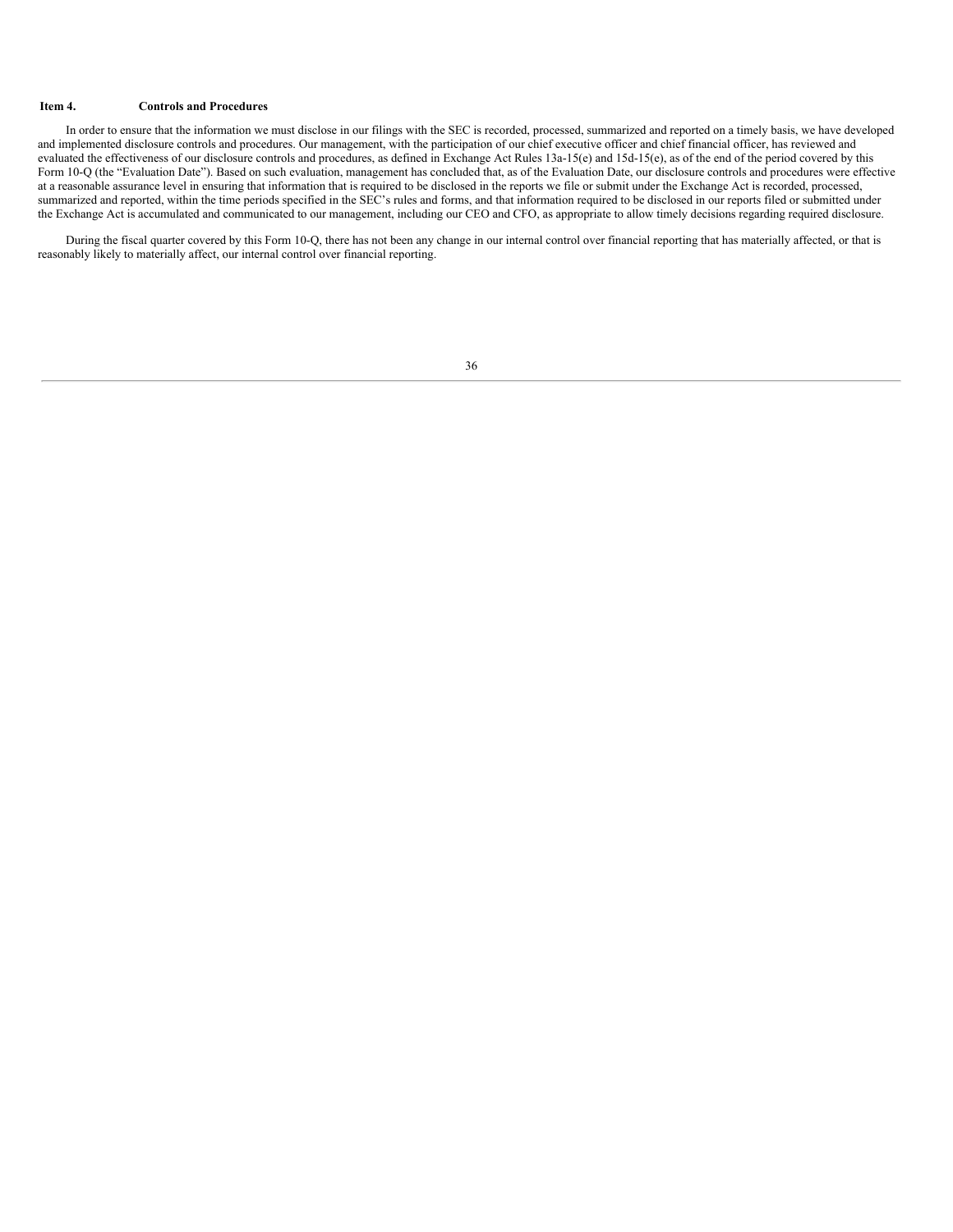### **PART II - OTHER INFORMATION**

#### <span id="page-36-0"></span>**Item 1. Legal Proceedings**

We are involved in various routine legal and regulatory proceedings, including, without limitation, warranty claims and litigation and arbitration proceedings alleging construction defects. In general, the proceedings are incidental to our business, and most exposure is subject to and should be covered by warranty and indemnity obligations of our consultants and subcontractors. Additionally, some such claims are also covered by insurance. In addition to our warranty reserve, we have approximately \$0.3 million of total reserves not related to warranty or construction defect matters. See Note 1 and Note 15 of the accompanying unaudited consolidated financial statements for additional information related to construction defect and warranty related reserves. With respect to the majority of pending litigation matters, our ultimate legal and financial responsibility, if any, cannot be estimated with certainty and, in most cases, any potential losses related to these matters are not considered probable. Historically, most disputes regarding warranty claims are resolved prior to litigation.

We believe there are no pending legal or warranty matters that could have a material adverse impact upon our unaudited consolidated financial condition, results of operations or cash flows that have not been sufficiently reserved.

#### <span id="page-36-1"></span>**Item 1A. Risk Factors**

In addition to the other information set forth in this report, you should carefully consider the factors discussed in Part I, Item IA "Risk Factors" in our Annual Report on Form 10-K for the year ended December 31, 2019, which could materially affect our business, financial condition or future results. The risks described in our Annual Report on Form 10-K are not the only risks facing us. Additional risks and uncertainties not currently known to us or that we currently deem to be immaterial also may eventually prove to materially adversely affect our business, financial condition and/or operating results. There has been no material change in our risk factors as previously disclosed in our Annual Report on Form 10-K for the year ended December 31, 2019 except as described below.

#### Our business could be materially disrupted by an epidemic or pandemic (such as the present COVID-19 pandemic), or fear of such an event, and the measures that federal, *state and local governments and/or health authorities implement to address it.*

Demand for our homes is dependent on a variety of macroeconomic factors, such as employment levels, interest rates, changes in stock market valuations, consumer confidence, housing demand, availability of financing for home buyers, availability and prices of new homes compared to existing inventory, and demographic trends. These factors can be significantly adversely affected by a variety of factors beyond our control. The COVID-19 pandemic and the measures undertaken by governmental authorities to address it, are disrupting or preventing us from operating our business in the ordinary course and the duration of this interruption is currently unknown. This disruption combined with any associated economic and/or social instability or distress, is expected to have an adverse impact on our results of operations, financial condition and cash flows.

On March 11, 2020, the World Health Organization characterized the outbreak of COVID-19 as a global pandemic and recommended containment and mitigation measures. On March 13, 2020, the United States declared a national emergency concerning the outbreak, and since that date most states and municipalities have declared public health emergencies. As a result, there have been extraordinary and wide-ranging actions taken by federal, state and local public health and governmental authorities to contain and combat the outbreak and spread of COVID-19 across the United States, including quarantines and "shelter-in-place" orders which substantially restrict daily activities. In nearly all of the markets in which we build homes, construction operations have been deemed "essential" by the local governments and we have been able to maintain our operations through the date of this report, although in an altered and frequently more limited capacity due to various health, safety and operational precautions that we adopted in response to COVID-19.

We are currently experiencing tempered traffic and orders pace and increases in order cancellation rates. We are uncertain of the potential full magnitude or duration of the business and economic impacts from COVID-19, which could include:

- declining orders and declining closing volume and associated revenues;
- declining sales prices thereby reducing home closing margin, which if severe and sustained could result in potential real estate impairments;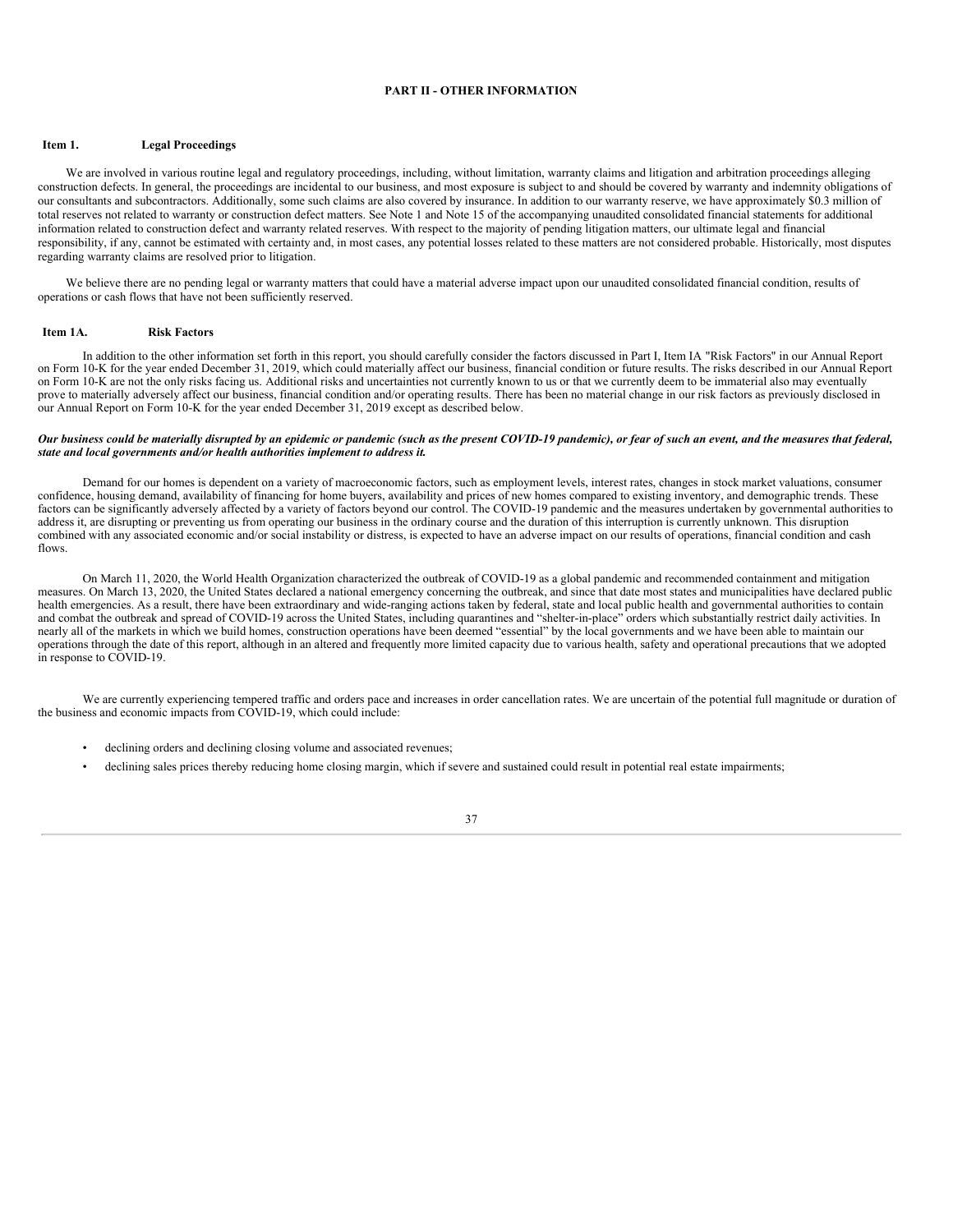- tightening of mortgage lending thereby reducing the number of potential homebuyers;
- disruptions in our supply chain which would delay construction and completion of our homes;
- intensifying public health efforts to such an extent that we will not be able to conduct any business operations in certain of our served markets or at all for an indefinite period;
- a change in the classification of our business as "essential" in one or more of our markets that would preclude us from continuing our development and construction activities;
- inefficiencies and increased costs in our development, construction and administrative processes due to social distancing and personal protective equipment requirements;
- limitations on employee resources and availability, including due to sickness, government restrictions or the desire of employees to avoid contact with large groups of people;
- should any key employees become ill with COVID-19 and unable to work, the attention of management could be diverted, and
- significant volatility in financial markets and a sharp decrease in the value of equity securities, including our common stock.

#### <span id="page-37-0"></span>**Item 2. Unregistered Sales of Equity Securities and Use of Proceeds**

We have never declared cash dividends, nor do we intend to declare cash dividends in the foreseeable future. We plan to retain our cash to finance the continuing development of the business. Future cash dividends, if any, will depend upon financial condition, results of operations, capital requirements, statutory requirements, compliance with certain restrictive debt covenants, as well as other factors considered relevant by our Board of Directors.

#### *Issuer Purchases of Equity Securities*

On February 13, 2019, the Company's Board of Directors authorized a new stock repurchase program, authorizing the expenditure of up to \$100.0 million to repurchase shares of our common stock. There is no stated expiration for this program. The repurchases of the Company's shares may be made in the open market, in privately negotiated transactions, or otherwise. The timing and amount of repurchases, if any, will be determined by the Company's management at its discretion and be based on a variety of factors such as the market price of the Company's common stock, corporate and contractual requirements, prevailing market and economic conditions and legal requirements. The share repurchase program may be modified, suspended or discontinued at any time. This program is currently on hold until our business stabilizes from COVID-19. As of March 31, 2020, there was \$23.2 million available under this program to repurchase shares.

| Period                               | <b>Total Number of Shares</b><br>Purchased | Average price paid per<br>share | <b>Total number of shares</b><br>purchased as part of<br>publicly announced plans or<br>programs | Approximate dollar<br>value of shares that may<br>vet be purchased under<br>the plans or programs |
|--------------------------------------|--------------------------------------------|---------------------------------|--------------------------------------------------------------------------------------------------|---------------------------------------------------------------------------------------------------|
| January 1, 2020 - January 31, 2020   | 100,000                                    | 61.35                           | 100,000                                                                                          | 77,830,088                                                                                        |
| February 1, 2020 - February 29, 2020 | 280,300                                    | 65.03                           | 280,300                                                                                          | 59,601,320                                                                                        |
| March 1, 2020 - March 31, 2020       | 619,700                                    | 58.82                           | 619,700                                                                                          | 23,152,230                                                                                        |
| <b>Total</b>                         | 1,000,000                                  |                                 | 1,000,000                                                                                        |                                                                                                   |

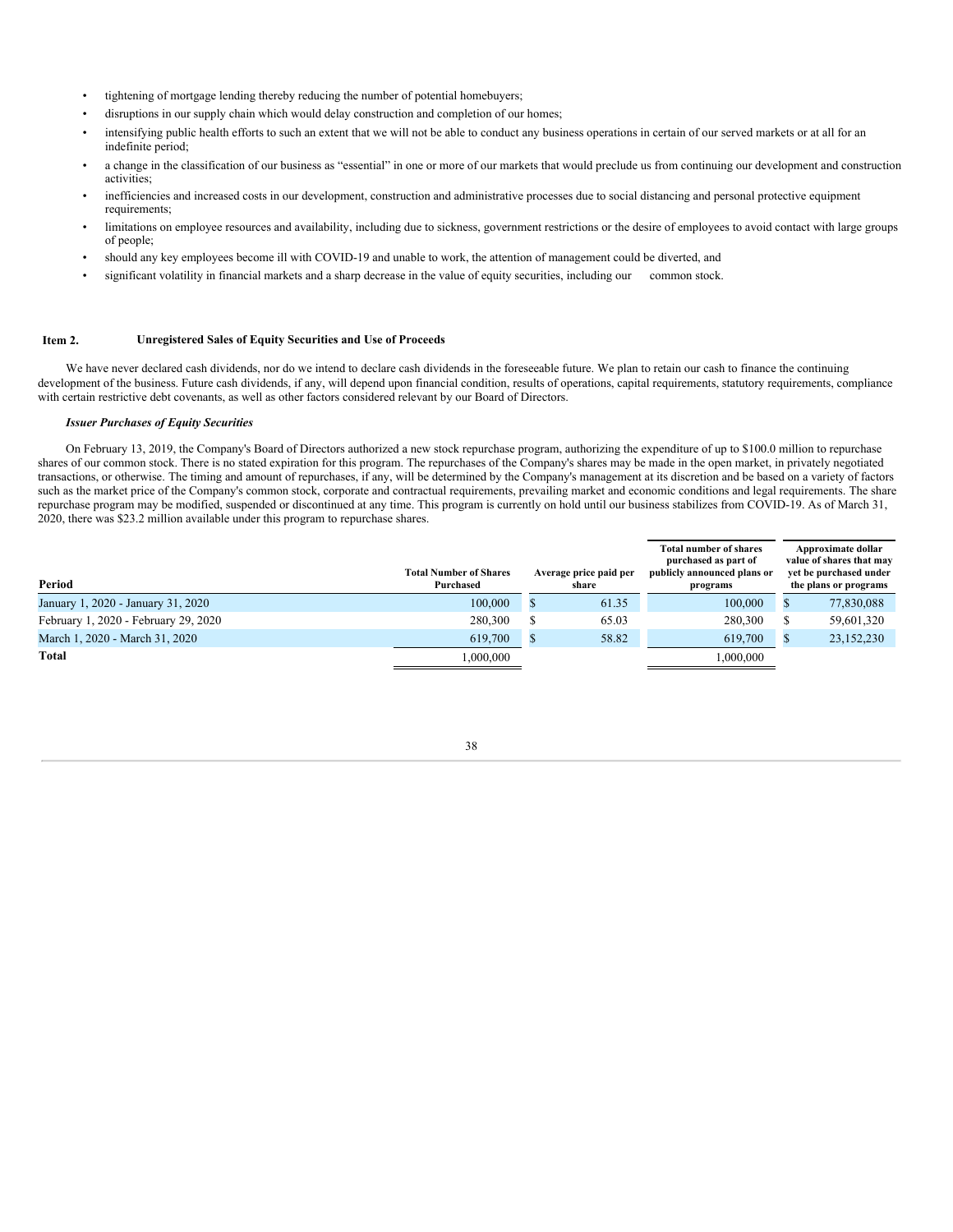<span id="page-38-0"></span>**Item 6. Exhibits**

| Exhibit<br>Number | Description                                                                                                                                                                                                                                                                                                | Page or Method of Filing                                                                                                                             |
|-------------------|------------------------------------------------------------------------------------------------------------------------------------------------------------------------------------------------------------------------------------------------------------------------------------------------------------|------------------------------------------------------------------------------------------------------------------------------------------------------|
| 3.1               | Restated Articles of Incorporation of Meritage Homes Corporation                                                                                                                                                                                                                                           | Incorporated by reference to Exhibit 3 of Form 8-K dated June 20,<br>2002                                                                            |
| 3.1.1             | Amendment to Articles of Incorporation of Meritage Homes Corporation                                                                                                                                                                                                                                       | Incorporated by reference to Exhibit 3.1 of Form 8-K dated<br>September 15, 2004                                                                     |
| 3.1.2             | Amendment to Articles of Incorporation of Meritage Homes Corporation                                                                                                                                                                                                                                       | Incorporated by reference to Appendix A of the Proxy Statement for<br>the Registrant's 2006 Annual Meeting of Stockholders                           |
| 3.1.3             | Amendment to Articles of Incorporation of Meritage Homes Corporation                                                                                                                                                                                                                                       | Incorporated by reference to Appendix B of Proxy Statement for the<br>Registrant's 2008 Annual Meeting of Stockholders                               |
| 3.1.4             | Amendment to Articles of Incorporation of Meritage Homes Corporation                                                                                                                                                                                                                                       | Incorporated by reference to Appendix A of the Definitive Proxy<br>Statement filed with the Securities and Exchange Commission on<br>January 9, 2009 |
| 3.2               | Amended and Restated Bylaws of Meritage Homes Corporation                                                                                                                                                                                                                                                  | Incorporated by reference to Exhibit 3.1 of Form 8-K dated May 10,<br>2017                                                                           |
| 10.1              | Hilla Sferruzza - Notice of Approved 2020 Compensation                                                                                                                                                                                                                                                     | Incorporated by reference to Exhibit 10.1 of Form 8-K dated<br>February 11, 2020                                                                     |
| 10.2              | Phillippe Lord - Notice of Approved 2020 Compensation                                                                                                                                                                                                                                                      | Incorporated by reference to Exhibit 10.2 of Form 8-K dated<br>February 11, 2020                                                                     |
| 10.3              | C. Timothy White - Notice of Approved 2020 Compensation                                                                                                                                                                                                                                                    | Incorporated by reference to Exhibit 10.3 of Form 8-K dated<br>February 11, 2020                                                                     |
| 10.4              | Javier Feliciano - Notice of Approved 2020 Compensation                                                                                                                                                                                                                                                    | Incorporated by reference to Exhibit 10.4 of Form 8-K dated<br>February 11, 2020                                                                     |
| 31.1              | Rule 13a-14(a)/15d-14(a) Certification of Steven J. Hilton, Chief Executive Officer Filed herewith                                                                                                                                                                                                         |                                                                                                                                                      |
| 31.2              | Rule 13a-14(a)/15d-14(a) Certification of Hilla Sferruzza, Chief Financial Officer Filed herewith                                                                                                                                                                                                          |                                                                                                                                                      |
| 32.1              | Section 1350 Certification of Chief Executive Officer and Chief Financial Officer Furnished herewith                                                                                                                                                                                                       |                                                                                                                                                      |
| 101.0             | The following financial statements from the Meritage Homes Corporation Quarterly Report on Form 10-Q as of and for the three months ended March 31,<br>2020 were formatted in Inline XBRL (Extensible Business Reporting Language); (i) Unaudited Consolidated Balance Sheets, (ii) Unaudited Consolidated |                                                                                                                                                      |

<span id="page-38-1"></span>104.0 The cover page from the Company's Quarterly Report on Form 10-Q for the quarter ended March 31, 2020, formatted in Inline XBRL.

39

Income Statements, (iii) Unaudited Consolidated Statements of Cash Flows, and (iv) Notes to Unaudited Consolidated Financial Statements.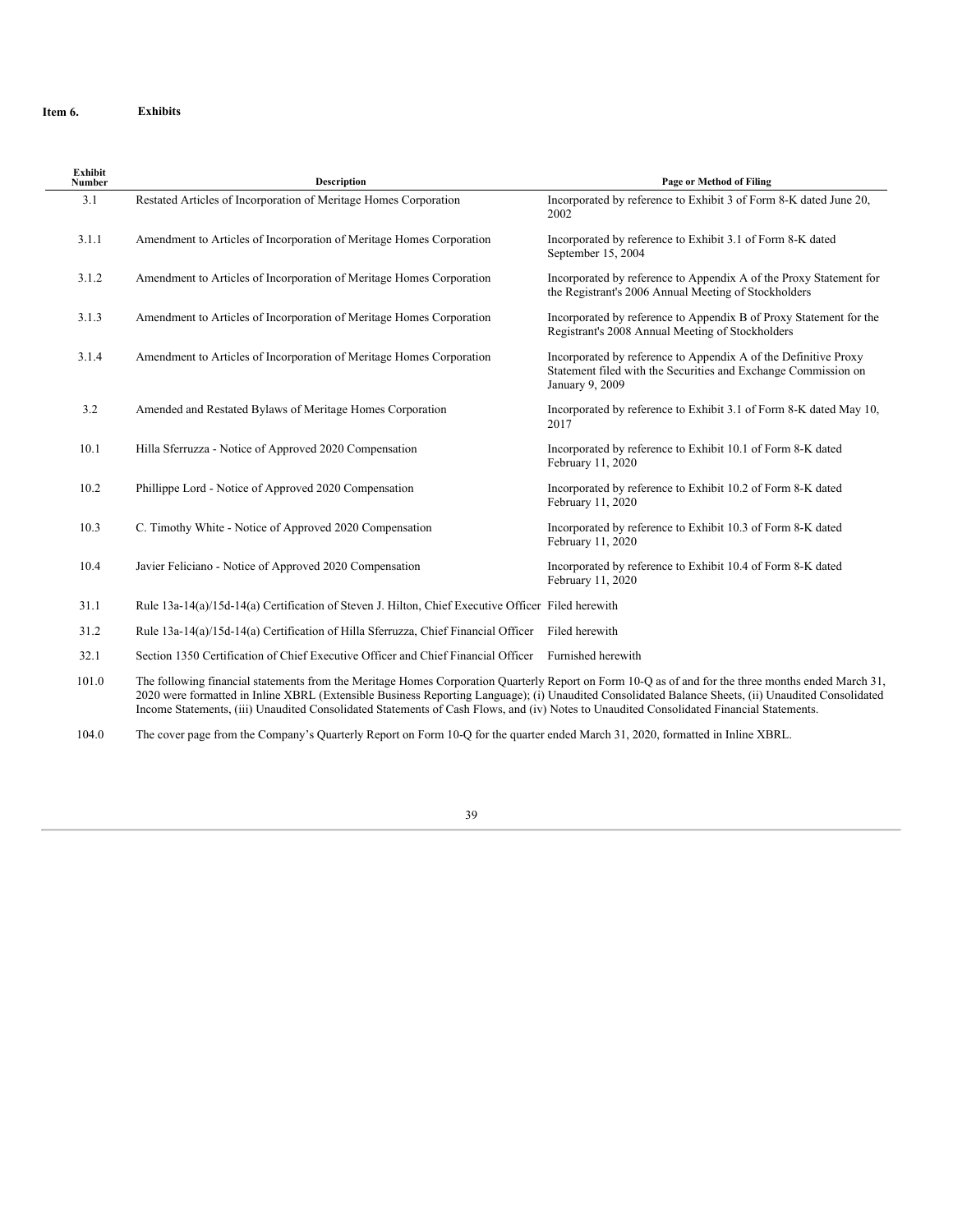### **SIGNATURES**

Pursuant to the requirements of the Securities Exchange Act of 1934, the registrant has duly caused this report to be signed on its behalf by the undersigned thereunto duly authorized.

MERITAGE HOMES CORPORATION, a Maryland corporation

By: /s/ HILLA SFERRUZZA

Hilla Sferruzza *Chief Financial Of icer and Chief Accounting Of icer (Duly Authorized Of icer and Principal Financial Of icer)*

<span id="page-39-0"></span>Date: May 1, 2020

### **INDEX OF EXHIBITS**

3.1 Restated Articles of [Incorporation](http://www.sec.gov/Archives/edgar/data/833079/000095015302001139/p66729exv3.txt) of Meritage Homes Corporation

- 3.1.1 Amendment to Articles of [Incorporation](http://www.sec.gov/Archives/edgar/data/833079/000110465904027692/a04-10468_1ex3d1.htm) of Meritage Homes Corporation
- 3.1.2 Amendment to Articles of [Incorporation](https://www.sec.gov/Archives/edgar/data/833079/000110465906023822/a06-7606_1def14a.htm) of Amendment to Articles of [Incorporation](https://www.sec.gov/Archives/edgar/data/833079/000110465906023822/a06-7606_1def14a.htm) of Meritage Homes Corporation Homes [Corporation](https://www.sec.gov/Archives/edgar/data/833079/000110465906023822/a06-7606_1def14a.htm)
- 3.1.3 Amendment to Articles of [Incorporation](https://www.sec.gov/Archives/edgar/data/833079/000104746908003906/a2184391zdef14a.htm) of Meritage Homes Corporation
- 3.1.4 Amendment to Articles of [Incorporation](https://www.sec.gov/Archives/edgar/data/833079/000095013409000313/p13800dedef14a.htm) of Amendment to Articles of [Incorporation](https://www.sec.gov/Archives/edgar/data/833079/000095013409000313/p13800dedef14a.htm) of Meritage Homes Corporation Homes [Corporation](https://www.sec.gov/Archives/edgar/data/833079/000095013409000313/p13800dedef14a.htm)
- 3.2 Amended and Restated Bylaws of Meritage Homes [Corporation](http://www.sec.gov/Archives/edgar/data/833079/000119312517165723/d388743dex31.htm)
- 10.1 Hilla Sferruzza Notice of Approved 2020 [Compensation](http://www.sec.gov/Archives/edgar/data/833079/000083307920000028/ex101-hillasferruzza20.htm)
- 10.2 Phillippe Lord Notice of Approved 2020 [Compensation](http://www.sec.gov/Archives/edgar/data/833079/000083307920000028/ex102-phillippelord202.htm)
- 10.3 C. Timothy White Notice of Approved 2020 [Compensation](http://www.sec.gov/Archives/edgar/data/833079/000083307920000028/ex103-timwhite2020comp.htm)
- 10.4 Javier Feliciano Notice of Approved 2020 [Compensation](http://www.sec.gov/Archives/edgar/data/833079/000083307920000028/ex104-javierfeliciano2.htm)
- 31.1 Rule [13a-14\(a\)/15d-14\(a\)](#page-40-0) Certification of Steven J. Hilton, Chief Executive Officer
- 31.2 Rule [13a-14\(a\)/15d-14\(a\)](#page-41-0) Certification of Hilla Sferruzza, Chief Financial Officer
- 32.1 Section 1350 [Certification](#page-42-0) of Chief Executive Officer and Chief Financial Officer
- 101.0 The following financial statements from the Meritage Homes Corporation Quarterly Report on Form 10-Q as of and for the three months ended March 31, 2020 were formatted in Inline XBRL (Extensible Business Reporting Language); (i) Unaudited Consolidated Balance Sheets, (ii) Unaudited Consolidated Income Statements, (iii) Unaudited Consolidated Statements of Cash Flows, and (iv) Notes to Unaudited Consolidated Financial Statements.
- 104.0 The cover page from the Company's Quarterly Report on Form 10-Q for the quarter ended March 31, 2020, formatted in Inline XBRL.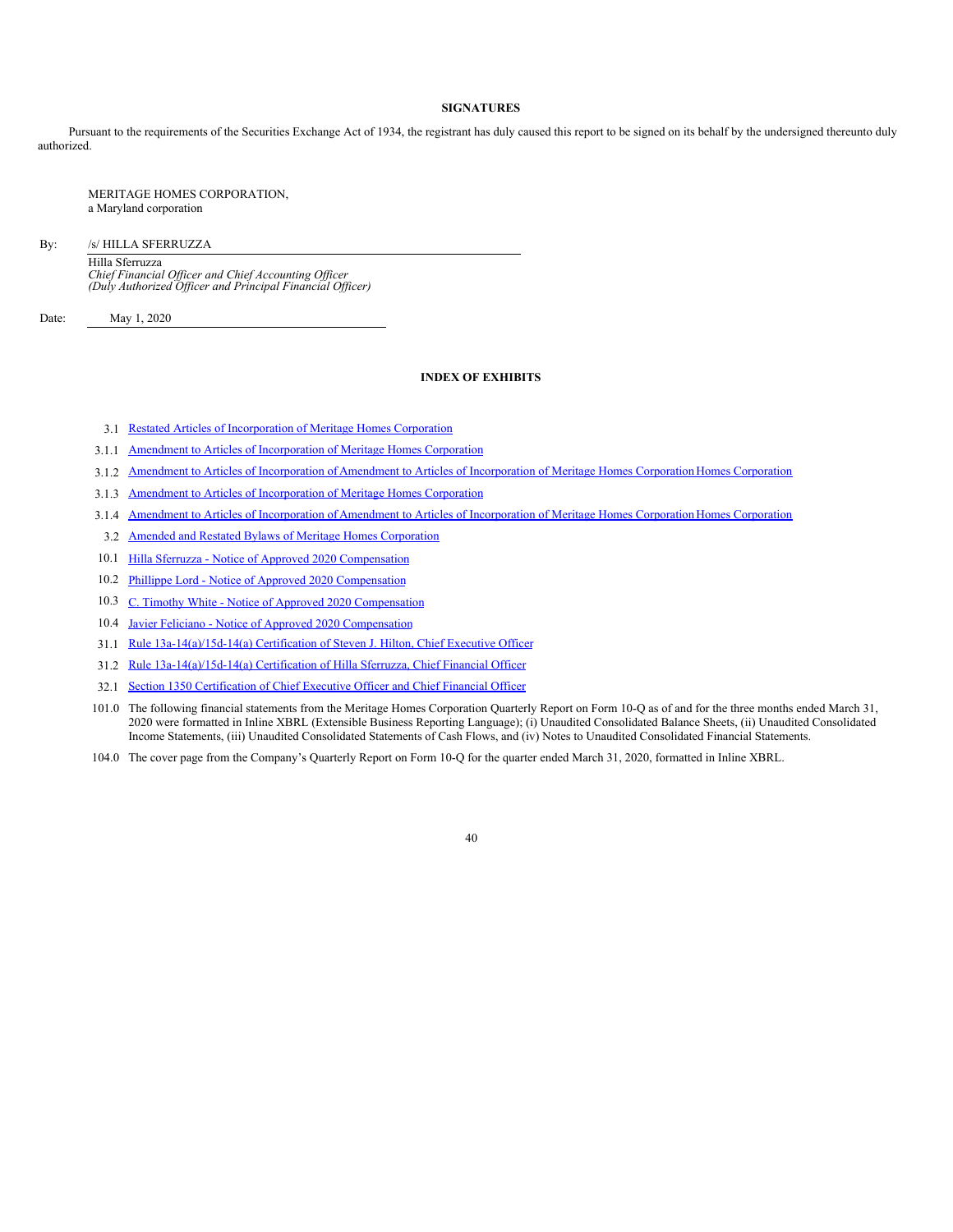**EXHIBIT 31.1**

### **RULE 13a-14(a)/15d-14(a) CERTIFICATION**

<span id="page-40-0"></span>I, Steven J. Hilton, certify that:

1. I have reviewed this Quarterly Report on Form 10-Q of Meritage Homes Corporation;

2. Based on my knowledge, this report does not contain any untrue statement of a material fact or omit to state a material fact necessary to make the statements made, in light of the circumstances under which such statements were made, not misleading with respect to the period covered by this report;

3. Based on my knowledge, the financial statements, and other financial information included in this report, fairly present in all material respects the financial condition, results of operations and cash flows of the registrant as of, and for, the periods presented in this report;

4. The registrant's other certifying officer(s) and I are responsible for establishing and maintaining disclosure controls and procedures (as defined in Exchange Act Rules 13a- $15(e)$  and  $15d-15(e)$  and internal control over financial reporting (as defined in Exchange Act Rules  $13a-15(f)$  and  $15d-15(f)$ ) for the registrant and have:

a) Designed such disclosure controls and procedures, or caused such disclosure controls and procedures to be designed under our supervision, to ensure that material information relating to the registrant, including its consolidated subsidiaries, is made known to us by others within those entities, particularly during the period in which this report is being prepared;

b) Designed such internal control over financial reporting, or caused such internal control over financial reporting to be designed under our supervision, to provide reasonable assurance regarding the reliability of financial reporting and the preparation of financial statements for external purposes in accordance with generally accepted accounting principles;

c) Evaluated the effectiveness of the registrant's disclosure controls and procedures and presented in this report our conclusions about the effectiveness of the disclosure controls and procedures, as of the end of the period covered by this report based on such evaluation; and

d) Disclosed in this report any change in the registrant's internal control over financial reporting that occurred during the registrant's most recent fiscal quarter (the registrant's fourth fiscal quarter in the case of an annual report) that has materially affected, or is reasonably likely to materially affect, the registrant's internal control over financial reporting; and

5. The registrant's other certifying officer(s) and I have disclosed, based on our most recent evaluation of internal control over financial reporting, to the registrant's auditors and the audit committee of the registrant's board of directors (or persons performing the equivalent functions):

a) All significant deficiencies and material weaknesses in the design or operation of internal control over financial reporting which are reasonably likely to adversely affect the registrant's ability to record, process, summarize and report financial information; and

b) Any fraud, whether or not material, that involves management or other employees who have a significant role in the registrant's internal control over financial reporting.

Date: May 1, 2020

/s/ Steven J. Hilton Steven J. Hilton

Chief Executive Officer (Principal Executive Officer)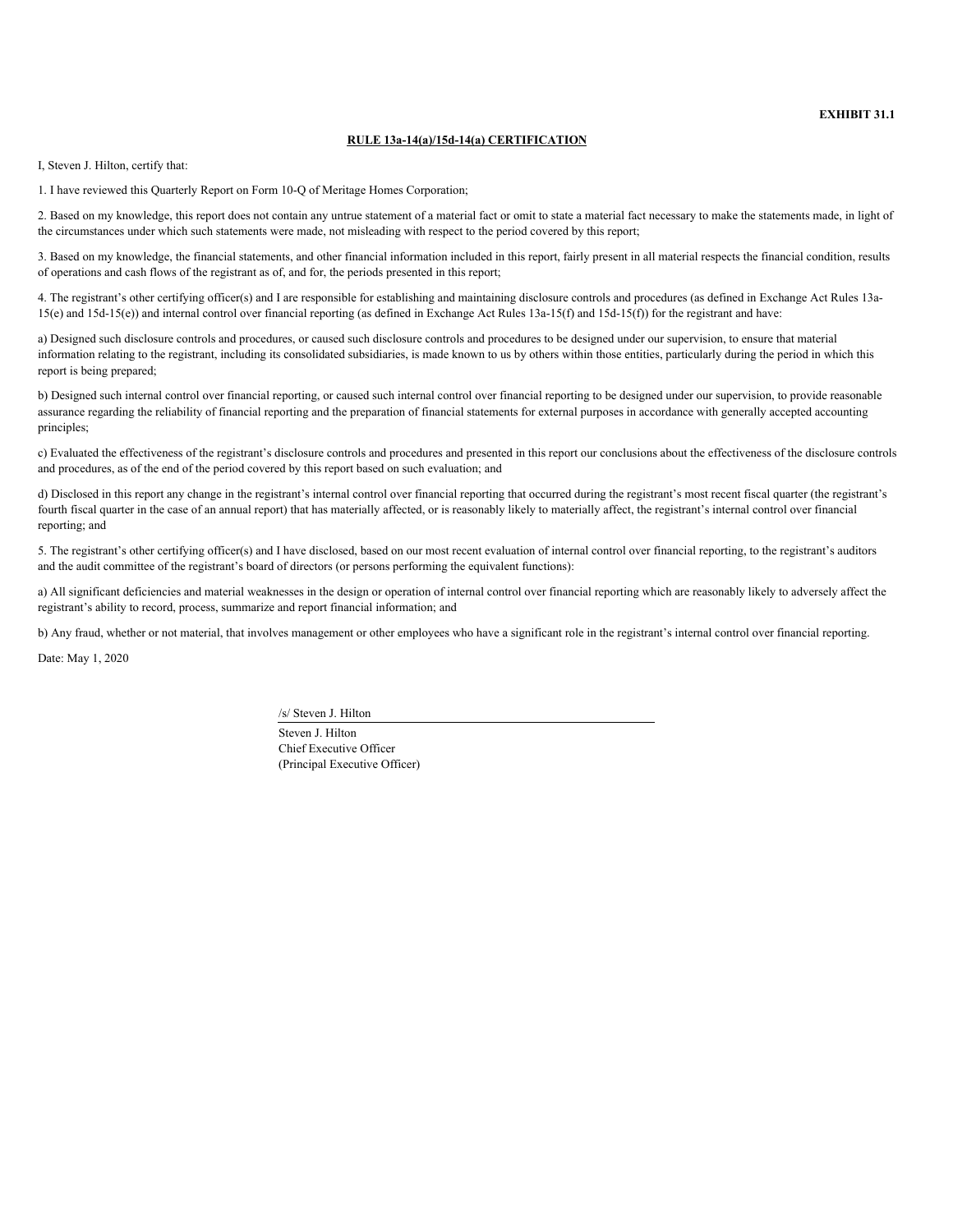**EXHIBIT 31.2**

### **RULE 13a-14(a)/15d-14(a) CERTIFICATION**

<span id="page-41-0"></span>I, Hilla Sferruzza, certify that:

1. I have reviewed this Quarterly Report on Form 10-Q of Meritage Homes Corporation;

2. Based on my knowledge, this report does not contain any untrue statement of a material fact or omit to state a material fact necessary to make the statements made, in light of the circumstances under which such statements were made, not misleading with respect to the period covered by this report;

3. Based on my knowledge, the financial statements, and other financial information included in this report, fairly present in all material respects the financial condition, results of operations and cash flows of the registrant as of, and for, the periods presented in this report;

4. The registrant's other certifying officer(s) and I are responsible for establishing and maintaining disclosure controls and procedures (as defined in Exchange Act Rules 13a- $15(e)$  and  $15d-15(e)$  and internal control over financial reporting (as defined in Exchange Act Rules  $13a-15(f)$  and  $15d-15(f)$ ) for the registrant and have:

a) Designed such disclosure controls and procedures, or caused such disclosure controls and procedures to be designed under our supervision, to ensure that material information relating to the registrant, including its consolidated subsidiaries, is made known to us by others within those entities, particularly during the period in which this report is being prepared;

b) Designed such internal control over financial reporting, or caused such internal control over financial reporting to be designed under our supervision, to provide reasonable assurance regarding the reliability of financial reporting and the preparation of financial statements for external purposes in accordance with generally accepted accounting principles;

c) Evaluated the effectiveness of the registrant's disclosure controls and procedures and presented in this report our conclusions about the effectiveness of the disclosure controls and procedures, as of the end of the period covered by this report based on such evaluation; and

d) Disclosed in this report any change in the registrant's internal control over financial reporting that occurred during the registrant's most recent fiscal quarter (the registrant's fourth fiscal quarter in the case of an annual report) that has materially affected, or is reasonably likely to materially affect, the registrant's internal control over financial reporting; and

5. The registrant's other certifying officer(s) and I have disclosed, based on our most recent evaluation of internal control over financial reporting, to the registrant's auditors and the audit committee of the registrant's board of directors (or persons performing the equivalent functions):

a) All significant deficiencies and material weaknesses in the design or operation of internal control over financial reporting which are reasonably likely to adversely affect the registrant's ability to record, process, summarize and report financial information; and

b) Any fraud, whether or not material, that involves management or other employees who have a significant role in the registrant's internal control over financial reporting.

Date: May 1, 2020

/s/ Hilla Sferruzza Hilla Sferruzza Executive Vice President and Chief Financial Officer (Principal Financial Officer)